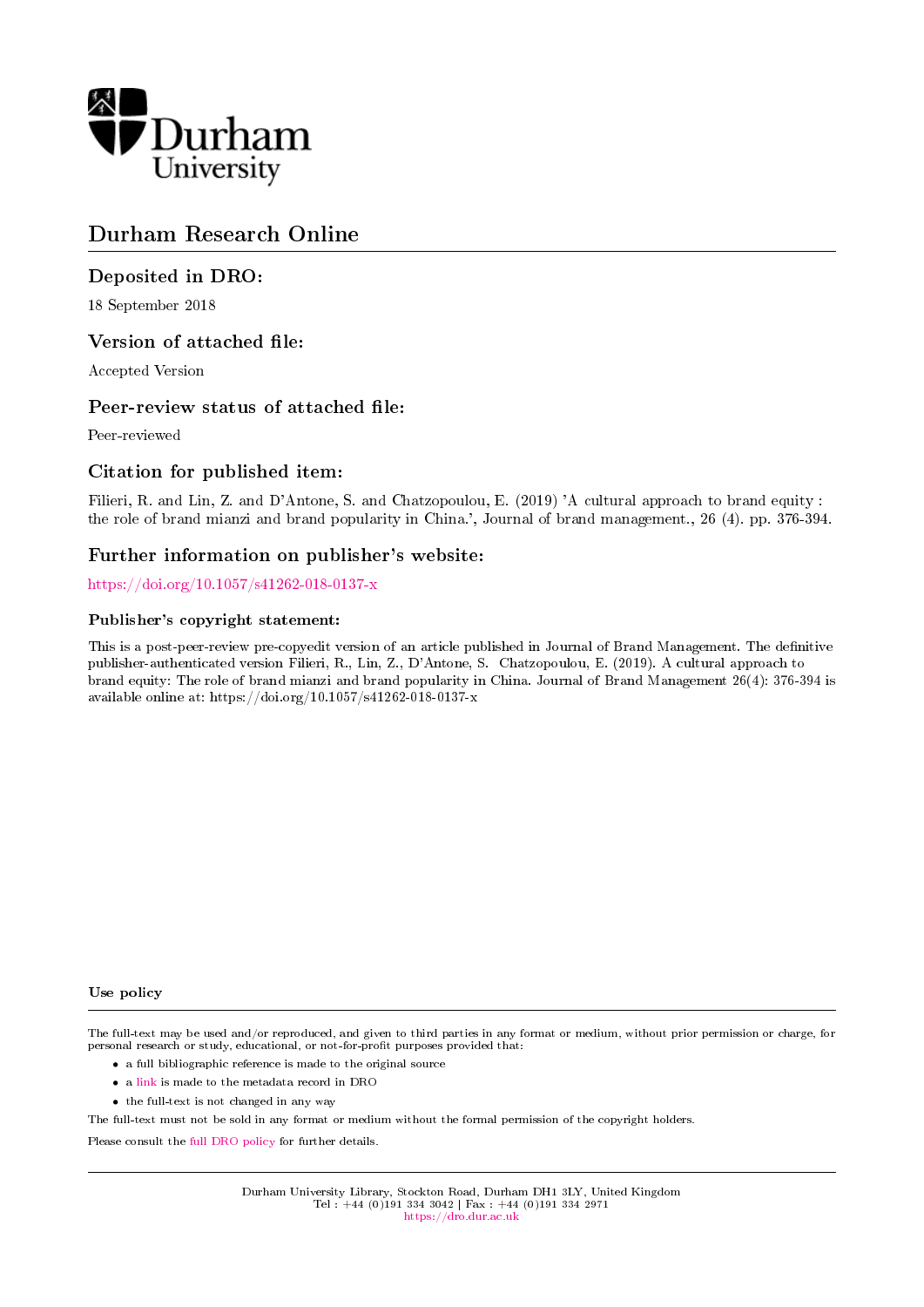# **A cultural approach to brand equity: The role of brand** *mianzi* **and brand popularity in China**

## **Abstract**

International marketers face a challenge in applying Western-derived theory in emerging markets such as China where there has been rapid economic growth and socio-cultural transition. This study develops "culturally contextualized" determinants of brand equity in China. A qualitative approach consisting of 30 interviews revealed two new factors linking to brand equity: brand popularity and brand *mianzi*. A quantitative questionnaire survey with a sample of 321 Chinese smartphone users was conducted to test the hypotheses. The quantitative study's findings further revealed that brand popularity and country of origin image affect brand loyalty, brand awareness, perceived quality and brand *mianzi*. Additionally, the effects of brand popularity and country of origin image on brand equity were mediated by the four determinants. Finally, brand *mianzi* was found to be the second most important determinant of brand equity after brand loyalty, highlighting the importance of cultural factors in branding activities in emerging markets.

**Key words:** Brand equity; Chinese culture; Brand *Mianzi*; Brand popularity; country of origin.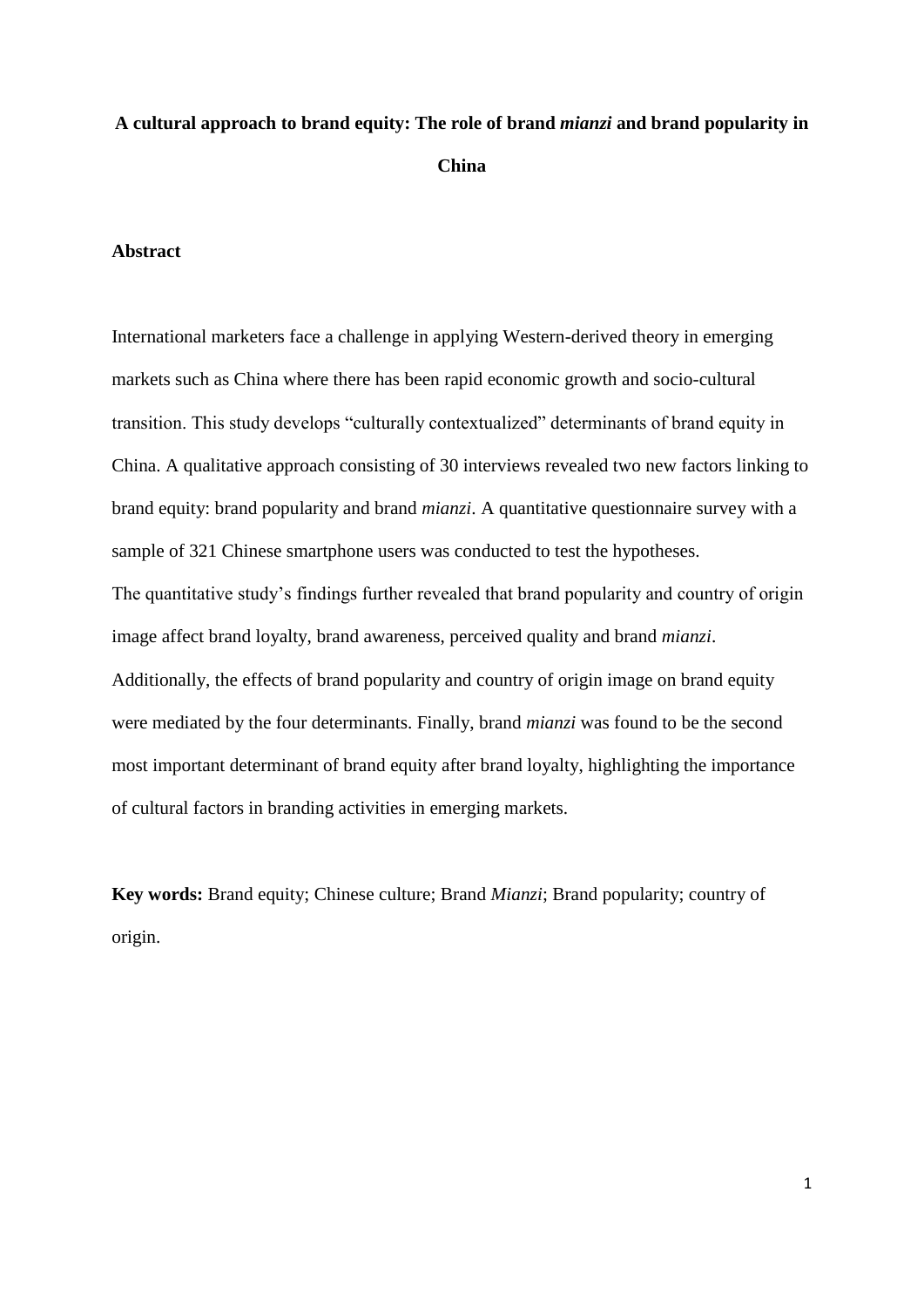#### **1. Introduction**

Building strong brand equity is a complex yet crucial process for multinational corporations (MNCs) to achieve and maintain competitive advantage (Chatzipanagiotou, K., Veloutsou, C., & Christodoulides, G. (2016), especially for those that have operations in emerging markets (Chabowski, Samiee, & Hult, 2013; Yang, Sonmez, Li, & Duan, 2015; Zhang, van Doorn, & Leeflang, 2014). The competitive landscapes in those markets could be tougher than the developed ones, and there are distinctive consumer cultures and brand preferences (Heinberg, Ozkaya, & Taube, 2017). Moreover these consumer cultures and preferences particularly those in China are in constant transition (Leung, 2008), creating uncertainty for foreign MNCs (Stallkamp, Pinkham, Schotter, & Buchel, 2017). Customer based brand equity (CBBE), defined as "the differential effect of brand knowledge on consumer response to the marketing of the brand" (Keller, 1993, p.1), is one of the widely used tools for predicting consumer behavior (Cobb-Walgren, Ruble, & Donthu, 1995; Pappu, Quester, & Cooksey, 2007; Park & Srinivasan, 1994). Over the years various approaches to measure brand equity have been developed and various dimensions have been subsequently operationalized by different authors (e.g. Atilgan, Aksoy, & Akinci, 2005; Buil, de Chernatony, & Martinez, 2008; Pappu et al., 2007; Yasin, Noor, & Mohamad, 2007; Yoo & Donthu, 2001). The major CBBE models such as Aaker's (1996) and Keller's (1993) models were both developed in the US, which may limit their applications in emerging markets such as China.

It has been noted that consumers in emerging markets are different from those in developed markets due to a variety of cultural and socio-economic factors (e.g. Christensen, Siemsen, & Balasubramanian, 2015; Maheswaran & Shavitt, 2000; Michaelidou, Christodoulides, Cadogan, & Veloutsou, 2015; Morgeson III, Sharma, & Hult, 2015).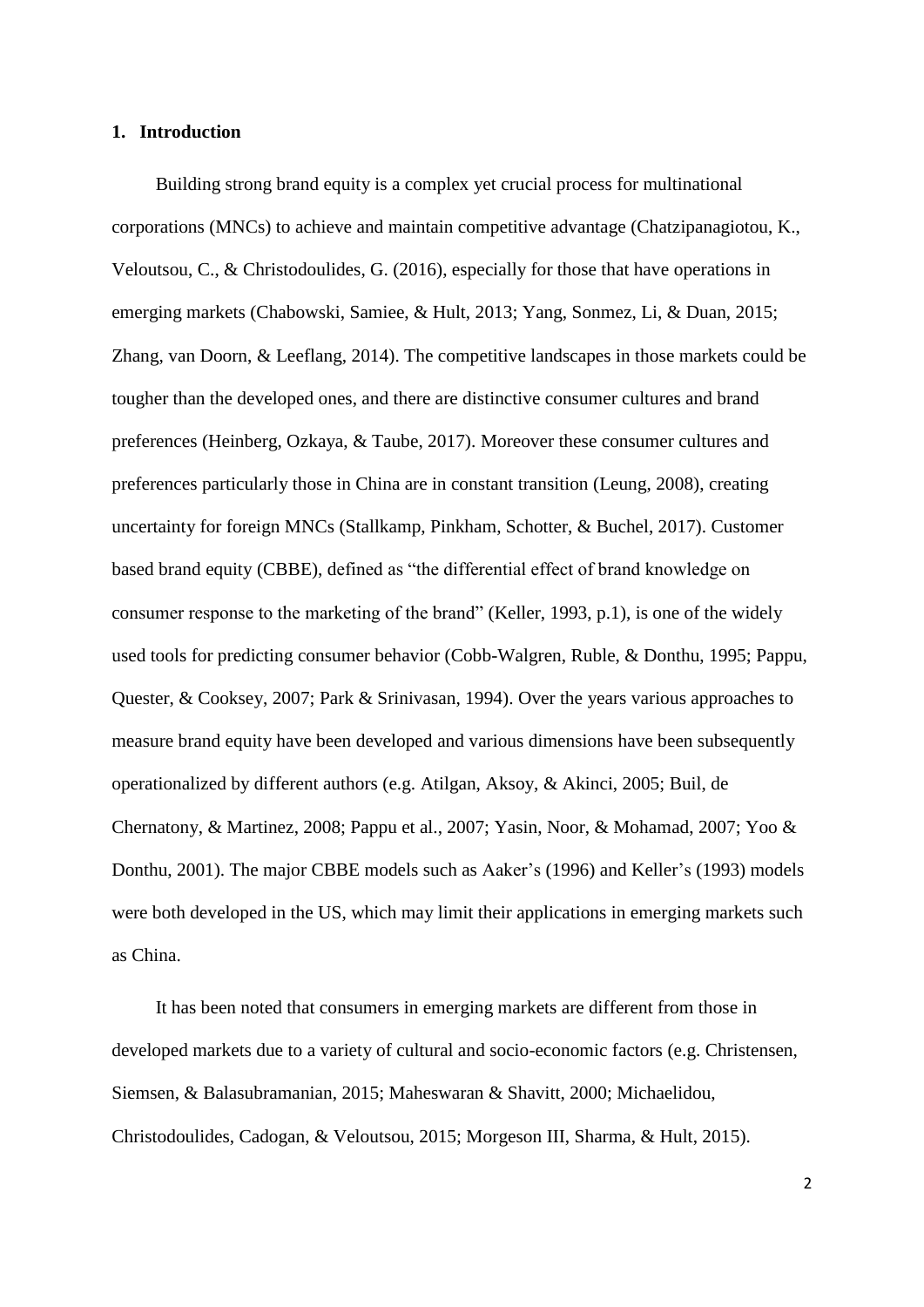Specifically, the way consumers evaluate different brands and subsequently their loyalty may differ across cultures (Ettenson, 1993). Zhang et al. (2014) show that brand equity has a greater role in the West than in the East, yet Eastern consumers have higher loyalty intentions. Thus, we can expect that the sources of brand equity and loyalty in Eastern contexts may be different from Western contexts. However, to date, limited research attention has been devoted to critically examine the application of CBBE in China, despite its increasing importance for global market and MNCs (Leung, 2008).

This study seeks to uncover some of the culturally-specific dimensions of brand equity in China. A qualitative methodology based on in-depth interviews was adopted to inform the development of a conceptual model and the main questionnaire survey with a sample of Chinese smartphone consumers. The in-depth interview method was adopted as it yields a deeper understanding of the consumers' own perceptions, opinions, judgements, and feelings about brands. Its findings provide basis for developing a conceptual model for empirical test through the quantitative survey. The study has focused on smartphone brands since it is a very popular product among Chinese consumers, which is the world's largest smartphone consumer market (Reuters, 2015).

This study also attempts to make contributions to the international business literature by adapting CBBE in China. First, our qualitative interview findings indicate that three factors are highly relevant for consumers when selecting a smartphone brand in China: brand popularity, country of origin and brand *mianzi*. Second, we conceptualize brand *mianzi* as the new dimension of CBBE while brand popularity and country of origin as the key antecedents. Finally, our quantitative data results verify this conceptual model, which provides important implications for international business managers to adapt their marketing strategies.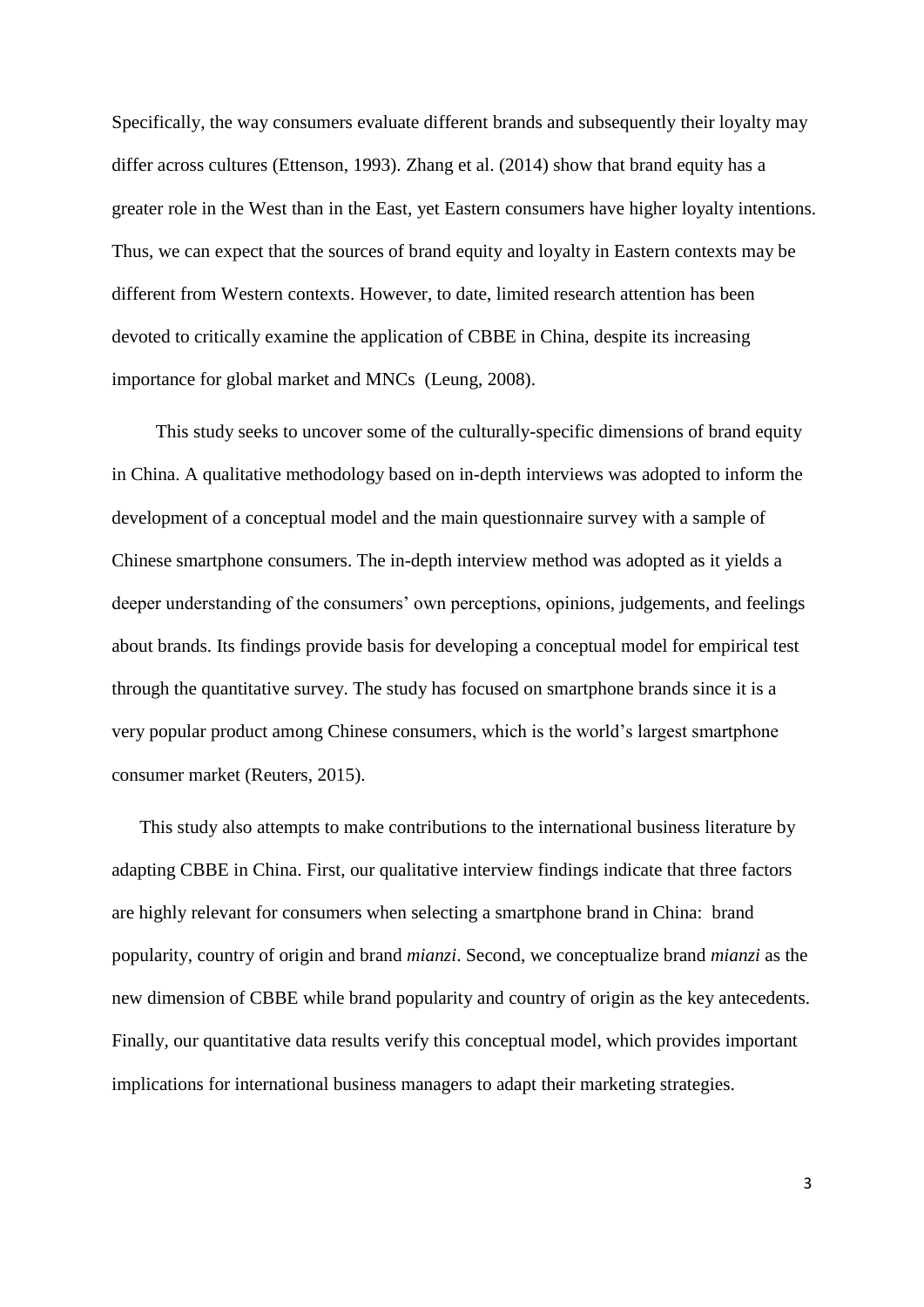#### **2. Literature review and hypothesis development**

#### *1.1. Brands in the Chinese cultural context*

Differences between Western and non-Western cultural contexts have been widely pinpointed in marketing literature with some authors suggesting that Western branding models and principles cannot be used to explain brands in Asia (Cayla and Arnould, 2008). Each Eastern country presents its own specificities as it concerns the way consumers perceive brands and interpret their signals (Shukla, Singh, & Banerjee, 2015). For instance, Heinberg, Ozkaya and Taube (2017) illustrate differences in the way Indian and Chinese consumers consider corporate image and corporate reputation and how these have an impact on brand equity. These findings corroborate similar conclusions reached by Eckhardt and Houston (2002). who found that the brand meaning interpretation by Chinese consumers, even in the case of a globally renown brand such as McDonald's, is highly entwined with local cultural values and the peculiar transitional context from traditional/national to new ways of interacting. On the same lines Zhou and Belk (2004) reveal that Chinese consumers' understandings of global and local television and print advertising, is either driven by the desire for global cosmopolitanism and status goods for the sake of *mianzi* (prestige face), or it is motivated by a more nationalistic desire to invoke Chinese values that are seen as local in origin.

Chinese consumers attach utmost importance to the social function of the brand so that they use brand names to build their social relationships, for instance to delimit in-group and out-group boundaries or to communicate their social status (Bian and Forsythe, 2012; Li, Zhang, & Sun, 2015). The importance of material possession in developing social relationships and gaining social status seems to be linked to the historical development of brands in the country ( Wang & Lin, 2009), since for a long time they have served as symbols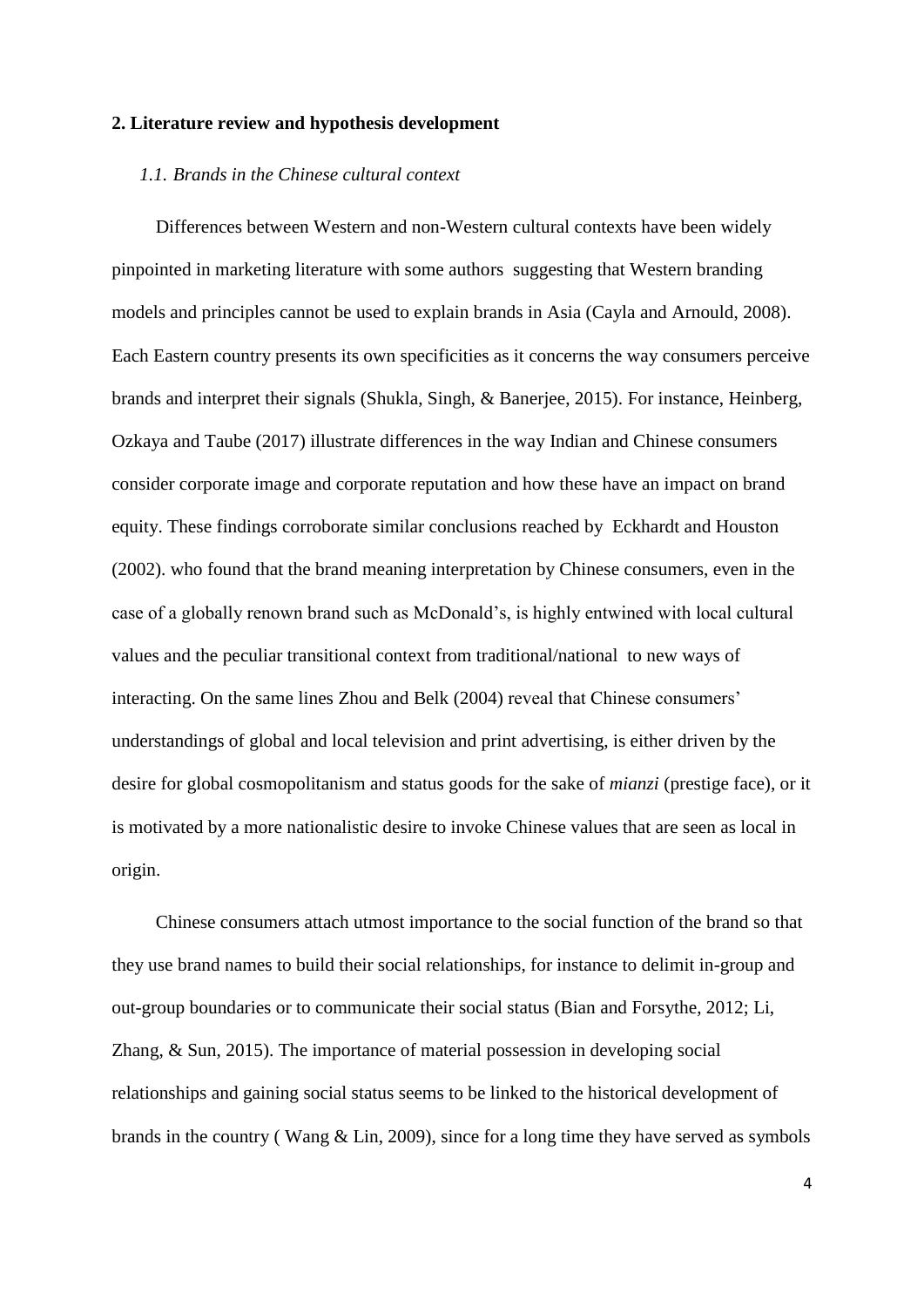of status when families' wealth and position was highly uncertain (Hamilton & Lai, 1989). The usage of brands to express social identity is also linked to the Chinese highly collectivist culture characterized by strong interdependences among members belonging to the same group (Bian and Forsythe, 2012; Walley and Li, 2015) and by a great emphasis placed on the recognition of social positions and the protection of one's dignity (Buckley, Clegg, & Tan, 2006). These arguments have been further supported by studies on Chinese luxury brands consumption. For instance, Zhan and He (2012) have identified three psychological traits – namely value consciousness, susceptibility to normative influence, and the need for uniqueness, which have an impact on Chinese consumers' attitude and purchase intention towards luxury brands. Siu, Kwan and Zeng (2016), on their hand, have found that brand equity alone is not sufficient to explain Chinese consumers' willingness to pay a premium price for luxury brands: indeed, the importance of face saving to consumers was found to influence their willingness to pay a premium price, even when they hold a less positive attitude toward the brand. Also the way Chinese consumers value their brand experience on social media is peculiar and influenced by their cultural values, so that, in comparison to US consumers, they assign higher value to the social interaction rather than to the content exchanged on line with consequent effects on brand equity (Jiao, Ertz, Jo & Sarigollu, 2018). We argue here that due to these multiple differences, traditional brand equity measures, based on a Western consumers' view of brands, may not apply to the Chinese context. In this sense, for instance, Tong and Hawley (2009) reveal that some brand equity dimensions such as perceived quality and brand awareness appear to be non-influential for the sportswear consumers in China. Despite these evidences, extant research on the brand equity in China has relied on existing multi-dimensional brand equity measures, without taking into account of the specificities of the Chinese context (Lehmann, Keller, & Farley, 2008; Liaogang, Chongyan, & Zi'an, 2007; Tong & Hawley, 2009).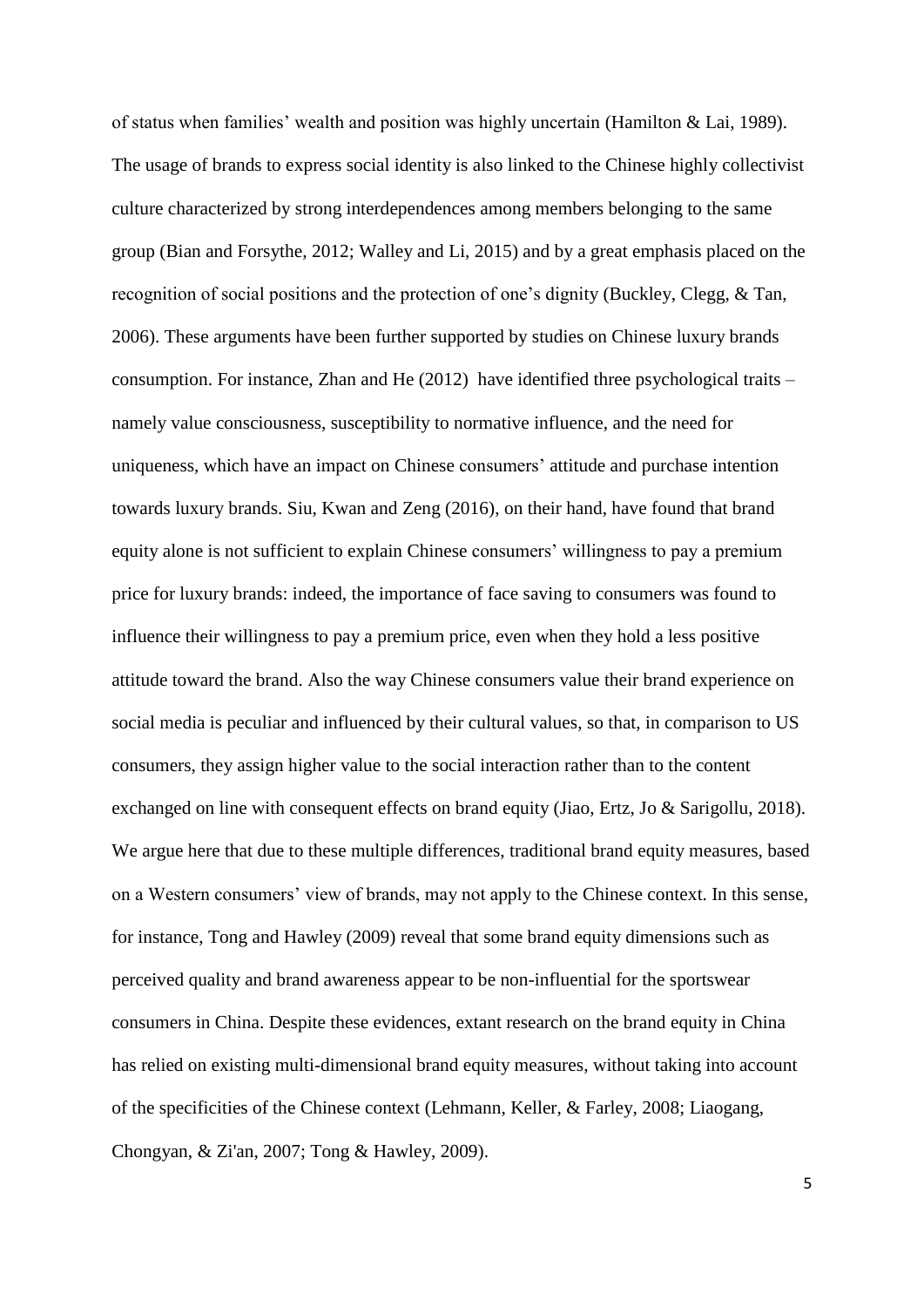#### *1.2. Brand equity measures and cross-country validity*

Companies struggle to build strong brands with consistent and relevant identities (Aaker, 2012; Kapferer, 2012) that can appeal consumers and therefore influence their behaviors. As a way to capture the value that a strong brand can generate the consumer-based approach has been most widely adopted in marketing studies. According to this view brand equity is valued on the basis of consumers' knowledge and the consequent relations they establish with brand (Aaker, 1991; Keller, 1993).

Brand equity studies have been classified depending on the recommended measurement methods: some authors have proposed direct and mainly unidimensional measures, which assess brand equity considering the immediate various attributes constituting its meaning. These authors attempted to separate the overall brand value from the product value or the symbolic value from the product-related value (Leuthesser, Kohli, & Harich, 1995; Park & Srinivasan, 1994; Vázquez, Del Rio, & Iglesias, 2002). However, there is wide consensus among scholars on the usage of multi-dimensional and indirect measures which assess brand equity through multiple dimensions and/or behavioral outcomes (Christodoulides, Cadogan, & Veloutsou, 2015). This latter and richer stream of research has proposed various dimensions as constituting the CBBE (for a complete review see Christodoulides & De Chernatony, 2010). Among these different proposals, scholars have most widely adopted the brand equity dimensions as conceptualized by Aaker (1991), which include: *brand awareness*, *brand associations*, *perceived quality*, and *brand loyalty*. With these four dimensions, Aaker (1991) develops the idea that the better the brand knowledge held by consumers the more positive will be their reactions to the brand and consequently the higher the brand equity. Following this logic, consumers' capability of recognizing or recalling a brand in a certain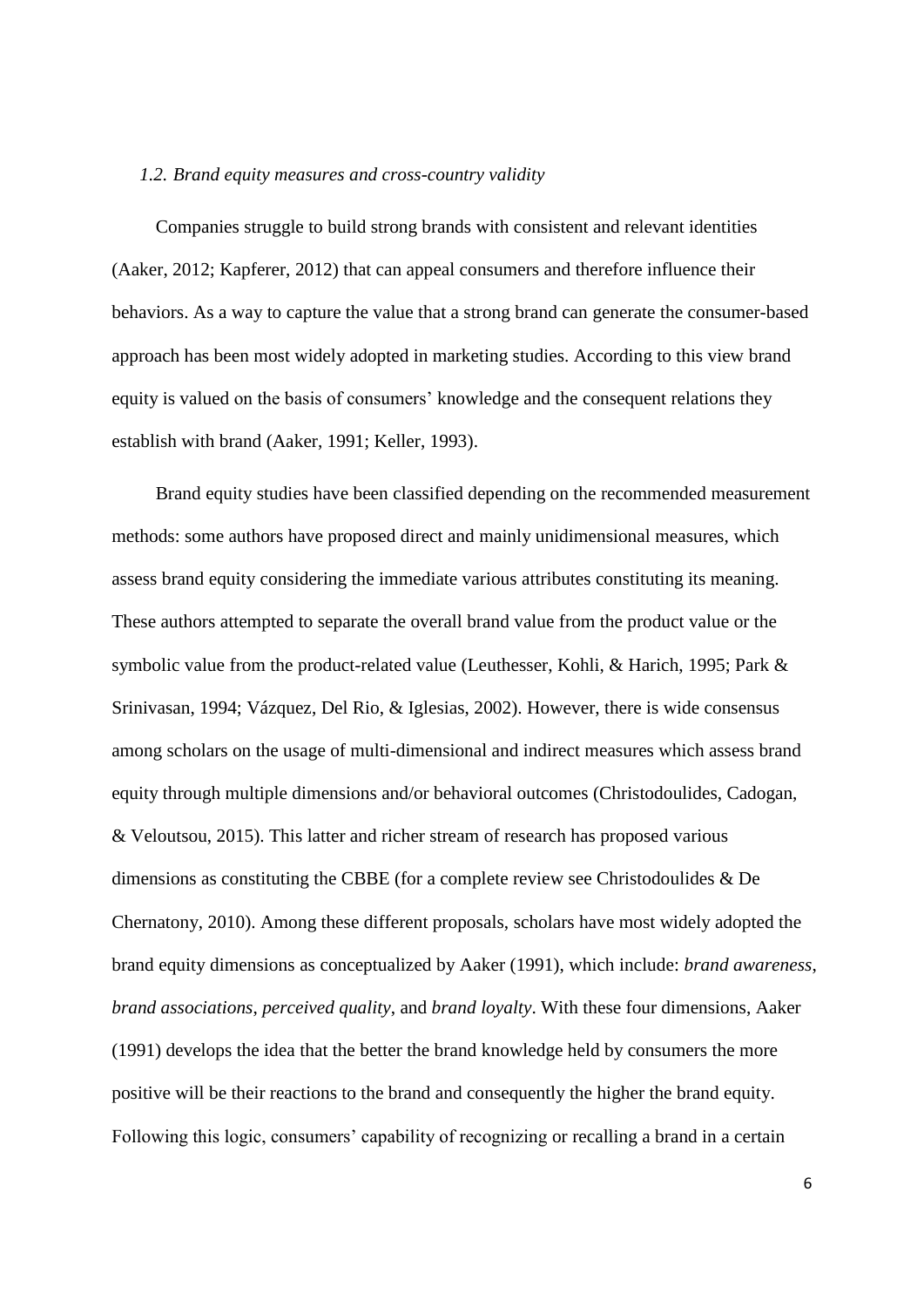product category - also known as *brand awareness* - represents the preliminary dimension of brand equity. All the meanings constituting consumers' brand knowledge (i.e. the way people think about a brand abstractly) will represent the so-called *brand associations*. Consumers' evaluations of the product's features and performance constitute the *perceived quality* dimension. Finally, *brand loyalty* expresses consumers' attachment to and intention to repurchase the same brand.

These dimensions have been subsequently operationalized by different authors (e.g. Atilgan et al., 2005; Buil et al., 2008; Pappu, Quester, & Cooksey, 2005; Yasin et al., 2007; Yoo & Donthu, 2001) and attempts have been made to adapt them to different contexts such in the cases of specific equity measures developed for green brands (Chen, 2010), online brands (Christodoulides & de Chernatony, 2004) or business-to-business brands (Coleman, de Chernatony, & Christodoulides, 2011).

Despite the widespread utilization of Aaker's brand equity scale, a main issue has been pointed out in relation to their cross-country application, since most of the brand equity studies have only focused on a single country (Christodoulides et al., 2015). Among the few studies that have applied Aaker's scales to multiple countries none is free of problems. Most importantly for an international business perspective, when one Western and one Eastern country (Yoo & Donthu, 2001) or multiple European countries (Christodoulides et al., 2015) were involved in the study the measures applied have failed to discriminate among some theoretically distinguished concepts (i.e. brand awareness and brand associations) or have shown relevant variations across countries.

A fundamental implication of these incongruences would be that, in contrast to widespread academic and managerial practices of adopting the same brand equity measures across different nations, brand equity may actually be culture-specific (Christodoulides et al.,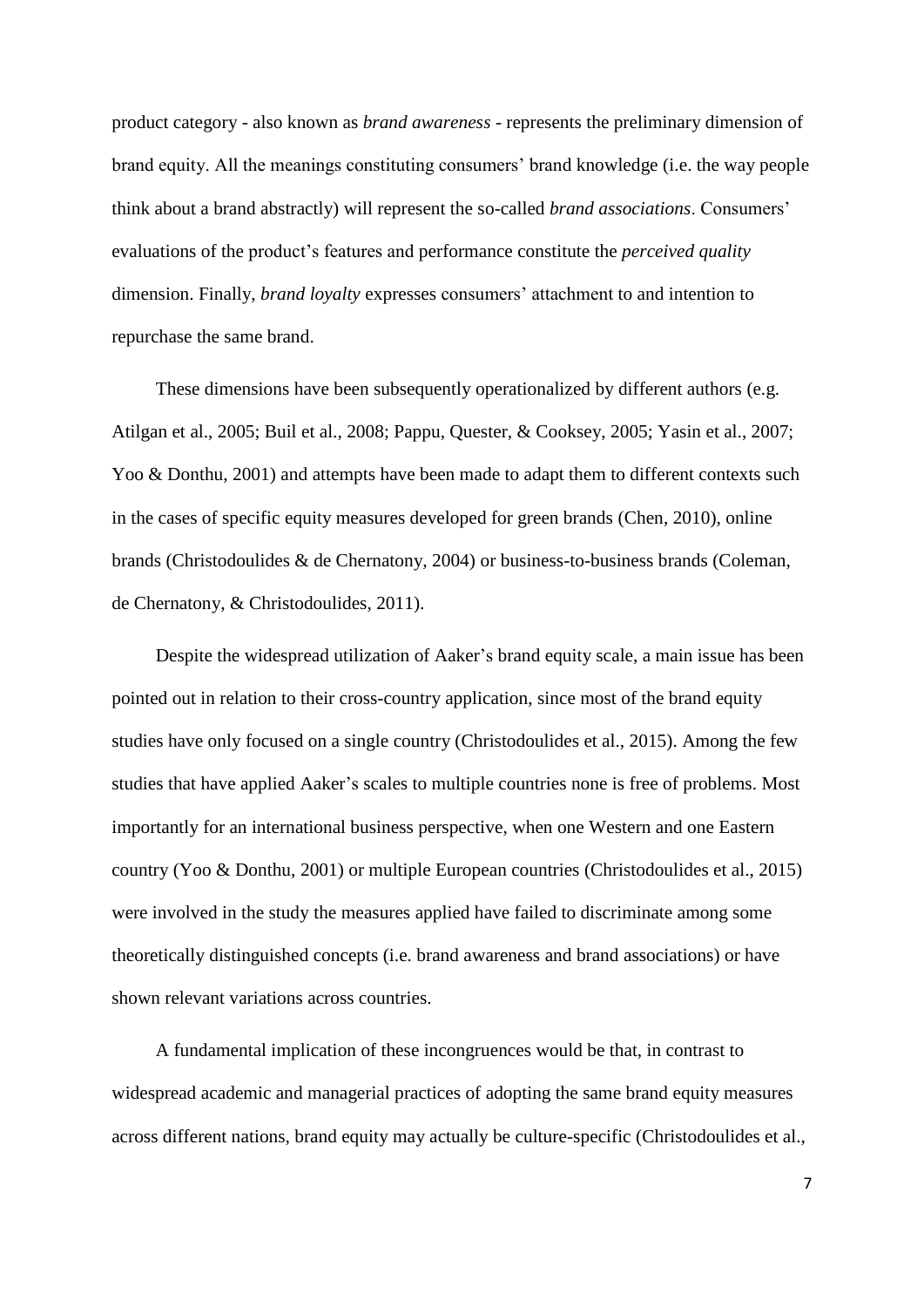2015; Kocak, Abimbola, & Özer, 2007). This is also in line with Fischer, Völckner, and Sattler (2010) who found that the importance of brands themselves and their functions for consumer decision making vary substantially across countries with consumers from certain nations, such as Japan, attributing a higher relevance to brands in relation to their *social demonstrance* function rather than their risk reduction function. In addition to this, Strizhakova, Coulter, and Price (2008) found that also the different dimensions of brand meanings (i.e. quality, values, personal identity, and traditions) assume different importance to consumers across countries, so that, for instance, identity-related and traditions-related meanings are more important in the U.S. than in emerging markets.

These evidences lead to the consideration that an adaptation of the brand equity construct and its measures is needed depending on the specific country/cultural context of reference. In order to develop an adaptation to the Chinese context of the brand equity construct and its measures we have compared, in the same Chinese context, the relevance of some traditional brand equity dimensions with other new dimensions that we have identified from a qualitative study involving 30 Chinese users of smartphone brands. Details about this preliminary study can be found in the methodology section. The qualitative interview findings indicate that three factors are highly relevant for consumers when selecting a smartphone brand: brand popularity, country of origin and brand *mianzi*. As detailed in the next section we expect that the identified contextualized brand equity dimensions will explain the brand equity evaluations in China better than some other traditional dimensions.

## *1.3. 2.4 Hypothesis development*

*1.3.1. Brand popularity*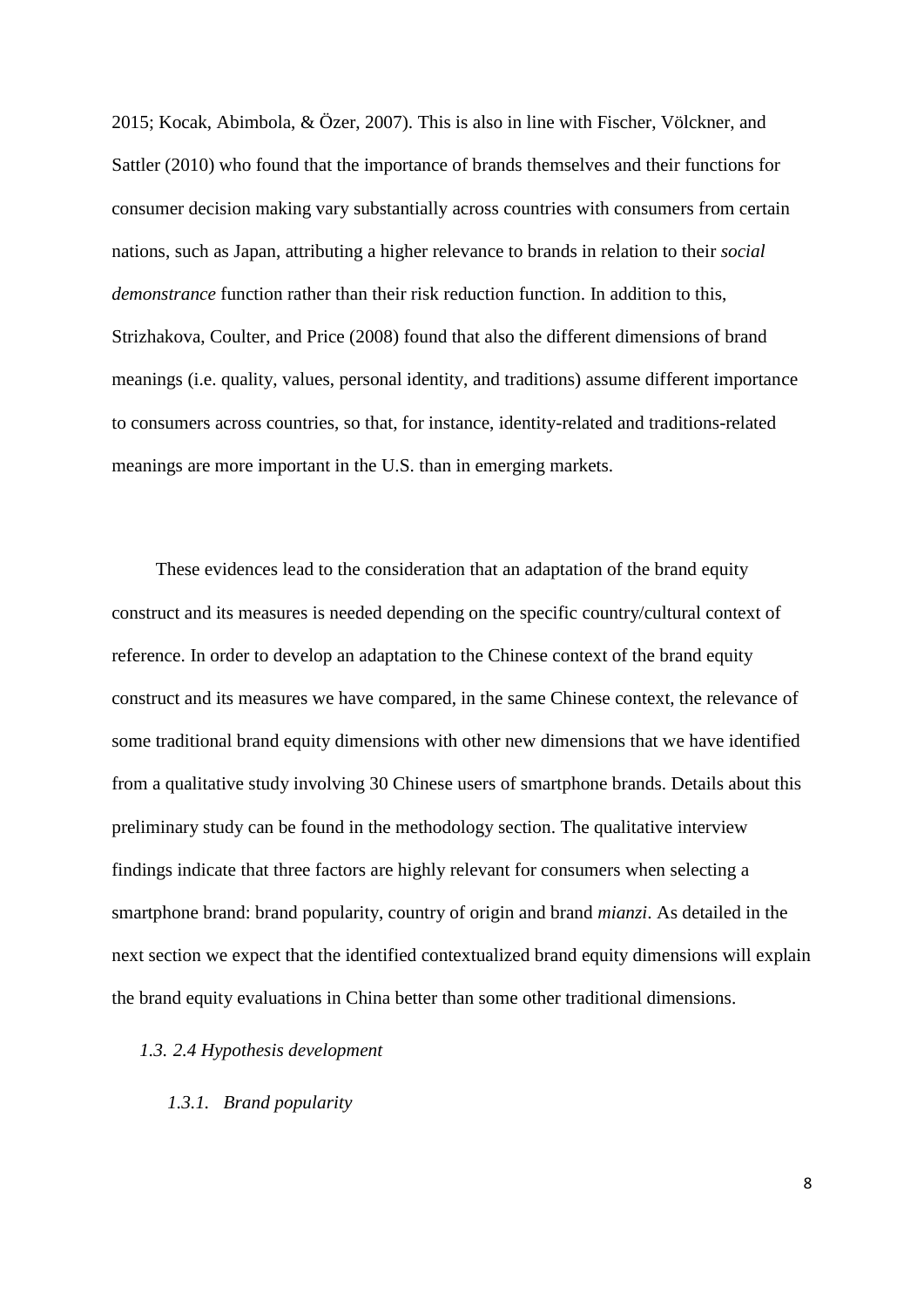Based on the analysis of interviews, it appears that Chinese consumers tend to choose *popular* brands. More specifically, the meaning associated with brand popularity emerging from interviews referred to a consumer's assessment of the level of diffusion or popularity of a brand in society, namely the number of people who are buying the same smartphone brand/model. Brand popularity can be considered as a cultural factor because its importance may derive from Chinese people's respect for social norms and group conformity (Markus & Kitayama, 1994; Triandis, 1995). Furthermore, the Chinese culture is highly collectivist meaning that there is strong interdependence among its group members (Tu, 1985). In Chinese society the social pressure to conform to the group would 'urge' consumers to make decisions that might not necessarily reflect individuals' private opinion. Additionally, following others' behavior may reduce uncertainty. Social influence scholars point out that when individuals are uncertain about a situation they observe what other people do and imitate their behavior (Asch, 1951). Accordingly, Chinese people observe what other people do or buy and follow the behavior or the norms accepted by the majority in order to join them, establish harmony and sense of community (Hsu, 1948). Consequently, the more a product or brand is chosen by consumers, the more it becomes popular in society. As Chinese consumers dislike deviating from the group (Markus & Kitayama, 1994), as brand popularity increases, the loyalty attached the brand that has become the brand chosen by the society members increases, too. Thus, we hypothesize the following:

**H1a.** Brand popularity has a positive influence on brand loyalty.

The fact that more and more people purchase a specific brand also increases its visibility and it may be easier for consumers to recall and recognize a brand when they see it into the shops or in the streets. For instance, the iPhone is sometimes called a "street phone"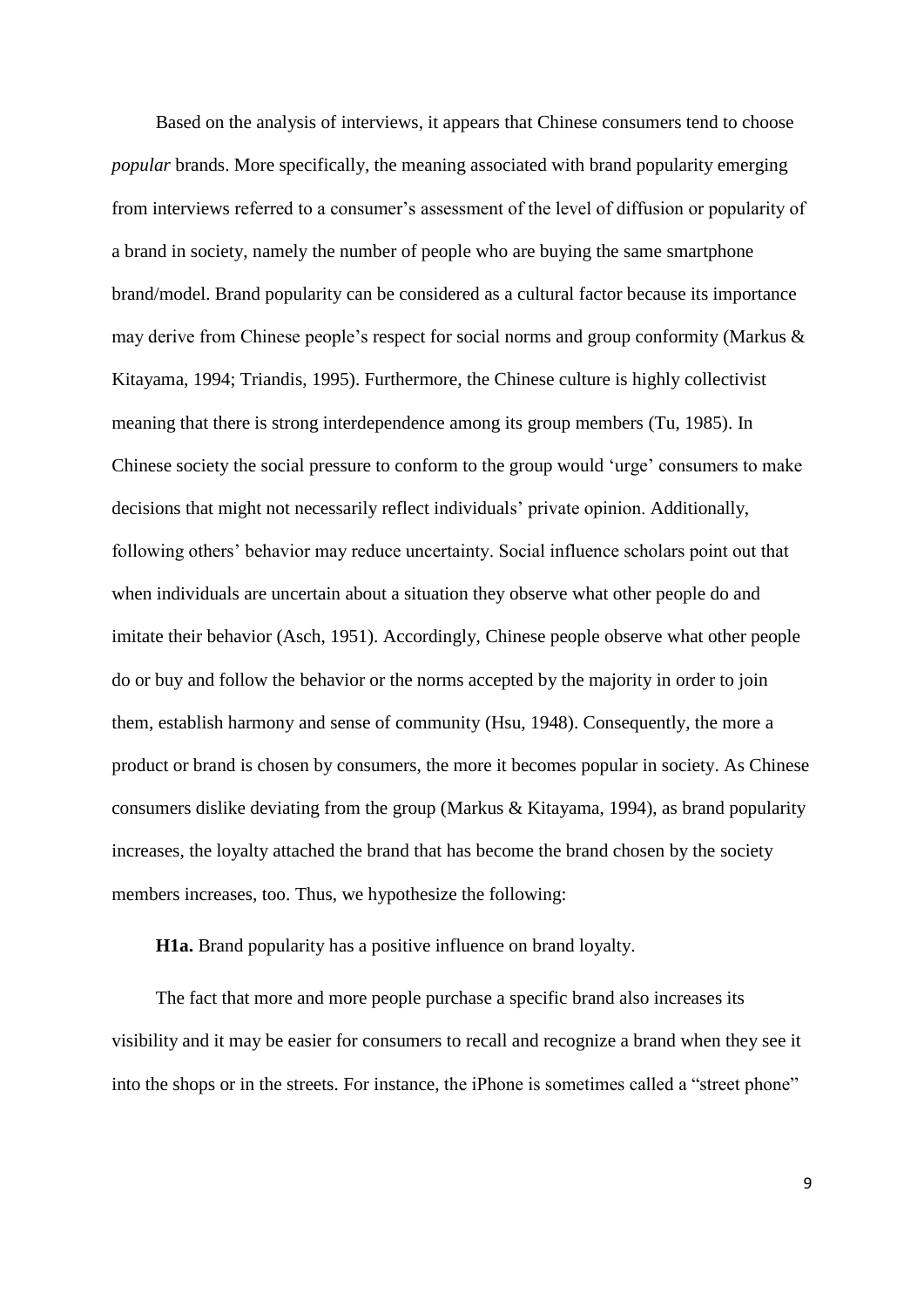in large cities for its common sightings in the streets (Wakabayashi, 2016). Thus, we expect that:

**H1b.** Brand popularity has a positive influence on brand awareness.

Additionally, the more people buy the same brand the more other people believe that the brand being purchased is of good quality. Research in other contexts has established that the number of download counts, an indicator of polarity, may indicate perceived quality and reliability for software products (Hanson & Putler, 1996). Accordingly, the more people buy the same smartphone brand, the more other people believe that this brand must of good quality otherwise not so many people would want to buy it. Therefore, we can also hypothesize the following:

**H1c.** Brand popularity has a positive influence on perceived quality.

On the other side, the more a brand is popular in a specific society or an individuals' social circle, the more people will reduce risks. In particular, purchasing a popular brand will reduce the risk of losing face, while at the same time the popularity of the brand may bring prestige and positive impression to its owner. Thus:

**H1d.** Brand popularity has a positive influence on *mianzi*.

## *1.3.2. Country of brand origin*

The country of origin of a brand is the stereotypical image of the country where a brand is believed to originate (Bilkey & Nes, 1982). Many consumers use these stereotypical associations to assess products (Yasin et al., 2007). Country of brand origin is known to originate associations with a specific source country in consumers' minds (Aaker, 1991; Keller, 1993), regardless of where the product is actually produced (Diamantopoulos,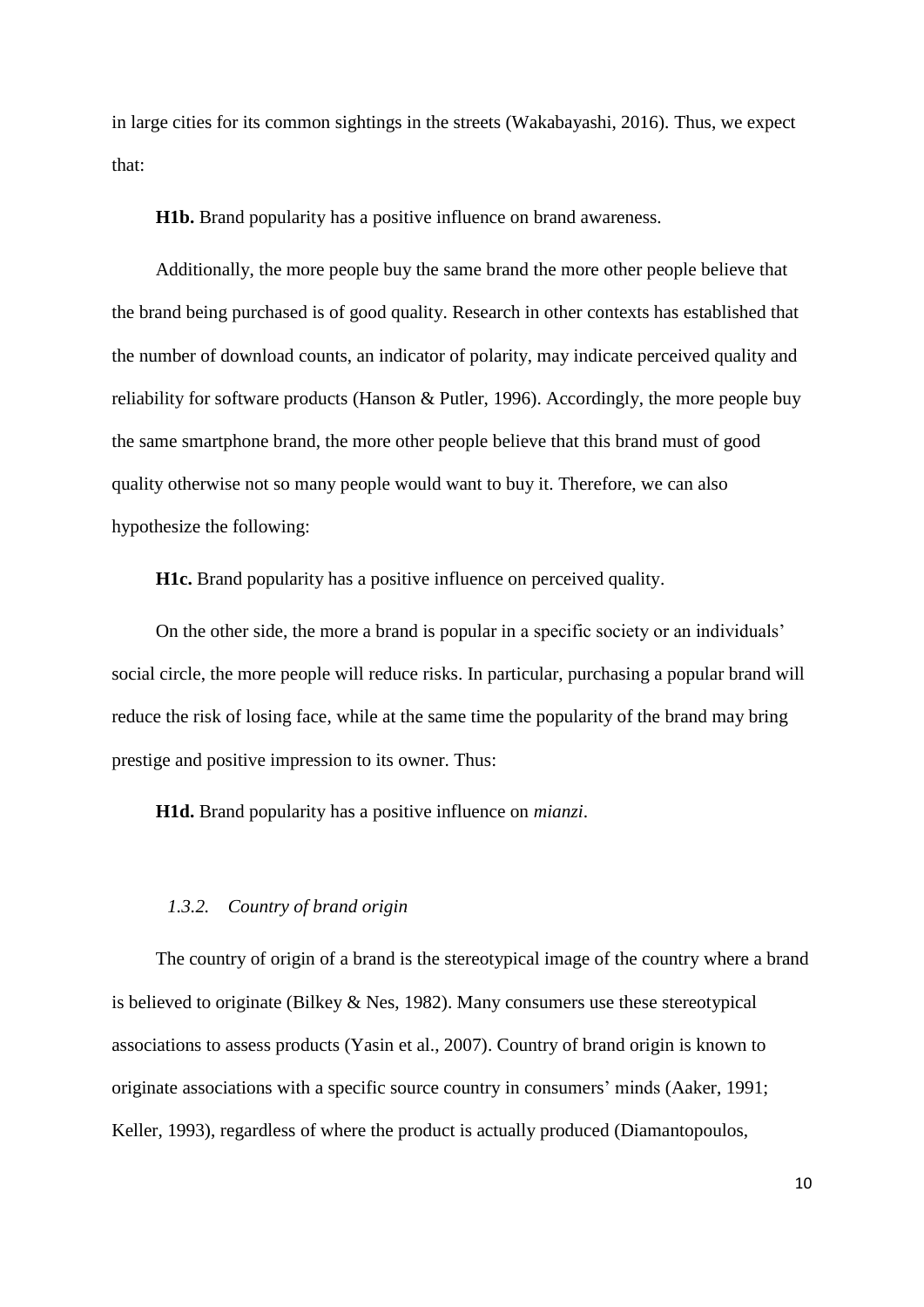Florack, Halkias, & Palcu, 2017). Previous studies have indicated that country of origin signals the value of a brand, serves a cue for product quality, helps to reduces consumer perceived risk and facilitates purchase decision (e.g. Bloemer, Brijs, & Kasper, 2009; Chao & Gupta, 1995; Costa, Carneiro, & Goldszmidt, 2016; d'Astous & Ahmed, 1999; Verlegh & Steenkamp, 1999). Particularly in the emerging countries, it is found that country-of-origin strongly influences brand distinctiveness, awareness, and loyalty (Sharma, 2010; Yasin et al., 2007). Comparing consumer behavior differences between the developed and emerging countries, Sharma (2010) reveal that consumers in the emerging countries such as China and India have stronger preference to products originated from developed countries. Therefore, we hypothesize that country of origin has a positive impact on brand loyalty. For example, if consumers perceive the country from which the brand originates as modern and technologically advanced, they will be less reluctant to switch to a brand from a country that does not excel in such a product category according to consumers' stereotypical perceptions. Thus, consumers will keep buying the product and brands originating from a country that they perceive to be superior in terms of technological advancement. Thus:

**H2a.** Country of brand origin has a positive influence on brand loyalty.

Previous research has established that country of origin has a significant effect on brand awareness/associations, however they did not really explain why (Yasin et al., 2007). In this study we argue that young Chinese people are particularly attentive to any new technology or innovation coming from technologically advanced countries, about which they have a positive perception. Young Chinese consumers are increasingly aware of the smartphone brands and models originating from these countries. Additionally, many smartphone manufacturers also offer various technological products (e.g. ipad, camera, television) which may enhance consumer's knowledge of the country of origin and at the same time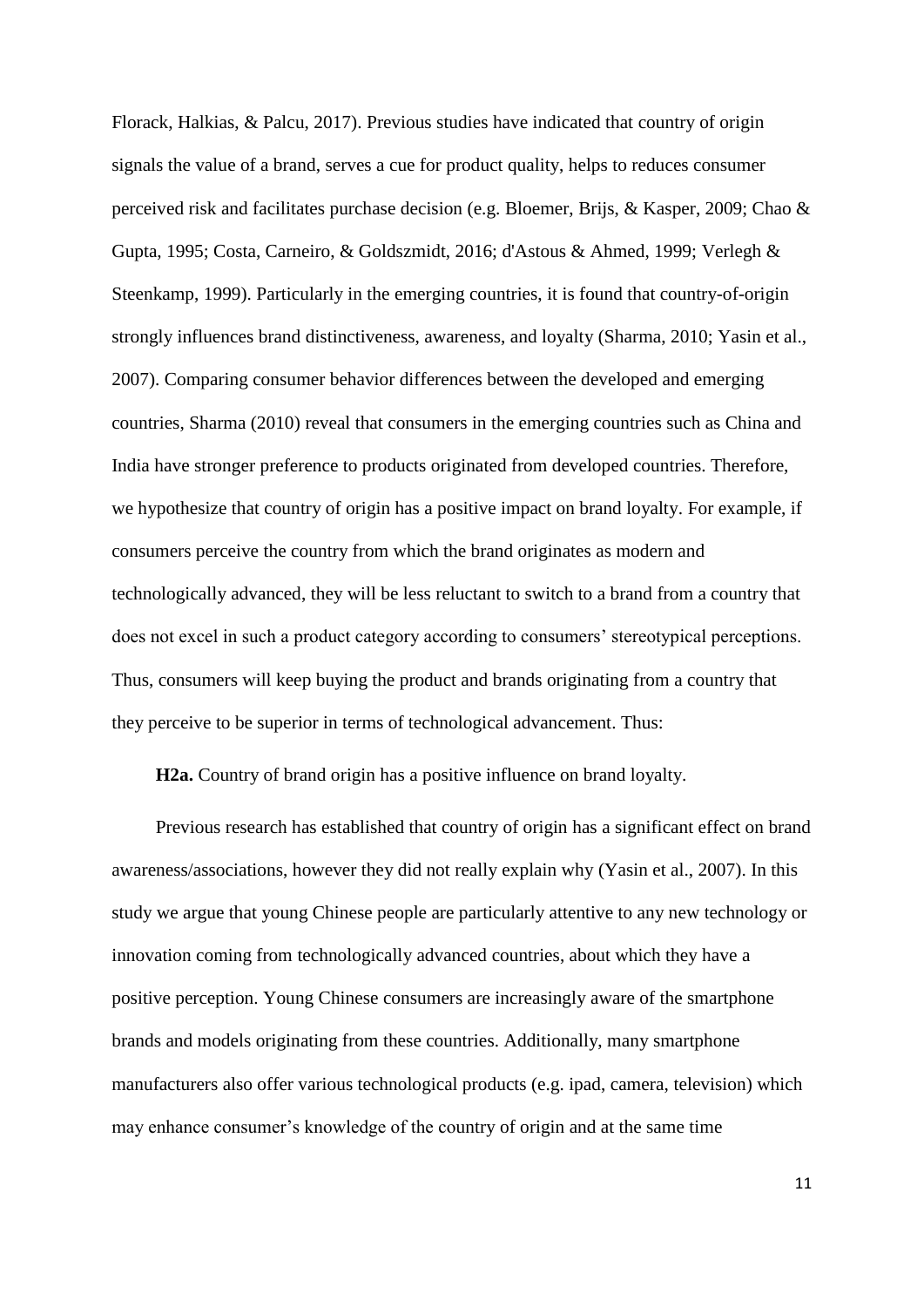consumers' knowledge of these brands. The country of origin can be an important driver of interest towards the brand, which may enhance brand recall and recognition. Thus, we hypothesize:

**H2b.** Country of brand origin has a positive influence on brand awareness

Country of origin influences consumers' perception of quality of products (e.g. Heslop, Liefeld, & Wall, 1987; Kaynak & Cavusgil, 1983). Chinese consumers favor Western brands because they believe they have high standards of quality. This perception is due to frequent product safety issues which, together with lax government supervision, have pushed Chinese consumers away from certain domestic products (Qiu & Zhao, 2011). Chinese consumers have typically been wary about items manufactured in their home country; as a consequence, many Chinese consumers are willing to pay a premium for foreign brands to ensure quality (e.g. infant formula) (Qiu & Zhao, 2011). Therefore, the foreign country of origin of a brand influences Chinese consumers' perception of quality.

**H2c.** Country of brand origin has a positive influence on perceived quality.

Brand names, especially foreign brand names, are appealing to the Chinese for the status that these brands provide to the consumer (Lai & Zaichkowsky, 1999). In this study we argue that the foreign country of origin of a brand will impact the capacity of the brand to enhance Chinese consumers' *mianzi*, namely their social status and make them feel proud and honored. Thus, we hypothesize:

**H2d.** Country of brand origin has a positive influence on brand *mianzi.*

## *1.3.3. Brand loyalty*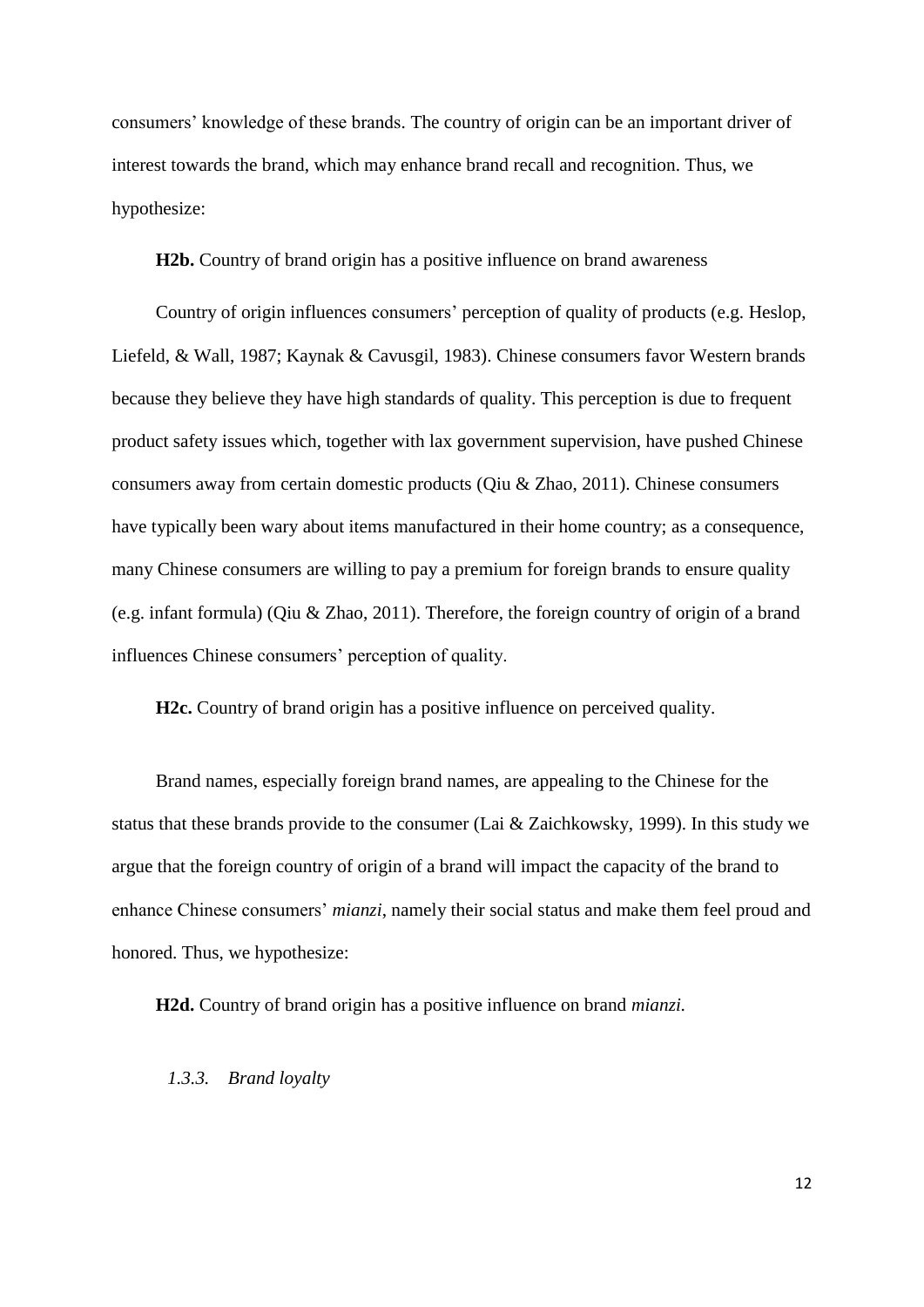Brand loyalty is another component of the CBBE model (Aaker, 1991; Keller, 1993) and it is defined as "a deeply held commitment to rebuy or repatronize a preferred product or service consistently in the future, despite situational influences and marketing efforts having potential to cause switching behavior" (Oliver, 1997).

Loyalty is mainly derived from a positive evaluation of the brand image and from previous experiences. Loyal consumers are willing to pay a higher price and will first choose the brand which they are loyal to, and they will not consider buying a competing brand if their favorite brand is available at the store (Beatty, Homer, & Kahle, 1988). Many researchers (e.g. Yasin et al., 2007; Yoo, Donthu, & Lee, 2000) have stressed the importance of brand loyalty in the formation of brand equity; in Yoo et al. (2000) and in Yasin et al. (2007) research brand loyalty resulted to be the dimension which contributed the most to establishing brand equity. Chinese consumers tend to be more brand loyal than Western consumers (Yau, 1988); thus, we expect that loyalty to a smartphone brand is positively related to brand equity.

**H3.** Brand Loyalty has a positive influence on brand equity.

#### *1.3.4. Brand awareness*

Brand awareness refers to an assessment of a consumer's capability to recognize or recall a brand or logo from memory among other competing brands (Keller, 1993) or as a member of a certain product category or service (Aaker, 1991). Rossiter and Percy (1987) related it to the strength of the brand node in memory, as reflected by consumers' ability to identify the brand under different conditions. Some scholars refer to brand awareness in terms of 'familiarity' with a brand (Hoyer & Brown, 1990; Jacoby, Szybillo, & Busato-Schach, 1977; Macdonald & Sharp, 2000). Besides, Keller (1993) and Yoo and Donthu (2001)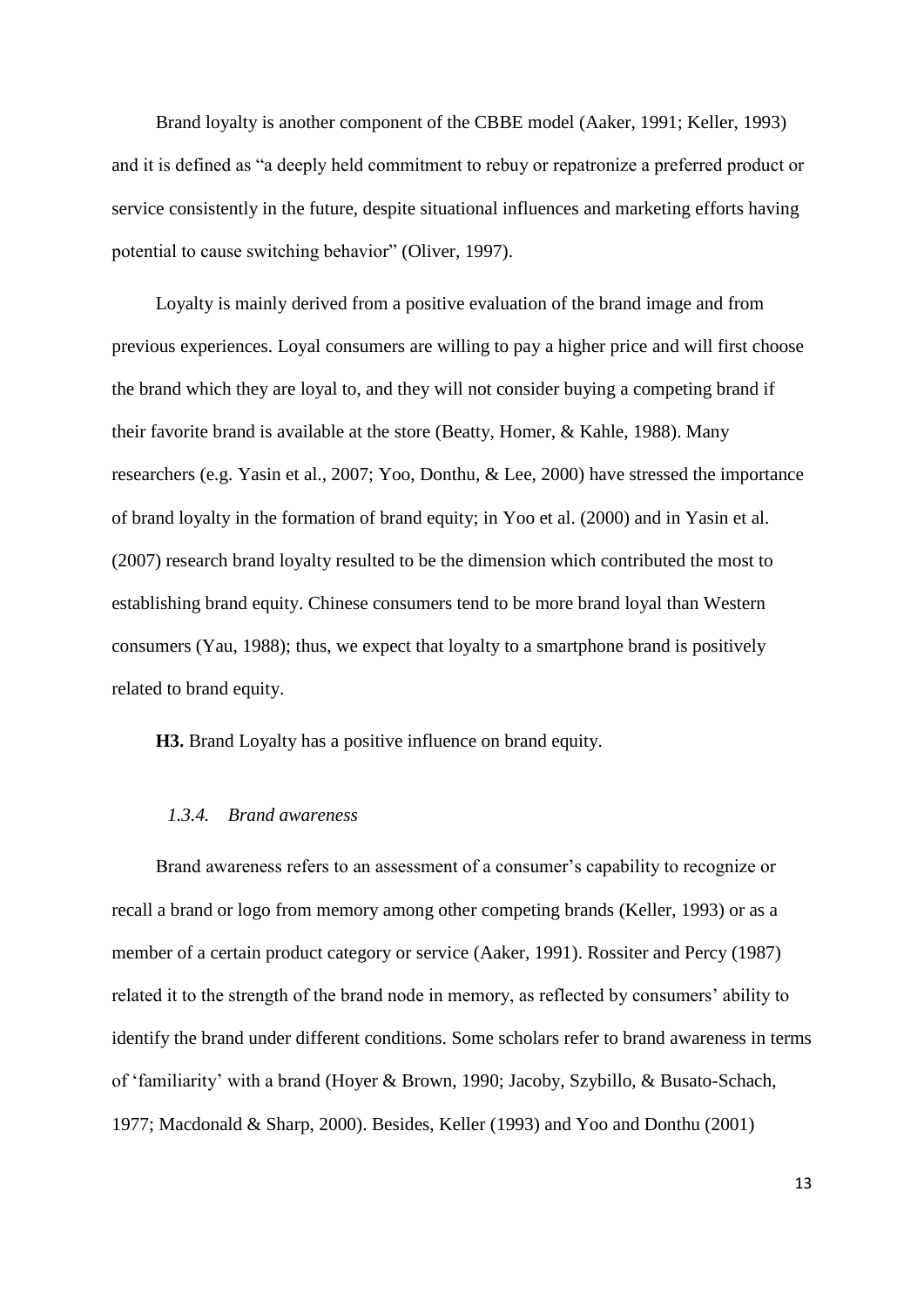suggest that brand recognition and brand recall are the most important dimensions to measure brand awareness.

Scholars in marketing have found that brand with high awareness are more likely to enter into the consumer's consideration set of brands for possible purchases (Nedungadi, 1990) and have proved the impact of brand awareness on brand equity (Park & Srinivasan, 1994; V. Srinivasan, Park, & Chang, 2005). Tolba and Hassan (2009) found that the dimension of brand equity which had the highest correlation with repurchase intention was brand awareness when they researched the US automotive market.

However, Yasin et al.'s (2007) study on electrical appliances in Malaysia found that brand awareness contributes least to brand equity, which is in line with the findings of H.-b. Kim, Gon Kim, and An (2003) for luxury hotels. Although in both studies brand awareness positively influenced the formation of brand equity, Tong and Hawley (2009) found that brand awareness did not contribute to brand equity for branded sportswear goods in China. In this study we hypothesize that brand awareness contributes to establishing brand equity. The more consumers can recall a smartphone brand from memory, the higher will be the equity of the brand. So our hypothesis is:

**H4.** Brand awareness has a positive influence on brand equity.

#### *1.3.5. Perceived brand quality*

Perceived quality is generally defined as "the customer's judgment of the overall excellence, esteem, or superiority of a brand (with respect to its intended purposes) relative to alternative brand(s)" (Netemeyer et al., 2004). According to Aaker (1991), perceived quality has a lot of advantages for consumers and firms; firstly, it gives consumers a good reason to buy the brand; secondly, it contributes to increase the differentiation of the brand with other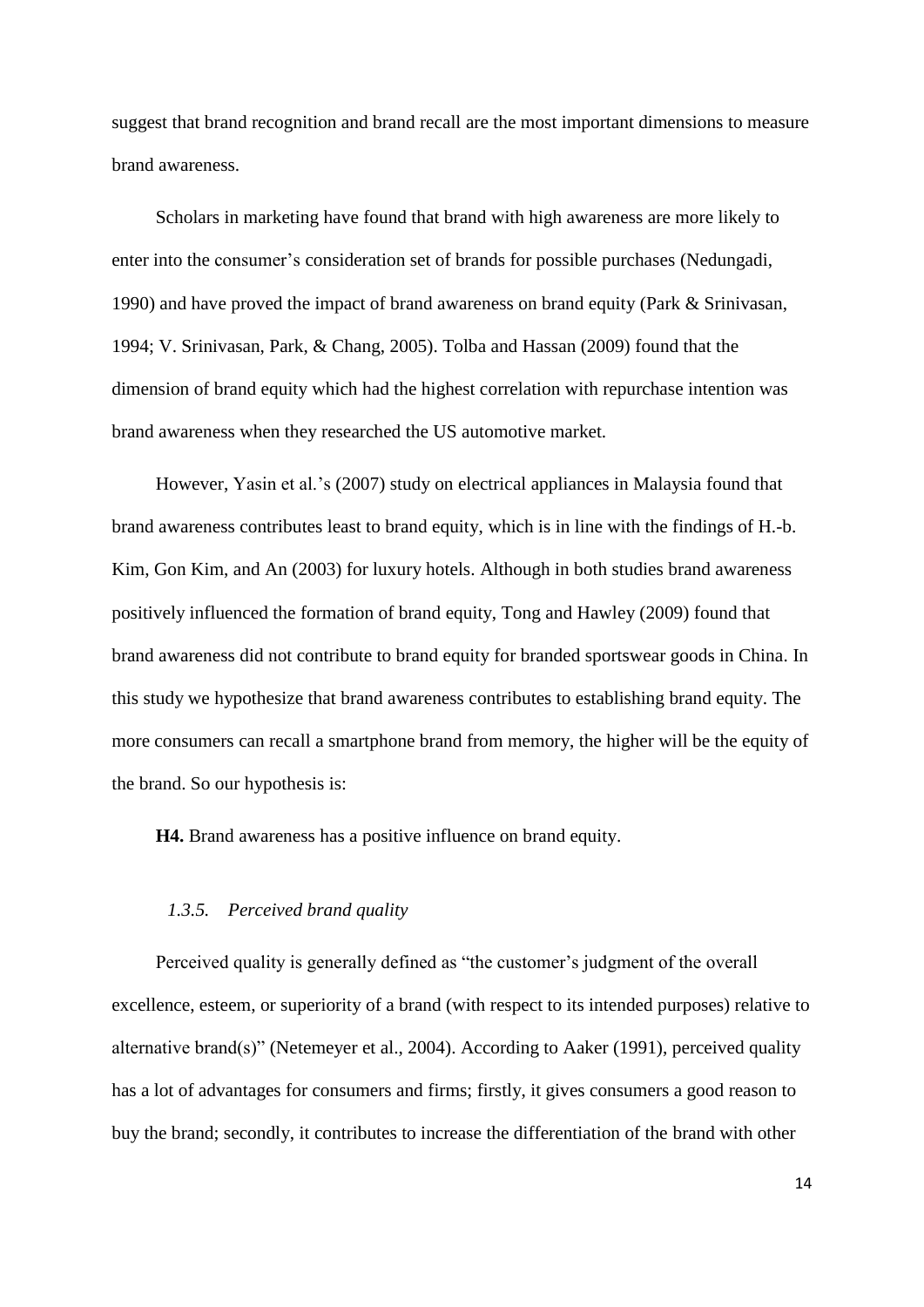competing brands; thirdly, it helps firms to charge a premium price; fourthly, it enables brand extension. Personal product experiences, unique needs, and consumption situations may influence the consumer's subjective judgement of quality (Yoo et al., 2000). Therefore, high perceived quality would drive a consumer to choose a specific brand rather than other competing brands. Previous studies found support for the relationship between perceived quality and brand equity (Yoo & Donthu, 2001; Yoo et al., 2000), while H.-b. Kim et al. (2003) found that the perceived quality of hotels is the dimension of brand equity which contributes the most to the formation of brand equity. In contrast with these findings, (Tong & Hawley, 2009)) found that perceived quality did not have a direct significant influence on brand equity in the sportswear industry in China. In this study we believe that the perceived quality of a smartphone brand will affect brand equity. For instance, smartphone brand's quality will be judged based in terms of its features such as durability, resistance, performance, and safety. The higher consumer overall evaluation of the quality of a smartphone brand, the higher will be the brand's equity. Thus, we hypothesize:

**H5.** Perceived quality has a positive influence on brand equity.

### *1.3.6. Brand Mianzi*

*Mianzi* or Face is a concept that is peculiar to Chinese culture and implies consciousness of glory and shame and it represents the individual's reputation and social position in others' eyes (Hu, 1944). *Mianzi* stands for "the kind of prestige that is emphasized ...a reputation achieved through getting on in life, through success and ostentation", while face is "the respect of a group for a man with a good moral reputation: the man who will fulfill his obligations regardless of the hardships involved, who under all circumstances shows himself a decent human being" (Hu, 1944). On the one hand, Chinese consumers try to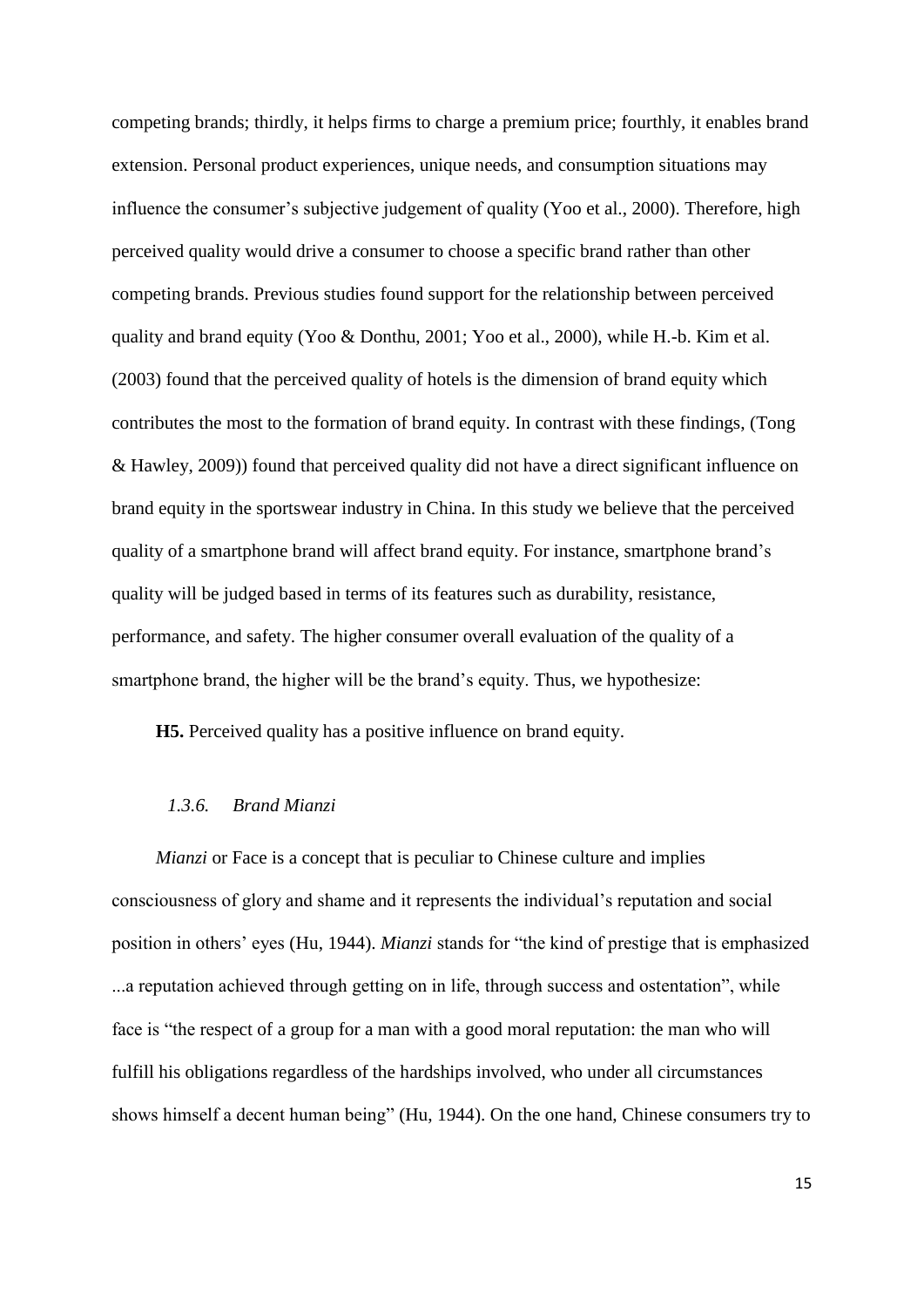increase or maintain their reputation (*mianzi*) in front of socially and culturally significant others; on the other hand, they try to defend or save face (Bao, Zhou, & Su, 2003).

The findings from the qualitative study highlight that the capacity of a brand to enhance Chinese consumers' mianzi is not only important to improve the consumer's reputation in front of significant others, but rather it is also associated with feelings of dignity, honor, and pride. Briefly, Chinese consumers may add value to a brand name because of its capacity to enable them to gain *mianzi*, namely to make them feel special and be accepted and recognized by others, hence the construct of brand *mianzi*. Some brands may thus foster feelings of pride and vanity in Chinese consumers and leads them to believe that they can enhance their social position. If a brand can enable an individual to achieve such goals in life, its brand equity will be very high.

**H6.** *Brand Mianzi* has a positive influence on brand equity.

Finally, scholars have demonstrated the role of brand equity on purchase intention in different studies (Cobb-Walgren et al., 1995; A. J. Kim & Ko, 2012). Thus, following this literature we argue that the higher the equity of a brand the more consumers will want to purchase that brand. Thus, we hypothesize as follows:

**H7.** Brand equity has a positive influence on purchase intention.

Figure 1 summarizes the conceptual framework with hypotheses.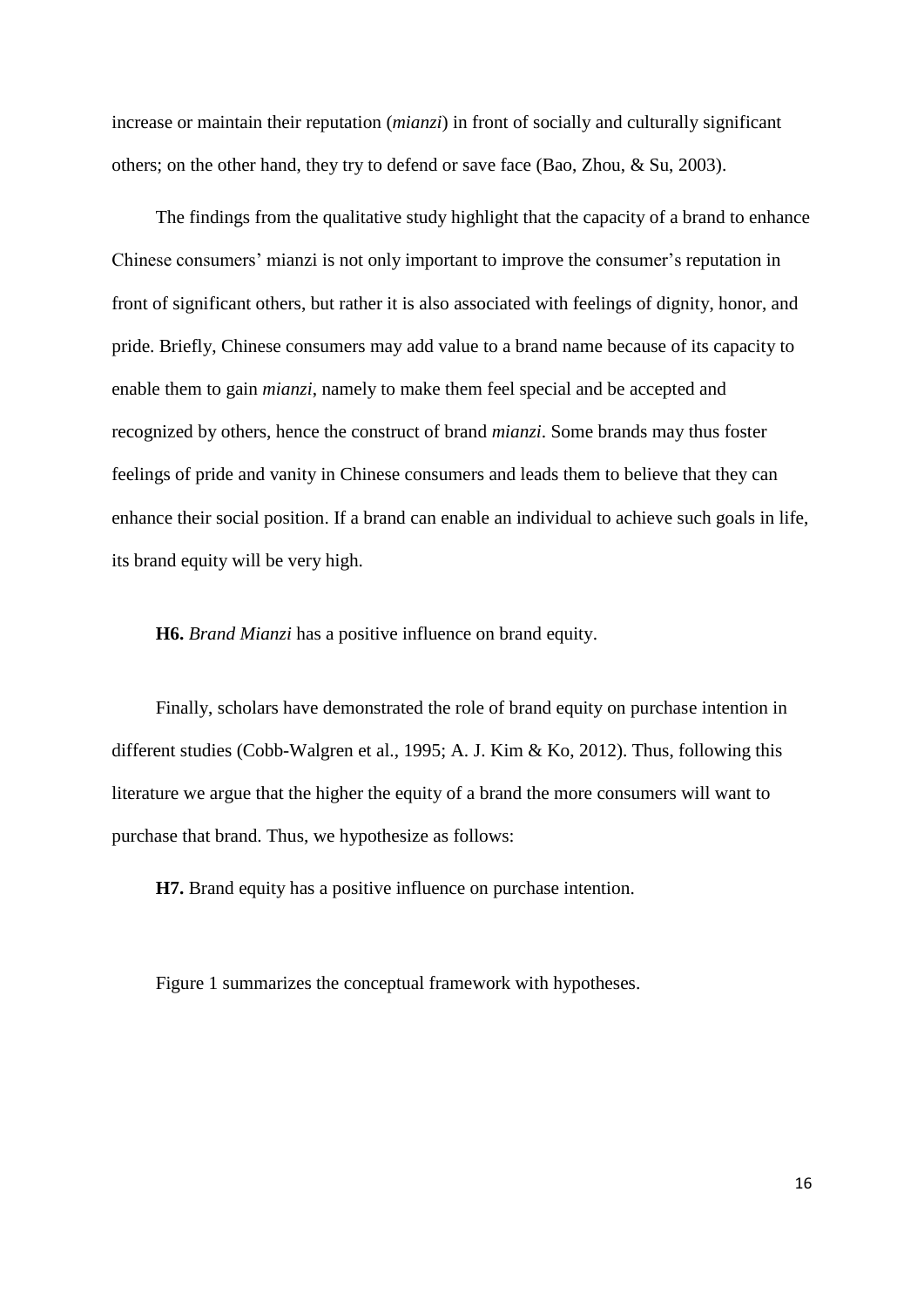

**Figure 1.** Theoretical framework

## **2. Methodology**

## **3. STUDY 1**

### *3.1. Qualitative study*

The research approach which has been followed is a sequential exploratory mixedmethod design, moving from qualitative to quantitative methods (Creswell, 2014; Kerkhoff, 2017). In more details, the methods are a combination of in-depth interviews and survey as this integration was expected to provide a holistic view about Chinese consumers' culture and smartphone brands (Mertens, 2012). The focus was upon gathering qualitative data first and then testing in a larger scale the findings by collecting quantitative data. The current piece relies on a positivist and pragmatic viewpoint, as it often happens to mixed method studies (Giddings, 2016; Hesse-Biber, 2015). The sequential exploratory mixed methods research design starts from interviews with participants and not by creating hypotheses (Onwuegbuzie & Johnson, 2006) and so, in-depth interviews were conducted.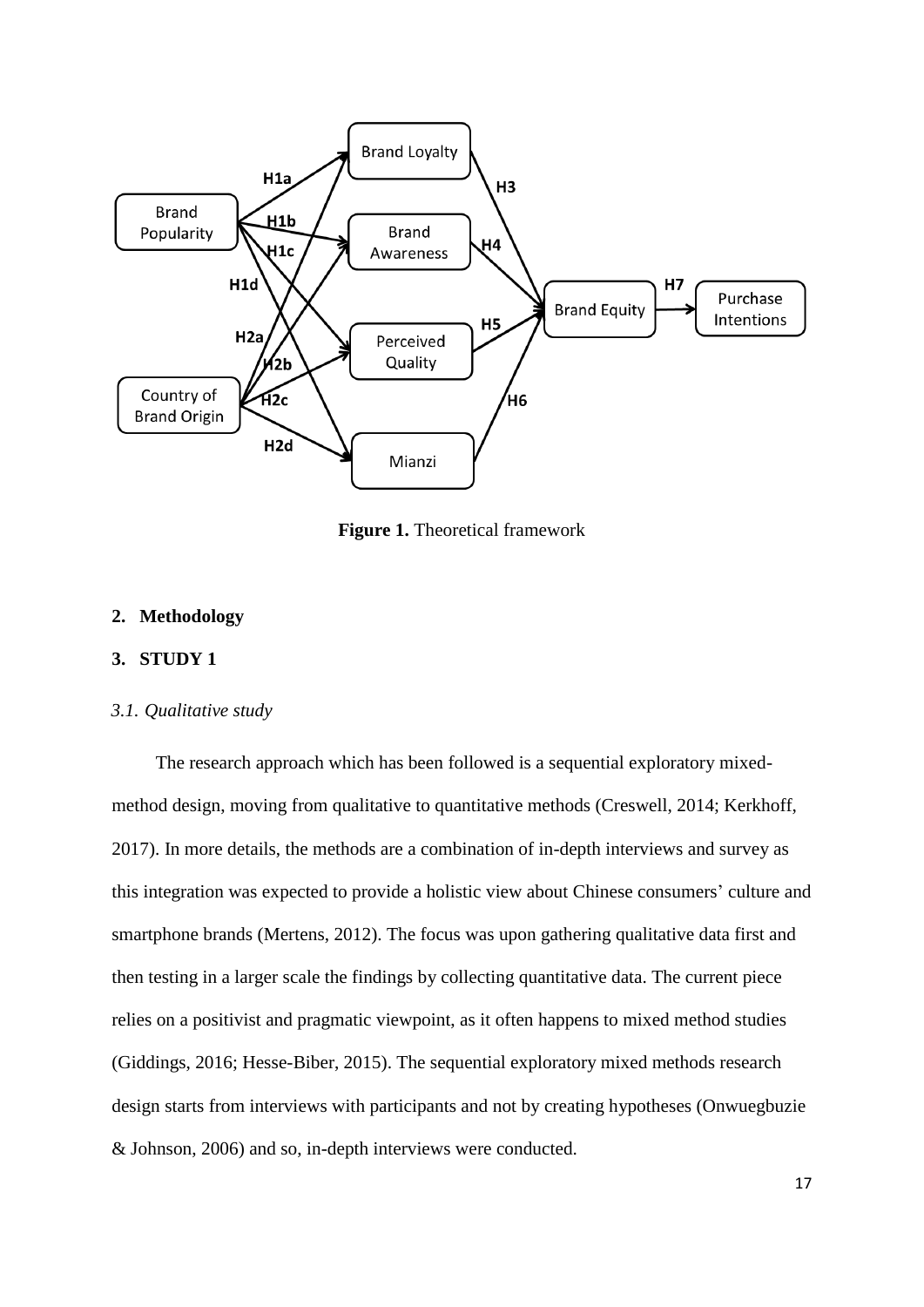The in-depth interview method was adopted as it can yield a deeper understanding of the participants' perceptions about smartphone brands and how the value added provided by these (Creswell, 2007). This method will further shed light on consumers' underlying motives, perceptions, experiences, and attitudes toward smartphone brands.

This study focused on young Chinese early adopters and particularly Chinese students of a British University studying for their degree. We chose this sample group because university students are considered as early adopters of mobile phones and the relevance of young consumers as a target segment in the smartphone sector is highlighted in literature (Vishwanath and Goldhaber, 2003; Wilska, 2003). In order to take into account the influence of smartphone price and income levels on consumer decision making (Karjaluoto *et al.*, 2005), participants with families having different levels of income were contacted, and an equal distribution of female and male participants to control for gender bias (14 females *vs.* 16 males).

In total, 30 face-to-face interviews were conducted over a six months period. Although most of the themes emerged in the first twenty-four interviews; the researchers conducted six additional interviews to determine if variations in the interpretation of the phenomenon would offer new opportunities for theorization (Patton, 2002). As additional interviews were not adding new concepts, the number of interviews conducted was judged as sufficient for reaching theoretical saturation (Strauss and Corbin, 1998). Interview questions primarily explored experience and use of smartphone, purchase decision, meanings attached to the brand, and repurchase intentions. The semi-structured interviews lasted from 40 to 55 minutes and were recorded digitally, transcribed, and translated into English by one research assistant who was a native Chinese speaker, owned a Ph.D. and was familiar with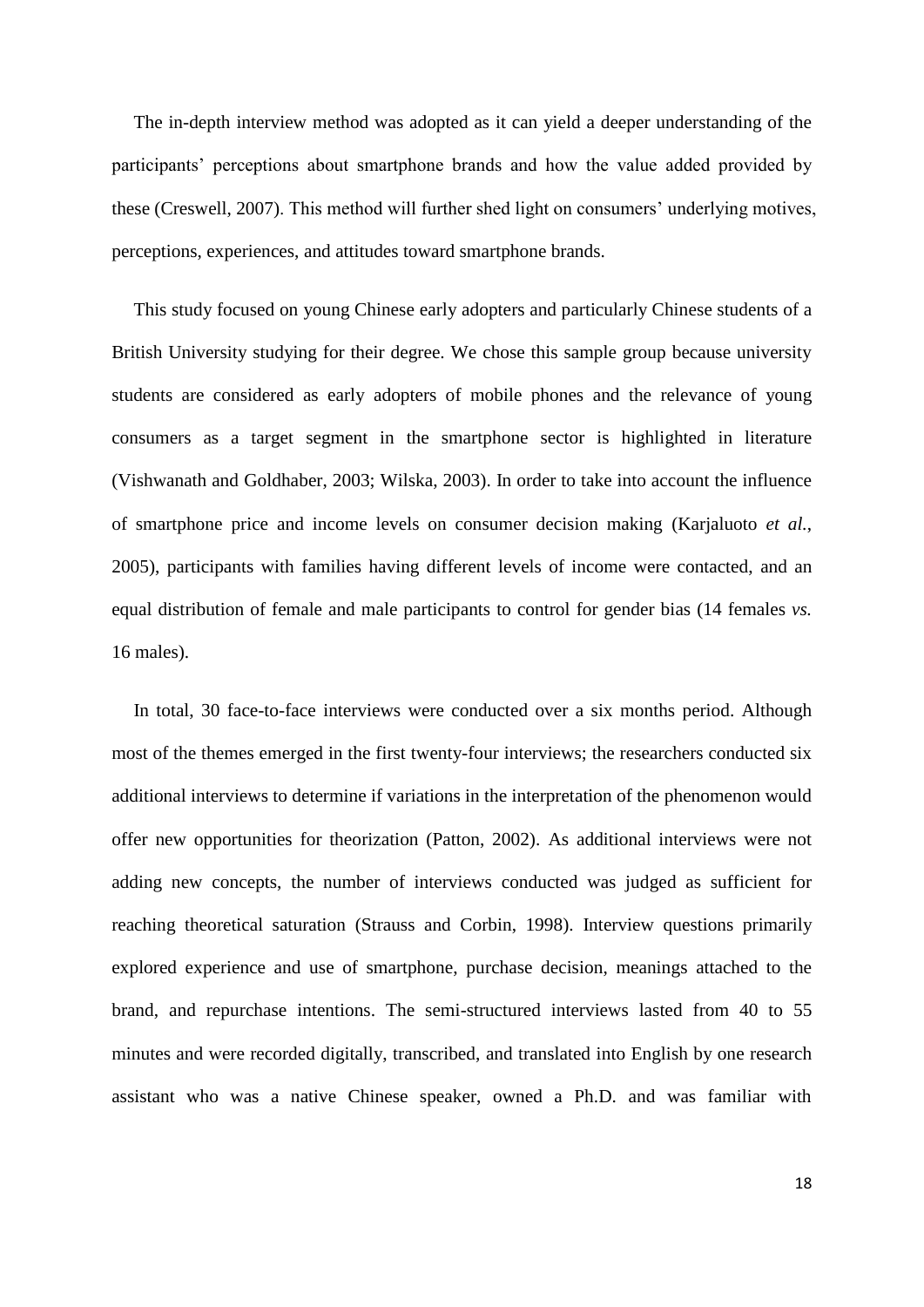interviewing techniques and qualitative research methods. The participants' profile is displayed in Table 1.

With regards to the emergence of the themes, Table 2 shows the quotes of participants and the meaning associated to the emerging concepts of brand mianzi and brand popularity. With regards to the concept of brand mianzi participants emphasized how some smartphone brands enabled them to gain mianzi, namely to make them feel proud, special, confident in front of others, and more easily accepted in relevant reference groups. Thus, it is evident that in Chinese culture some smartphone brands convey a high mianzi to its owners. With regards to the theme of popularity, participants underlined that some brands are more popular than others, meaning that if many people are purchasing and using a brand (popularity), other people will think that brand must be of high quality. In particular, it was evident that Chinese people attach much importance to the overall number of people using a brand, hence its popularity in the market or in the reference groups.

 These themes were confronted with existing academic literature. Hence, the analysis moved back and forth between theories and data. Following the interviews new constructs emerged, namely brand *mianzi* (6 items) and brand popularity (4 items). These constructs were developed following Churchill's (1979) approach to scale development; accordingly, interviews were used to derive the items for brand *mianzi* (6 items) and brand popularity (4 items). The items were subsequently tested with experts, namely two experienced academics with PhDs in marketing and information systems.

#### ----------**ADD TABLE 1, 2 HERE** ---------------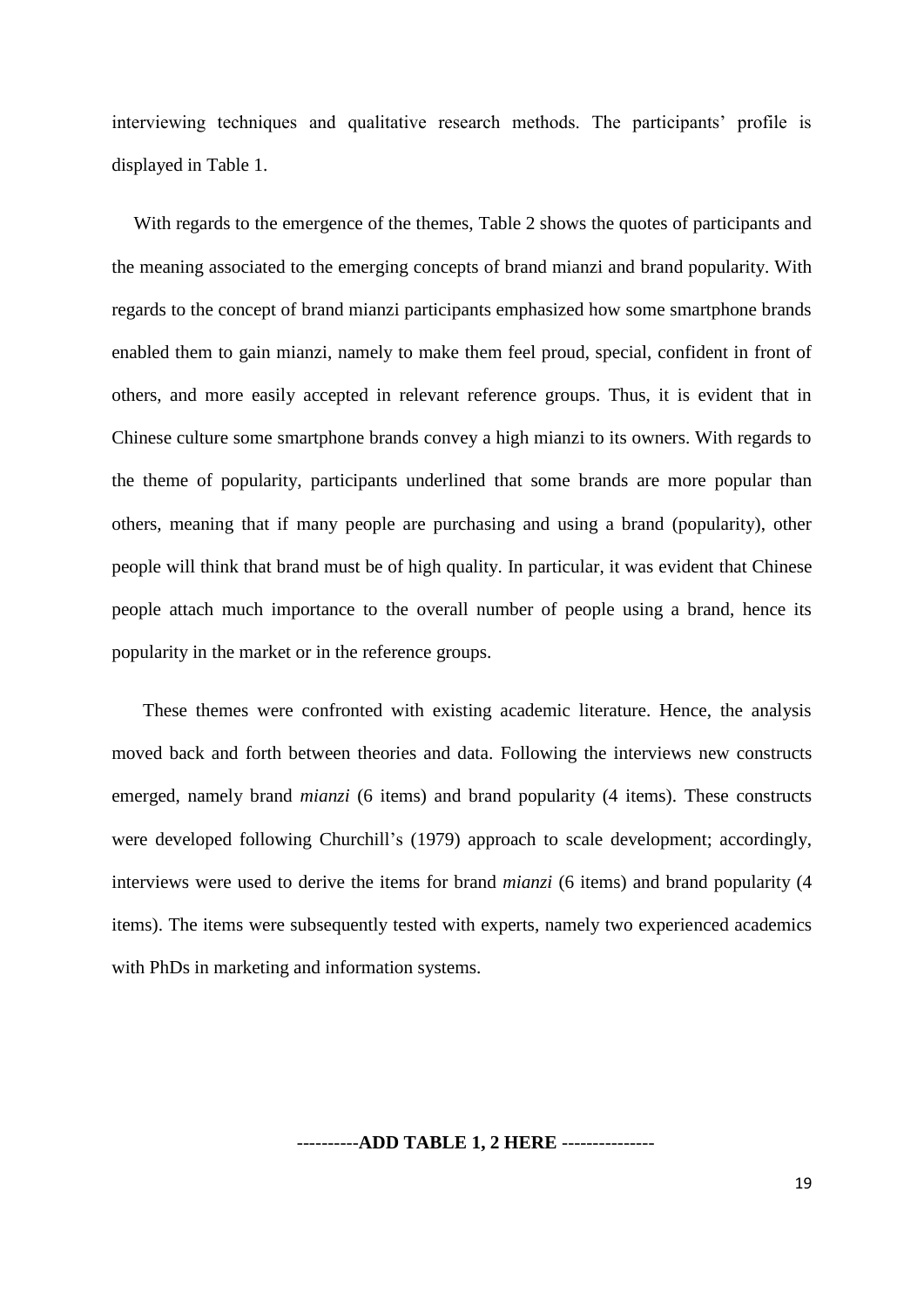## **4. STUDY 2**

#### *4.1. Questionnaire development, pilot test, measures, sample selection*

The questionnaire was pilot tested with a sample of 117 respondents, including Chinese undergraduate and postgraduate students. This pilot test was particularly important to refine the new scales that were developed for this study. As a result of the pilot test some items were rephrased and others were dropped.

Following the pilot study, the data were tested for reliability as well as convergent and discriminant validity, testing Cronbach alpha, item to total correlations, exploratory factor analysis using Varimax rotation, as recommended by Anderson and Gerbing (1988).

The exploratory factor analysis removed items that had factor loadings below 0.50, high cross loadings above 0.40 and commonalities lower than 0.30. Cronbach's alpha values for the scales developed which loaded below the threshold of 0.70 were also removed (Bagozzi & Yi, 1988). In total, 2 items were removed. The table including the constructs and all the items used in the study can be observed in Appendix 1.

The questionnaire was divided into two parts and was preceded by an introduction that explained the purpose of the study and ensured the confidentiality of the responses provided. The first contained the key constructs of the study while in the second part respondents have to indicate their socio-demographic details. The questionnaire adopted a 7 point Likert scale,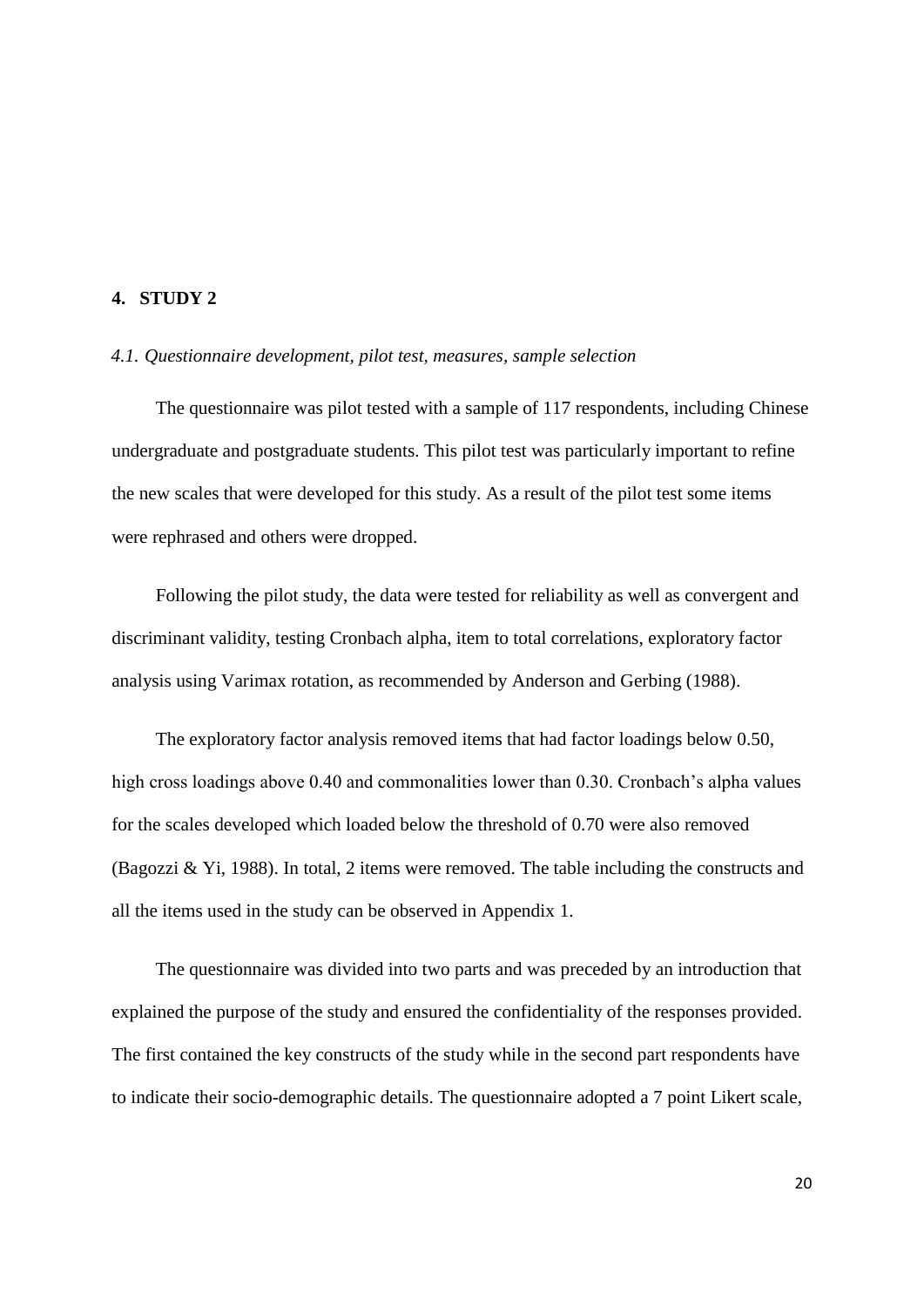where 1 indicates strongly disagree, 4 indicates neither agree nor disagree, and 7 indicates strongly agree.

Constructs from existing studies were adopted wherever possible. Perceived quality and brand equity were measured with items used by Yoo and Donthu (2001). Purchase intention was adapted from Dodds, Monroe, & Grewal (1991) (4 items). This study targets young Chinese consumers owning a smartphone brand. The rationale for focusing on young consumers of smartphone lies in the fact that the importance of young people as a target group in the mobile phone industry is widely acknowledged. Nokia, for instance, first tested new innovations such as the digital camera among young customers (Wilska, 2003). We choose to focus on China because it is the biggest country for smartphone sales and expected growth (Reuters, 2015) and no study has investigated Chinese consumers' repurchase intention of smartphone brands. Thus, a prerequisite to participate to the survey was to be in the age-range 18-25.

Following the backward translation method, the questionnaire was created in English and then translated into Chinese (Mandarin) by a Chinese native speaker with English proficiency. Subsequently, the questionnaire was retranslated in English by another bilingual Chinese speaker. No differences were found between the first and the last version of the questionnaire.

#### *4.2. Data collection and profile of respondents*

An online questionnaire was created and hosted on the professional online survey website Sojump (www.sojump.com), which is very popular in China. The link to the questionnaire hyperlink was sent to smartphone users through some popular smartphone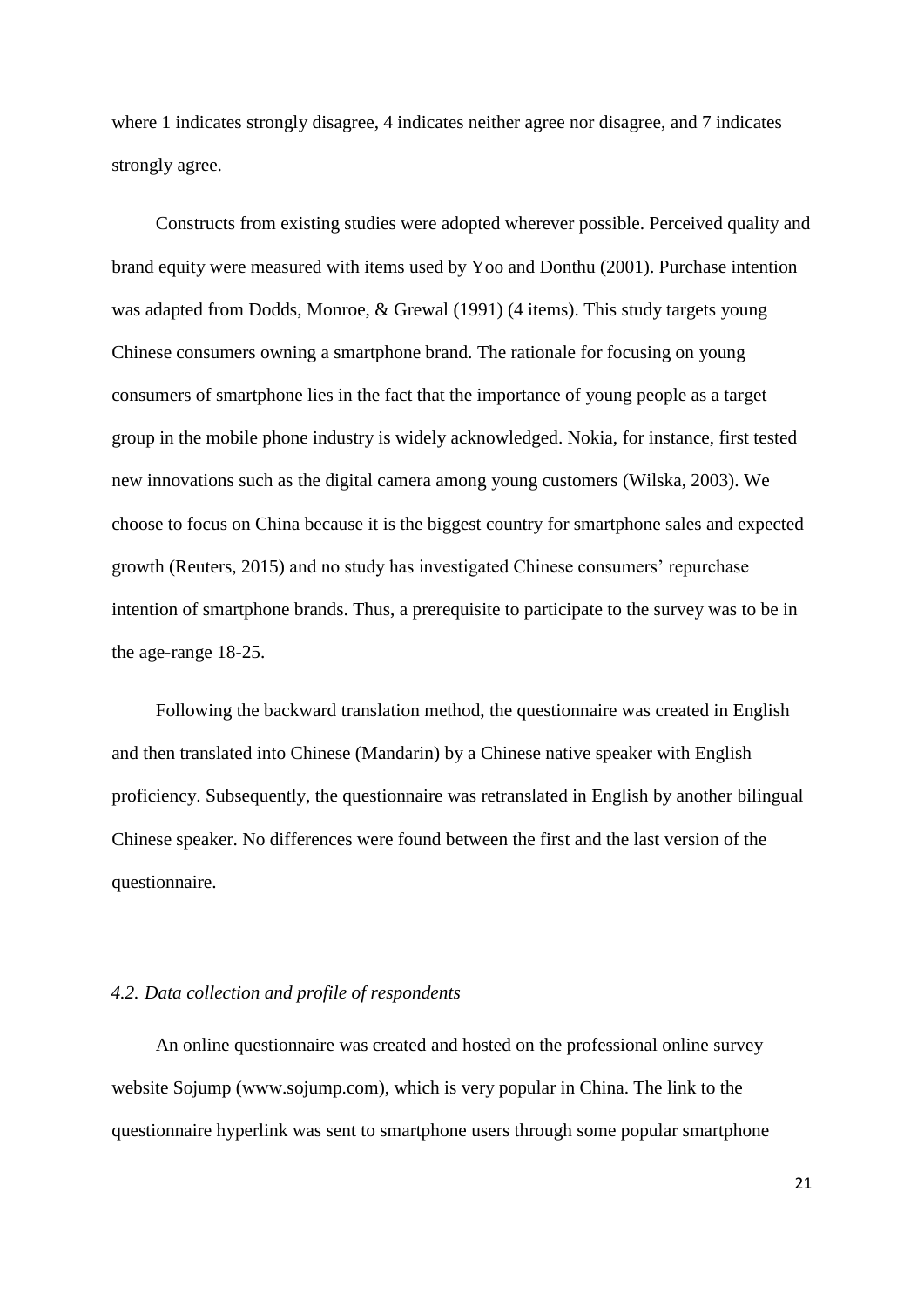online forums, such as cnmo.com, which is the largest integrated smartphone forum in China, and imobile.com.cn which is the largest smartphone website in China, gfan.com, which is the largest Android smartphone online forum in China, and weiphone.com, which is the largest iOS online forum in China. After a period of one month a total of 357 questionnaires were collected, however 36 questionnaires were removed from the dataset because not being filled properly or due to missing data, which gives 321 usable questionnaires.

Table 3 provides information about the profile of the respondents to the survey. All respondents were comprised between 18 and 25 years old and 64% are female while 36% were males and mostly in higher education. Their family monthly incomes were well spread across different income levels.

#### ---------------**ADD TABLE 3 HERE** ---------------

#### *4.3. Data analysis*

Partial least squares structural equation modelling (PLS-SEM) was applied to estimate the model. PLS-SEM is a suitable technique for prediction-oriented research (Henseler, Ringle, & Sinkovics, 2009), because its objective is to maximize the explained variance of the dependent constructs (Hair, Ringle, & Sarstedt, 2011). Moreover, PLS-SEM has the advantage of not holding the distributional assumption of normality, making less demand on measurement scales, being able to work with much smaller as well as much larger samples (Hair et al., 2011). The software application used in this study is Smart PLS3.0.

#### **5. Results**

## *5.1. Measurement model evaluation*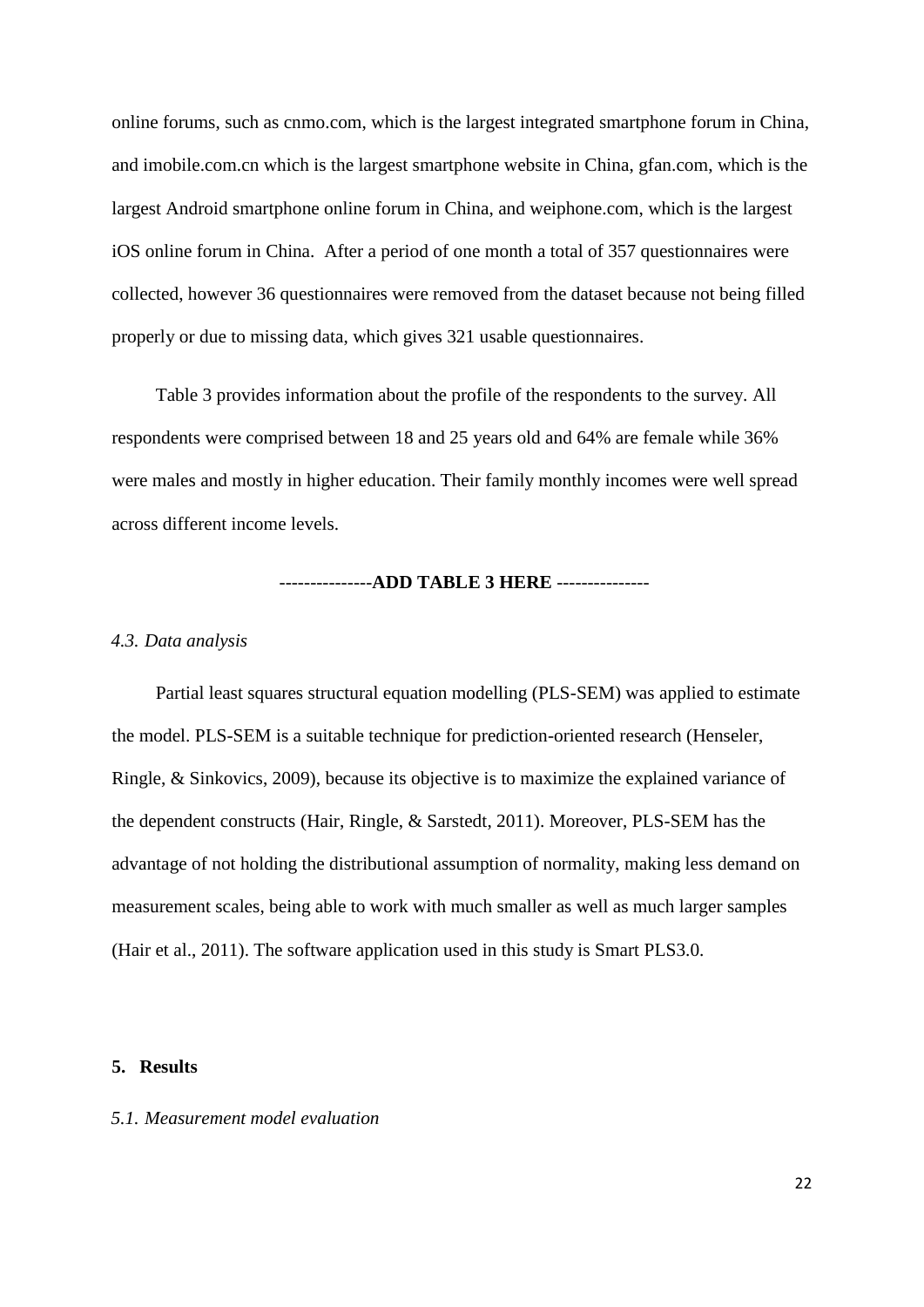To assess convergent validity, analysis determined that each indicator loaded significantly on the constructs they were intended to represent. As shown in Table 4, all the constructs' average variance extracted (AVE) values are well above the minimum threshold of 0.5 (Henseler et al., 2009). Also, all the indicators exhibit significant standardized loadings above 0.7 ( $p < 0.001$ , Table 3), demonstrating construct item reliability (construct item loadings in Table 3). Similarly, the model constructs attained high Cronbach's alpha  $(\alpha)$  and composite reliability (ρ) values greater than 0.9, implying satisfactory internal consistency. All items loaded higher on their own construct than any other ones, demonstrating good discriminant validity. The Fornell and Larcker (1981) criterion was applied for discriminant validity test. The results were shown in Table 5, which shows that the square root of each construct's AVE was greater than its correlation with each of the remaining constructs, indicating that the constructs exhibit discriminant validity.

#### ---------------**ADD TABLE 4 HERE** ---------------

#### ---------------**ADD TABLE 5 HERE** ---------------

All the constructs measures in this study were based on a single source, the questionnaire survey. As such, there might be common method biases. Following Kock's (2015) recommendation, we conducted a full collinearity assessment. As shown in Table 6 below, the results of our test show that most of our inter-construct variance inflation factors (VIFs) are smaller than 5, with the exception of only three of them which are just about 5. The rule of thumb is a VIF of 1 indicates no correlation, and 1-5 moderate correlation and above 5 is high correlation. Thus, overall the common method bias is not a major issue of concern in our model.

---------------**ADD TABLE 6 HERE** ---------------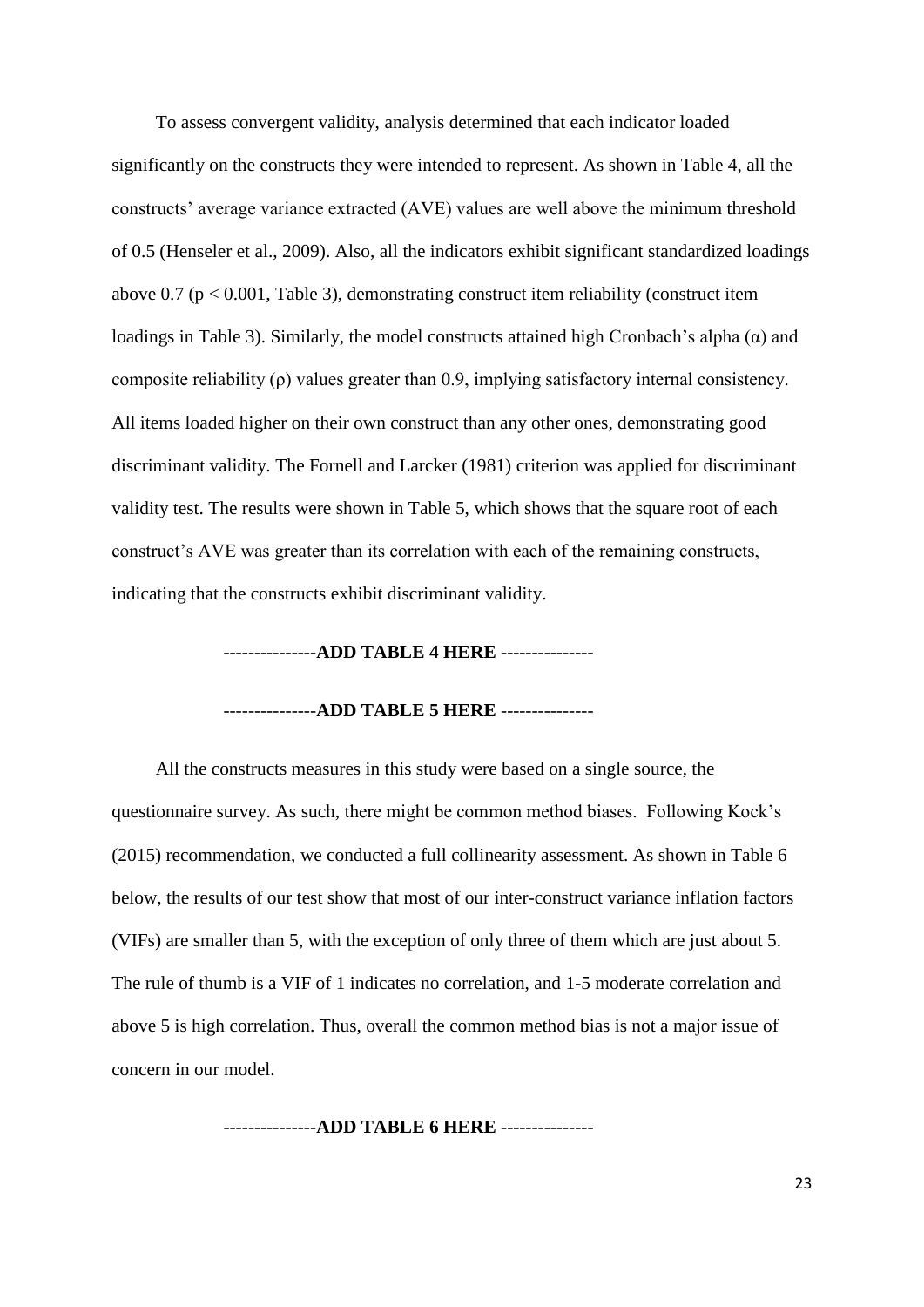## *5.2. Structural model evaluation*

In PLS-SEM, the central criterion for the evaluation of the structural model is the variance explained ( $\mathbb{R}^2$ ).  $\mathbb{R}^2$  values of 0.19, 0.33 or 0.67 for endogenous latent constructs of the structural model are described as weak, moderate or substantial (Chin, 1998). As shown in Table 4, the model explains 67.7% of the variance in brand equity and 53.7% of variance in purchase intention, showing substantial and moderate explanatory power; and  $\mathbb{R}^2$  values for the remaining endogenous latent constructs (i.e. brand loyalty, brand awareness, perceived quality and *mianzi*) are above 0.33, which are at moderate level (Chin, 1998).

To assess the predictive validity of the structural model, the Stone-Geisser's  $Q^2$  Test (Geisser, 1974; Stone, 1974) was applied. We used the blindfolding procedure to compute the cross-validated redundancy measure  $Q^2$ . Values of  $Q^2$  greater than zero suggest that the exogenous constructs have predictive relevance (Chin, 1998). As shown in Table 7, all  $Q^2$ values range significantly above zero, thus demonstrating the model's high predictive power.

### ---------------**ADD TABLE 7 HERE** ---------------

In running the bootstrap analysis, we followed the procedure suggested by Hair et al. (2011), using 5,000 subsamples. An examination of the estimates of path coefficients and t values indicated that all the hypothesized relationships were statistically significant (Table 8 and Figure 2).

The results show that brand popularity had positive and significant effects on brand loyalty (H1a), brand awareness (H1b), perceived quality (H1c) and brand *mianzi* (H1d). The results also show country of origin image had positive and significant effects on brand loyalty (H2a), brand awareness (H2b), perceived quality (H2c) and brand *mianzi* (H2d).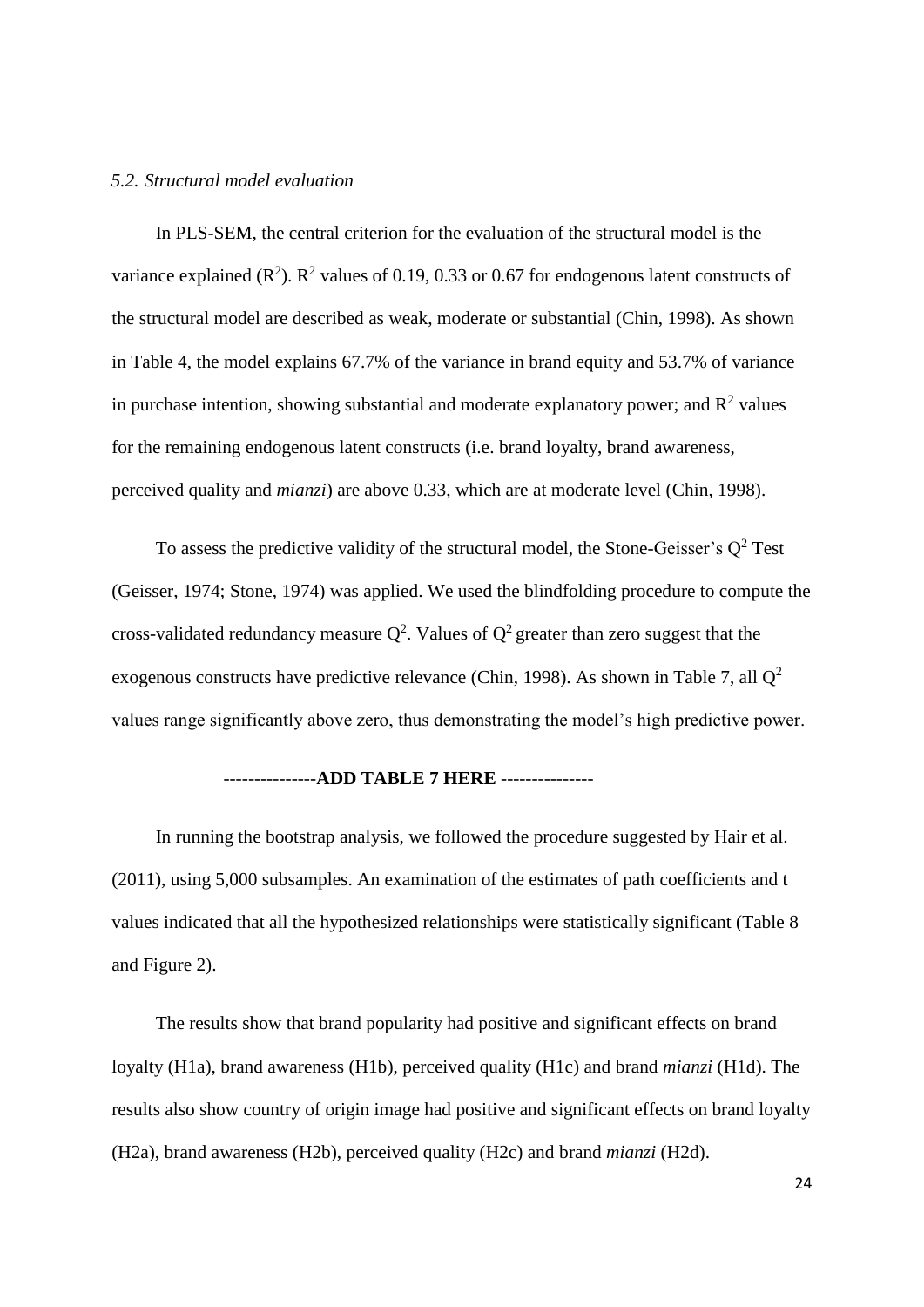As hypothesized, it was found that brand loyalty (H3), brand awareness (H4), perceived quality (H5) and brand *mianzi* (H6) had positive and significant effects on brand equity. The effect of brand *mianzi* was stronger than that of brand awareness and perceived quality. Finally, also as can be expected, the results show that brand equity has a strong effect on purchase intention, supporting H7.



-----------------**ADD TABLE 8 HERE** -----------------------

**Figure 2.** The structural model results. \*\*Significant at  $p < 0.01$ , \*\*\*significant at  $p < 0.001$ .

## *5.3. Mediation test*

We tested whether the four determinants of brand equity in our study (brand loyalty, brand awareness, perceived quality, and brand *mianzi*) performed a mediating role on the relationship between brand popularity and brand equity, and between country of origin and brand equity. We used the bootstrapping procedure as suggested by Zhao, Lynch, and Chen (2010) and the results were shown in Table 9. According to Hair, Black, Babin, and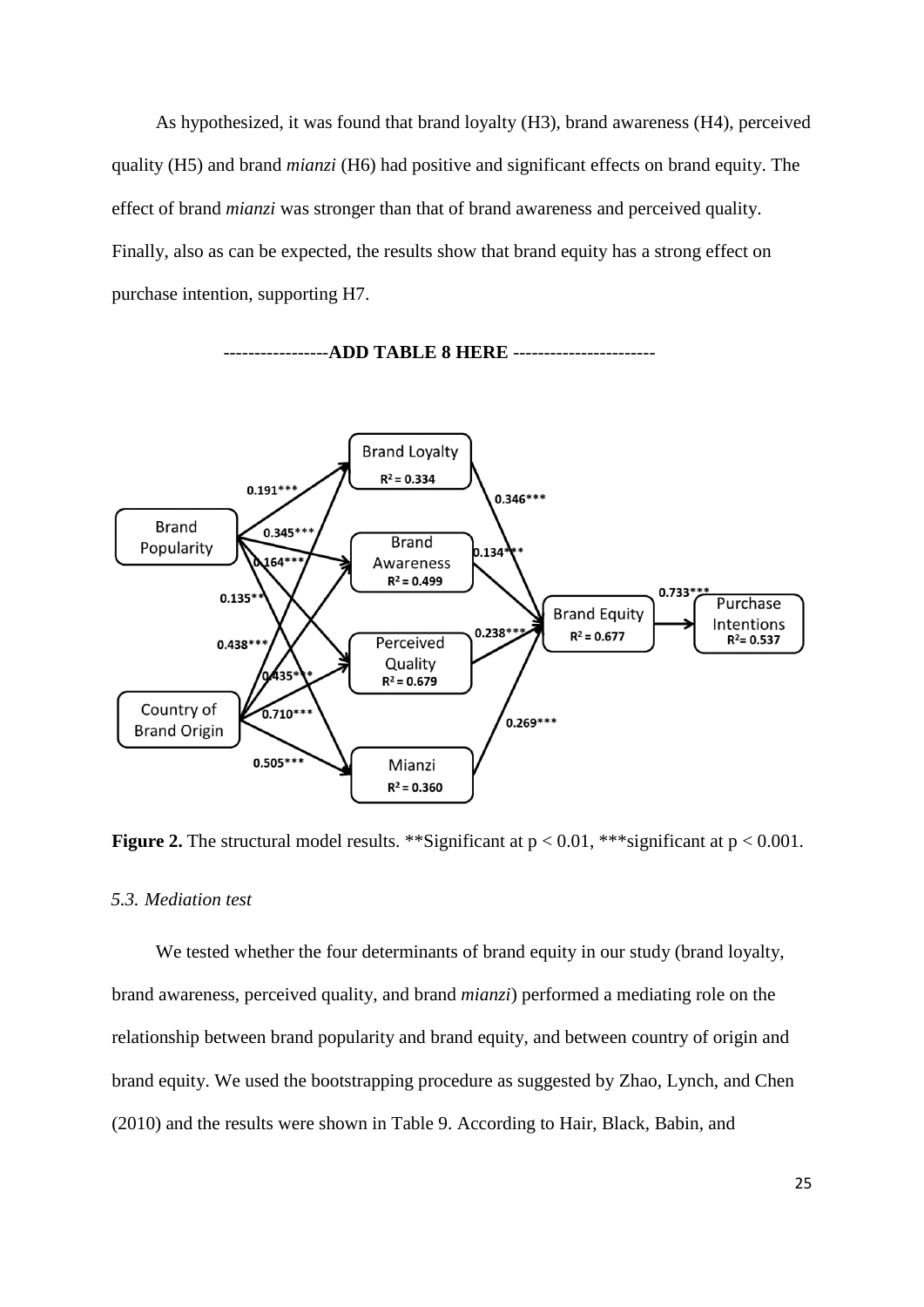Anderson (2010), a mediation effect can be established if the indirect effect is significant. Only one indirect effect was insignificant, which is on the path of "brand popularity -> brand awareness -> brand equity" and the 95% confidence interval includes zero (-0.346, 0.438), all the remaining 7 indirect effects were significant, with a 95% confidence interval excluding zero. Thus, we can conclude that both the effects of brand popularity and country of origin on overall brand equity were mediated through the four brand equity determinants.

#### ---------------**ADD TABLE 9 HERE** -----------

## **6. Discussion**

Both researchers and managers at MNCs face a challenge in applying western-derived theory in China where rapid economic growth, social transition, and a unique culture shape consumer behavior (Heinberg et al., 2017; K. Leung, 2008; Sharma, 2010; Stallkamp et al., 2017). In particular, each time scholars have attempted to develop a CBBE framework, they took an etic approach, namely advocate the advantages of examining differences by using previously established universally valid brand equity measurement (although most studies are based in one country only) (Maheswaran & Shavitt, 2000). This study adopts an emic approach, suggesting that brand equity frameworks should be adapted to the country's culture (Maheswaran & Shavitt, 2000). In this study we investigated how Chinese consumers make sense of brand equity and we developed some specific measures that suit the Chinese context (i.e. brand *mianzi*, brand popularity). We proposed that the newly developed brand equity "culturally contextualized" (Eckhardt & Houston, 2002) dimensions that explain brand equity in China better than the traditional brand equity dimensions.

#### *6.1. Theoretical implications*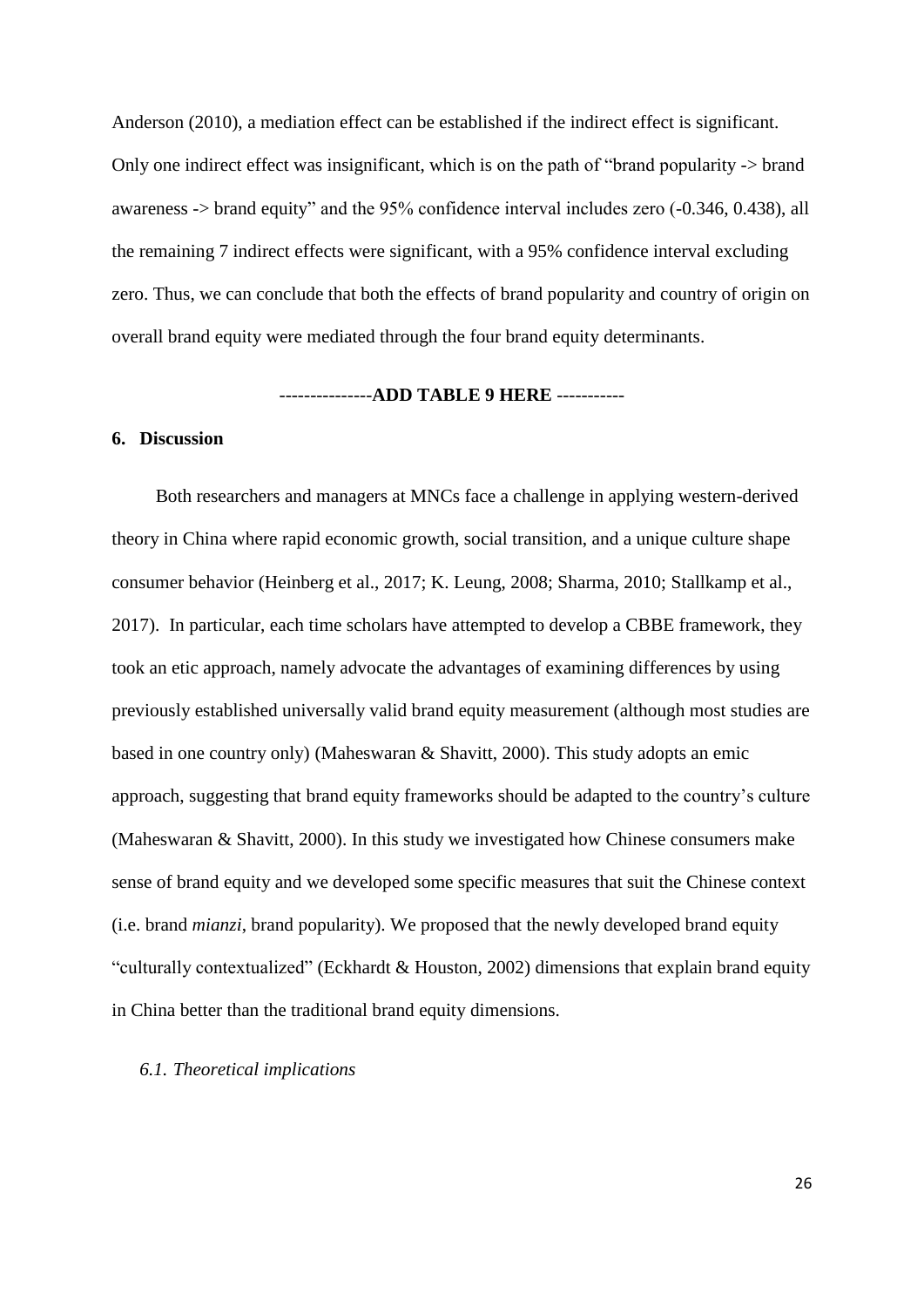Findings show that brand *mianzi,* a construct that we created drawing from interview findings, namely the perceived capacity of a brand to enhance an individual social reputation but also to provide him/her with positive feelings of dignity, honor, and pride, is a very important determinant of brand equity in China. *Brand mianzi* was actually the second strongest determinant of brand equity after brand loyalty, and this result underlines how cultural values are important influencers of people perception of brands value. This result shows that in China brand *mianzi* is much more important than perceived quality or brand awareness in influencing people evaluation of the added value of brands.

This study has also underlined the importance of brand popularity (another concept that we developed from interviews) in Chinese society, namely the degree to which a brand is popular/spread in society. Brand popularity was found to be a significant predictor of all of the determinants of brand equity (brand awareness, perceived quality, and brand loyalty). The concept of brand popularity is peculiar to Chinese culture, because when a reference group establishes a brand or product as the normative standard, all other people will be less likely to deviate from the norm and they would prefer to conform to the group's decision (Yau, 1988) and buy the same brand. While in individualist countries consumers attempt to establish a unique personality and image that may deviate from the masses, in collectivist countries consumers tend to conform and adopt the brands that are more diffused and popular in society. The more a brand becomes diffused and popular the more other people would want to buy the same product or brand. Chinese consumers often endeavor to conform to group norms and therefore tend to purchase the same brand or product other members of the group recommend or buy. Findings show that if a brand is popular, it is also more easily to be recalled and recognized (brand awareness), is perceived to be of high quality, and also affects brand loyalty and brand *mianzi*.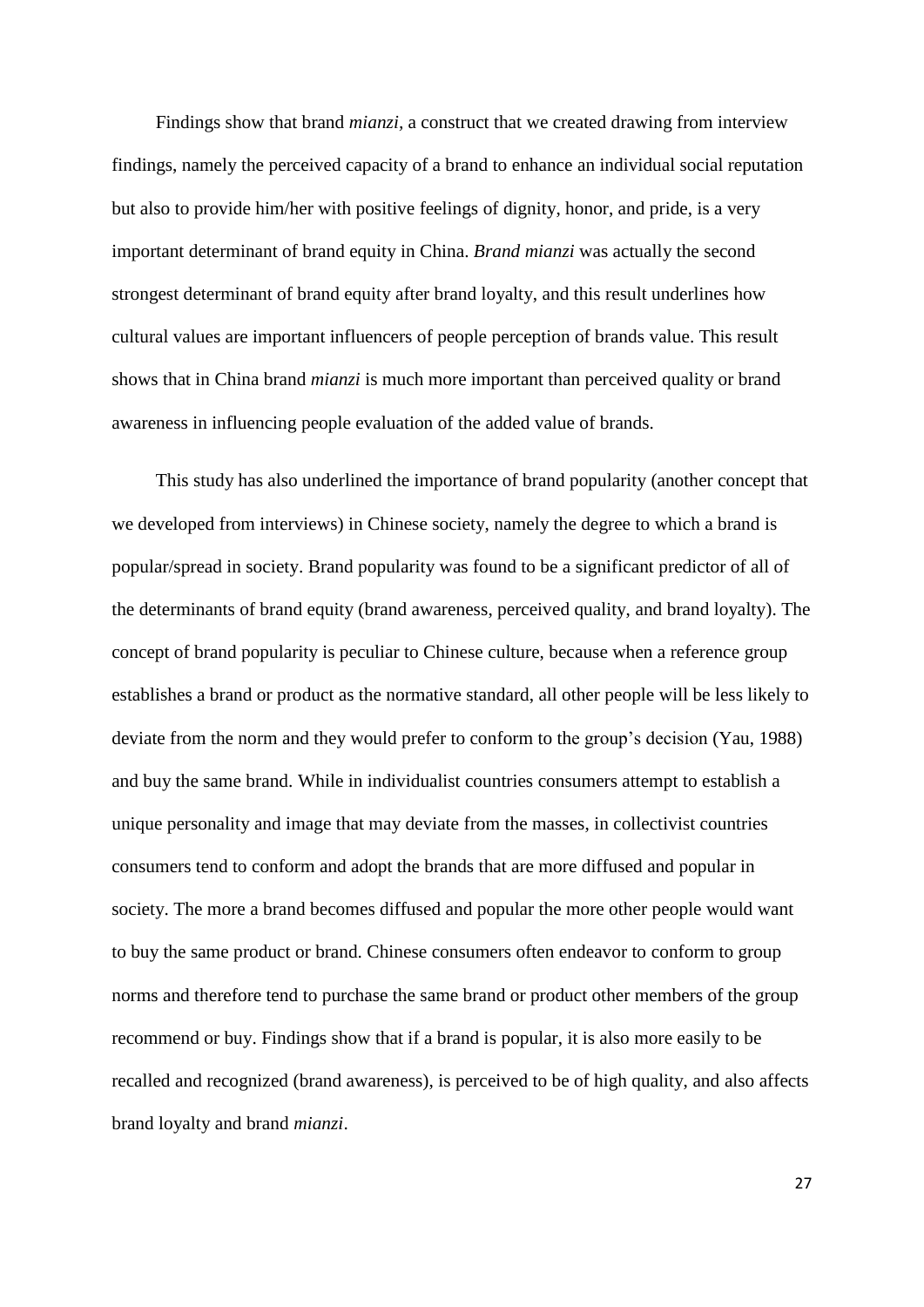This study also underlines the importance of country of origin as an influencer of the sources of brand equity. This finding supports the results of Yasin et al.'s (2007) study on electrical appliances, however we also found that country of origin predicts brand *mianzi* and perceived quality (not tested in previous studies), which advances the literature on country of origin's effect.

The findings further indicate that both the effects of brand popularity and country of origin on overall brand equity were mediated through brand loyalty, brand *mianzi*, perceived quality and brand awareness. As mentioned above, brand loyalty resulted to be the strongest determinant of brand equity, which supports previous findings (Yasin et al., 2007; Yau, 1988). This result stresses the importance of loyalty, which can be explained by the fact that Chinese consumers tend to be more brand loyal than Western consumers (Yau, 1988). Beyond the fact that some consumers are loyal to the brand we should add that for smartphones they may also be locked into a specific operating systems, which makes it difficult to switch to another one because of the amount of time and effort that would be needed to learn the new operating system. Future research could investigate the importance of switching cost in the decision to remain loyal to a particular smartphone operating system.

We found that brand awareness was the determinant with the least predicting power of the dependent variable. This finding is in line with Yasin et al. (2007) and H.-b. Kim et al. (2003) researches. Consumers in China are becoming more and more knowledgeable of brands and they clearly recall and recognize most of them but this is not a particularly important aspect for them to assess their value. The perceived added value of the brand is more socially derived, and it stems from the widespread use of the brand in the reference group of a consumer or in society (brand popularity). What matters the most in Chinese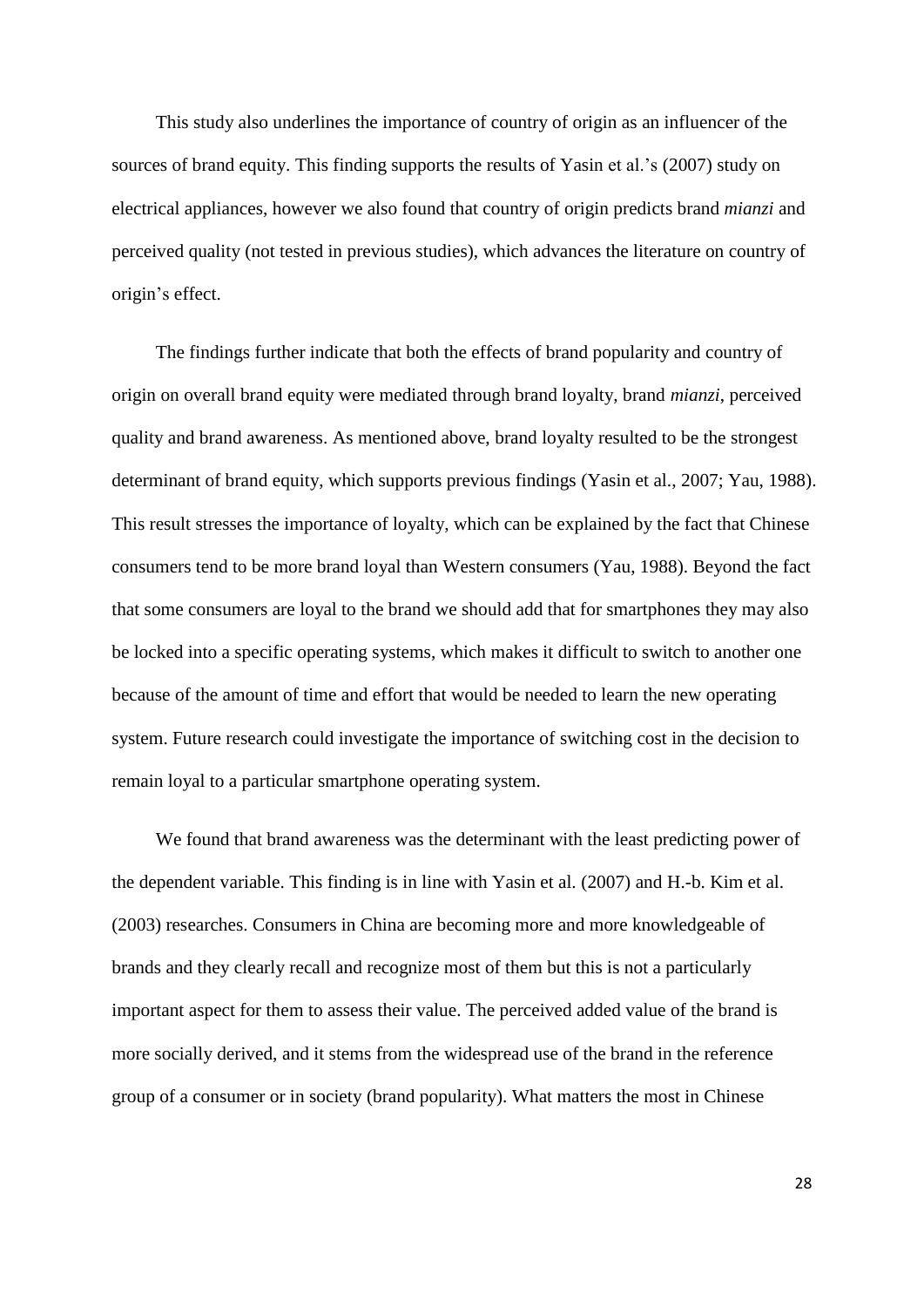society is the capacity of the brand to provide *mianzi*, honor and positive feelings (esteem) to his owner.

Finally, we found that brand equity influences purchase intention, which is in line with previous studies' findings (Cobb-Walgren et al., 1995; A. J. Kim & Ko, 2012). Thus, the stronger the added value provided by the name of the brand to a smartphone, the higher will be consumers' willingness to buy it.

### *6.2. Managerial implications*

Some important managerial implications can be drawn from this study's findings. First, findings of this study can be particularly important for smartphone companies operating in China. For example, it is evident that a socially accepted and highly reputed smartphone brand can be particularly important to keep customers loyal and gain market share. If young Chinese people observe that people in their reference group are buying the same brand, which is considered source of social benefits - such as prestige and a signal of social status - they would not want to miss out and so they will be buying the same smartphone brand even if they may not need it. In this sense, technological products are not only evaluated for their technical performance or usefulness, but rather for the social image that they can project to important others. Thus, technological products that are conspicuously consumed, such as smartphone brands, not only serve and satisfy functional needs (e.g. making a telephone call or browsing the internet) but increasingly social image and status needs (communicating status and improving self-esteem through an improved social image). Accordingly, technology manufactures whose products are conspicuously consumed must take into account these needs and provide products that are perceived as stylish and fashionable so that young Chinese consumers would want to buy them. A conspicuously consumed technological product should be thought as a fashion accessory, similarly to a Gucci or a Louis Vuitton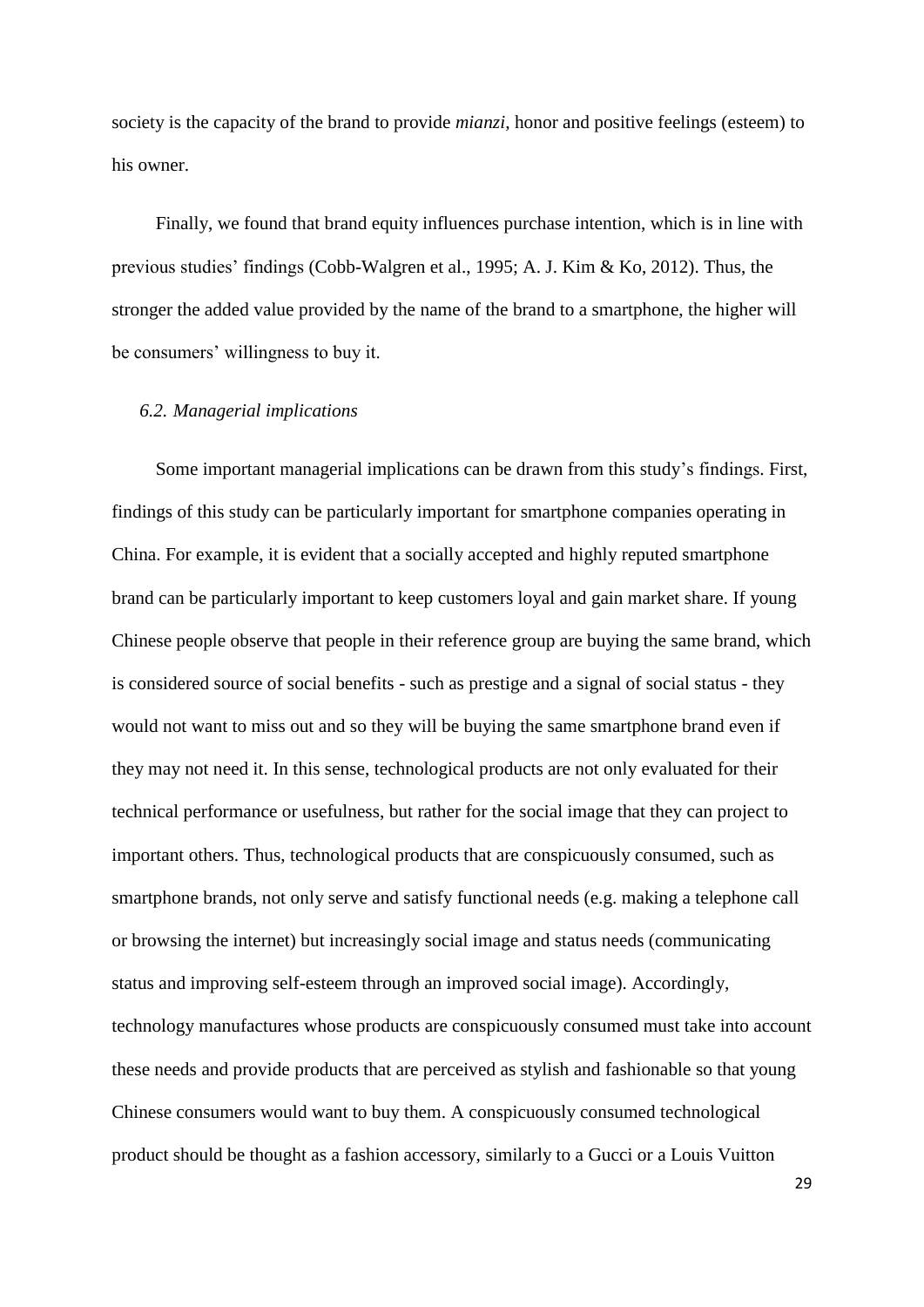purse. Thus, more effort should be spent by technological companies in communicating the lifestyle of smartphone brand owners and the status benefits it provides rather concentrating only on the technological functions and features (like they have done in the past). To achieve those goals, more money should be invested in local celebrity endorsements through Chinese social media, where nowadays the younger population search information on brands. Additionally, some smartphone brands could partner with popular fashion designers or fashion brands to develop aesthetic features inspired by a collection or a fashion style (e.g. Burberry).

Additionally, the country of origin seems to be a very important determinant of brand equity in this study. Chinese consumers have positive perceptions of products and brands originating from foreign countries, especially Western countries. Therefore, we recommend companies to exploit this strength and communicate it more clearly the origin of their brand. We also recommend brands to careful select the countries in which their products are produced as scholars suggest that consumers develop stereotypical perceptions on products based on the country of origin. It is important to mention that some smartphone companies are designed in a country but manufactured in a different one, which is the case of Apple that is designed in US and manufactured in China. Although we did not investigate the influence of country of manufacturing in this study, in order to not create confusion in customers' eyes, it would be probably better to manufacture the product in the same country in which the company originates unless consumers have negative perceptions about the quality of manufacturing in that country. Thus, countries perceived as highly advanced from a technological standpoint (e.g. Germany, South Korea, Japan, US) (FutureBrand, 2014) should be chosen for both the design and manufacturing of high quality and expensive technological products such as smartphone brands.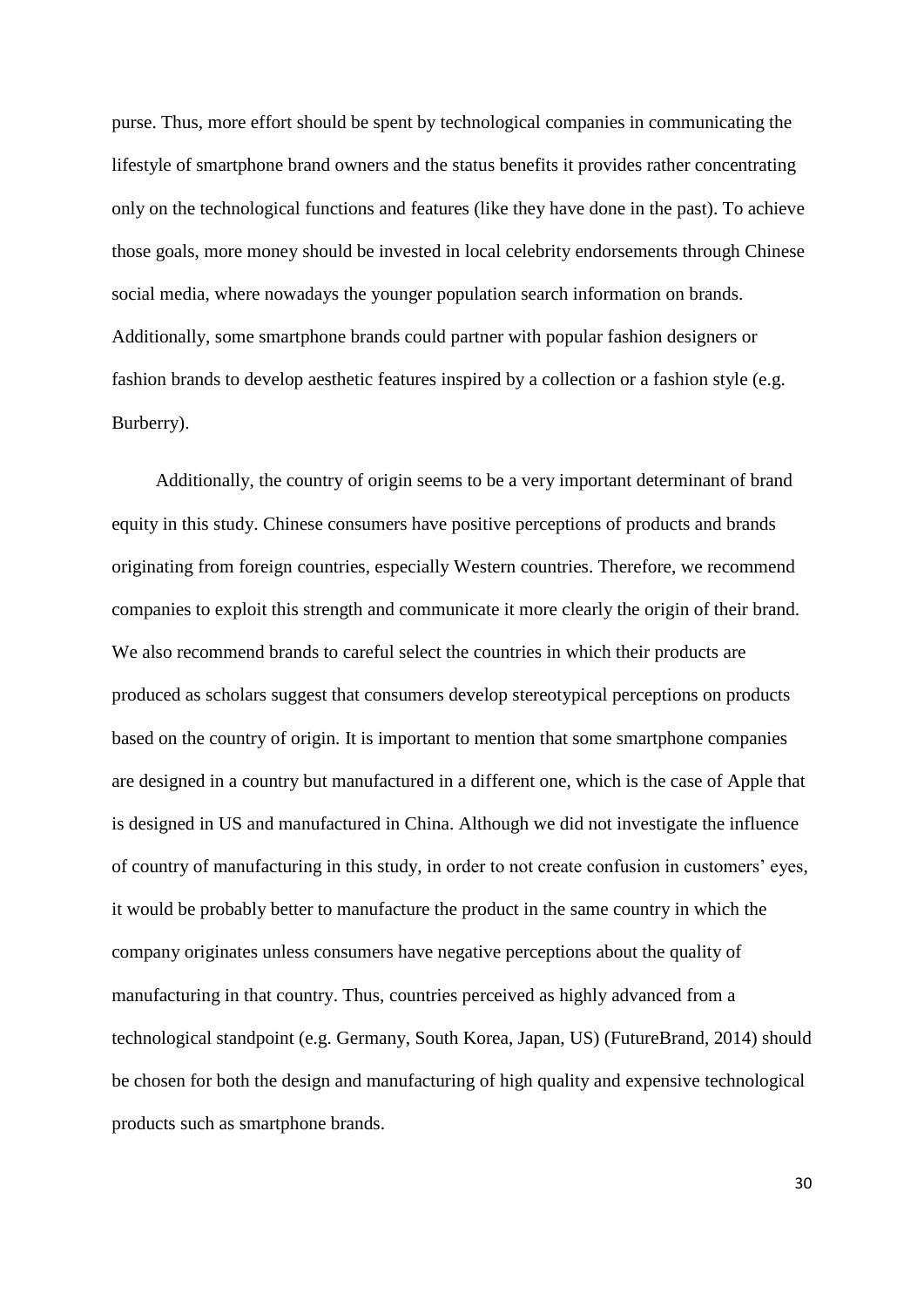#### *6.3. Limitations and Future research*

Although this can be considered the first of a sequence of studies that will research the importance of culturally-specific CBBE measures, this study is not extent from limitations. First, we have tested our model in China. Future studies could test the same model in other countries that share cultural similarities with China (e.g. Confucianism). With this study we did not aim to develop a universally valid brand equity measurement, rather we stress that cultural specificities can inform the development of brand equity dimensions. Accordingly, we view measures of CBBE as country-specific, which can be bound to a particular culture or country.

Additionally, following the prevalent trend in marketing studies, we have adopted a consumer-based approach. However, it would be worth investigating in future research the relation between Chinese consumers' perceptions and the specific brand identity building processes adopted by companies in this country.

Moreover, in this study we have focused on one product category only, smartphones. Future research should also test our model with other products (e.g. car brands) and technologies (e.g. smartwatches, photo cameras, and so on). If we consider that brand *mianzi* is linked with appearance and image, we can argue that its influence could be even higher for less complex and more conspicuously consumed products like clothing, cars and watches. Thus, future research could also investigate the difference between different product types.

Additionally, most of the participants in this study were young consumers and owned popular smartphone brands (e.g. Apple, Samsung). People in different age groups and owning a less popular smartphone brand might use a different set of criteria when they have to choose among different smartphone brands, such as usefulness or product's performance.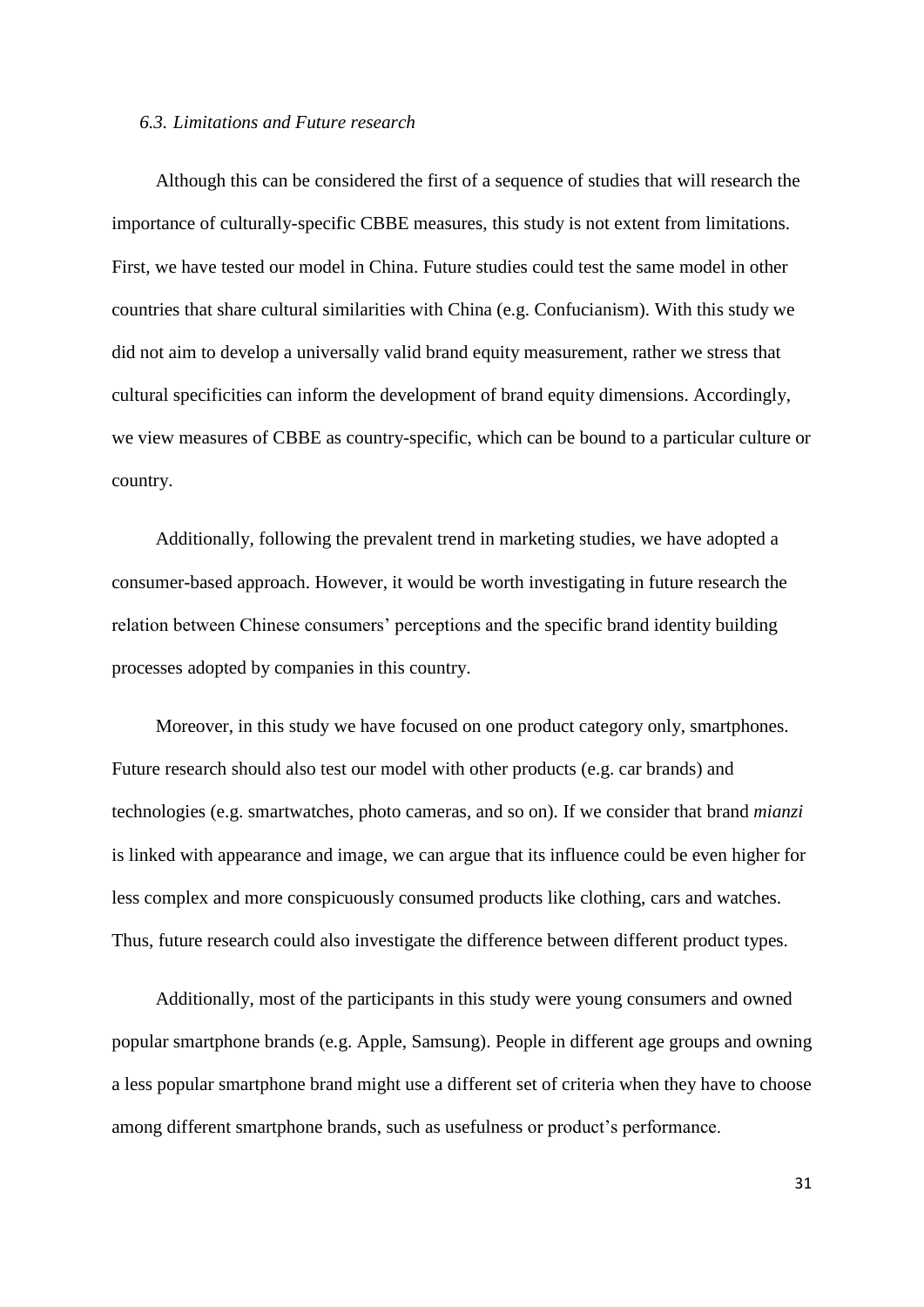Finally, research could test our model in the service sector. Services are intangible and non-visible; for instance, education is a service. Western universities are very popular in China and many Chinese families are increasingly sending their kids in British and American universities to study for their degree. Some Western Universities can be considered as brands that can increase the student as well as the family's *mianzi* in front of others although education is not a material possession like a smartphone brand.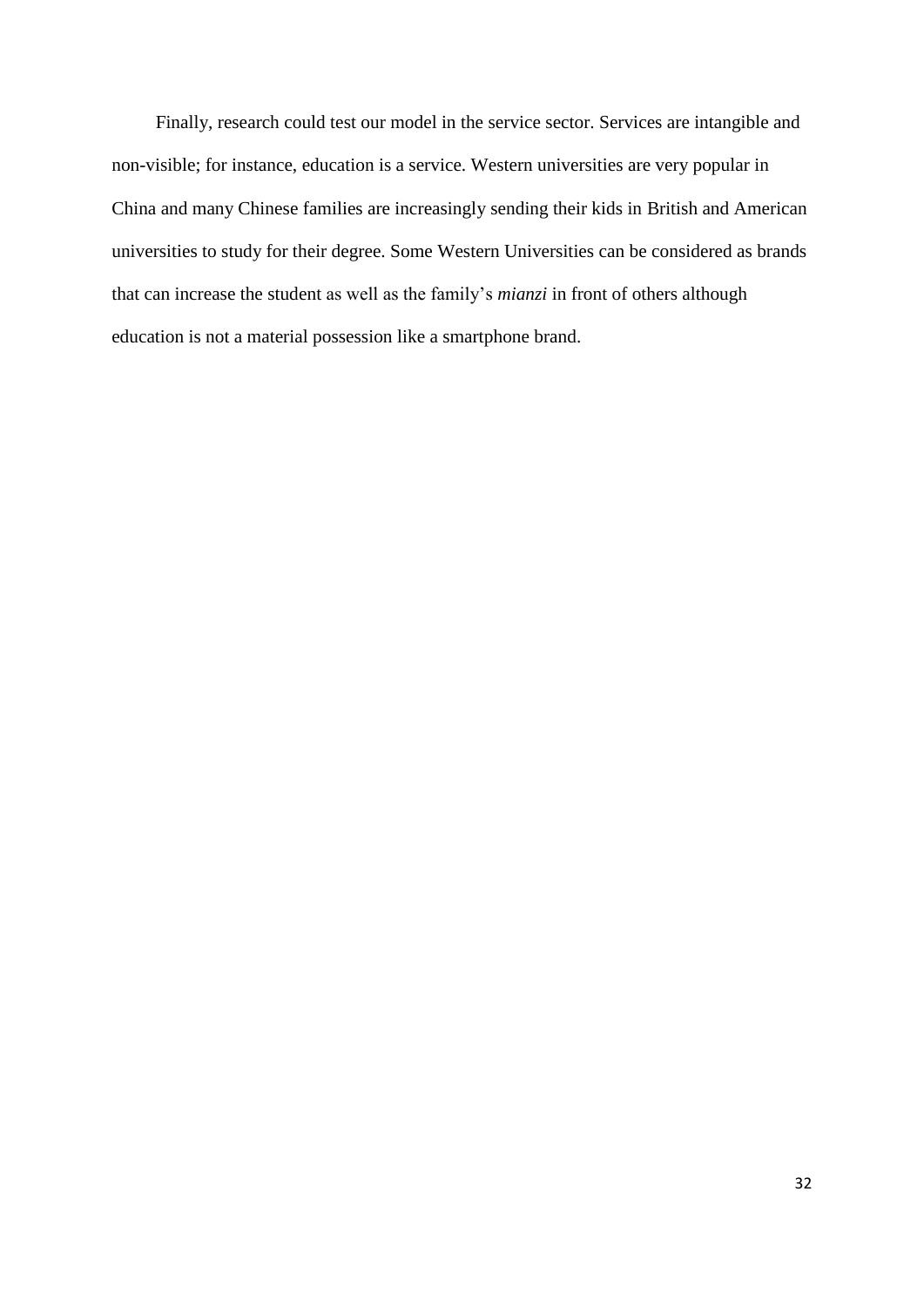## **References**

- Aaker, D. A. (1991). *Managing Brand Equity*. New York, N.Y.: Free Press.
- Aaker, D. A. (1996). Measuring brand equity across products and markets. *California Management Review, 38*(3): 103.
- Aaker, D. A., & Joachimsthaler, E. (2012). *Brand leadership*. Simon and Schuster.
- Aaker, D. A., & Jacobson, R. (1994). The financial information content of perceived quality. *Journal of Marketing Research*, *31*(2): 191-201.
- Anderson, J. C., & Gerbing, D. W. (1988). Structural Equation Modeling in Practice: A Review and Recommended Two Step Approach. *Psychological Bulletin, 103*(3): 411- 423.
- Arnould, E. J., & Thompson, C. J. (2005). Consumer culture theory (CCT): Twenty years of research. *Journal of consumer research, 31*(4): 868-882.
- Atilgan, E., Aksoy, S., & Akinci, S. (2005). Determinants of the brand equity: A verification approach in the beverage industry in Turkey. *Marketing Intelligence & Planning, 23*(3): 237-248.
- Bagozzi, R. P., & Yi, Y. (1988). On the evaluation of structural equation models. *Journal of the Academy of Marketing Science, 16*(1): 74-94.
- Bao, Y., Zhou, K. Z., & Su, C. (2003). Face consciousness and risk aversion: do they affect consumer decision-making? *Psychology & Marketing, 20*(8): 733-746.
- Beatty, S. E., Homer, P., & Kahle, L. R. (1988). The involvement-commitment model: Theory and implications. *Journal of Business Research, 16*(2): 149-167.
- Bian, Q., & Forsythe, S. (2012). Purchase intention for luxury brands: A cross cultural comparison. *Journal of Business Research,* 65(10), 1443-1451.
- Bilkey, W. J., & Nes, E. (1982). Country-of-origin effects on product evaluations. *Journal of International Business Studies, 13*(1): 89-100.
- Bloemer, J., Brijs, K., & Kasper, H. (2009). The CoO-ELM model: A theoretical framework for the cognitive processes underlying country of origin-effects. *European Journal of Marketing, 43*(1/2): 62-89.
- Buckley, P. J., Clegg, J., & Tan, H. (2006). Cultural awareness in knowledge transfer to China—The role of guanxi and mianzi. *Journal of World Business, 41*(3): 275-288.
- Buil, I., de Chernatony, L., & Martinez, E. (2008). A cross-national validation of the consumer-based brand equity scale. *Journal of Product & Brand Management, 17*(6): 384-392.
- Cayla, J., & Arnould, E. J. (2008). A cultural approach to branding in the global marketplace. *Journal of International Marketing, 16*(4): 86-112.
- Cayla, J., & Eckhardt, G. M. (2008). Asian brands and the shaping of a transnational imagined community. *Journal of Consumer Research, 35*(2): 216-230.
- Chabowski, B. R., Samiee, S., & Hult, G. T. M. (2013). A bibliometric analysis of the global branding literature and a research agenda. *Journal of International Business Studies, 44*(6): 622-634.
- Chao, P., & Gupta, P. B. (1995). Information search and efficiency of consumer choices of new cars: Country-of-origin effects. *International Marketing Review, 12*(6): 47-59.
- Chatzipanagiotou, K., Veloutsou, C., & Christodoulides, G. (2016). Decoding the complexity of the consumer-based brand equity process. *Journal of Business Research*, 69(11), 5479-5486.
- Chen, Y.-S. (2010). The drivers of green brand equity: green brand image, green satisfaction, and green trust. *Journal of Business Ethics, 93*(2): 307-319.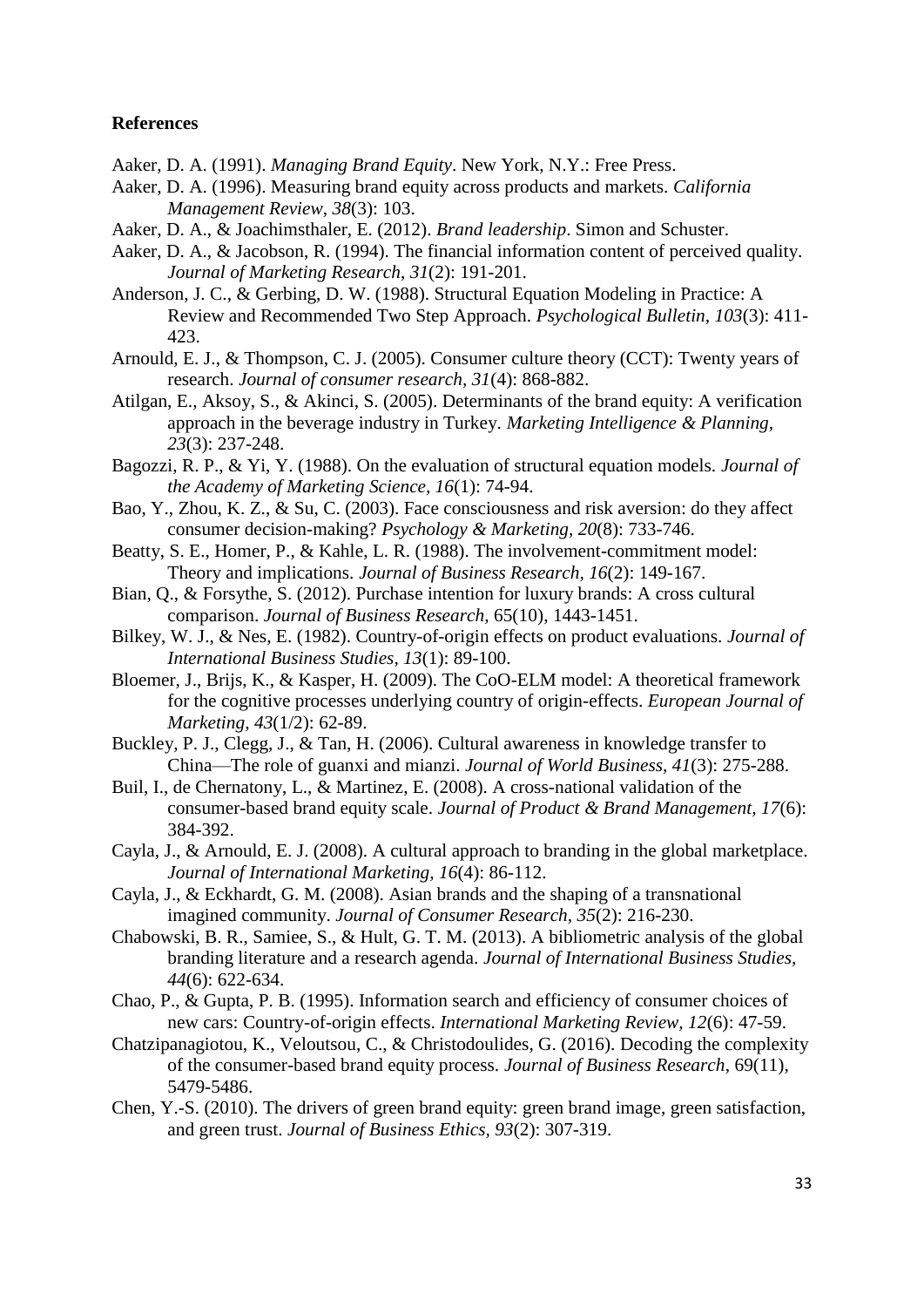- Chin, W. W. (1998). The partial least squares approach to structural equation modeling. *Modern Methods for Business Research, 295*(2): 295-336.
- Christensen, L. J., Siemsen, E., & Balasubramanian, S. (2015). Consumer behavior change at the base of the pyramid: Bridging the gap between for-profit and social responsibility strategies. *Strategic Management Journal, 36*(2): 307-317.
- Christodoulides, G., Cadogan, J. W., & Veloutsou, C. (2015). Consumer-based brand equity measurement: Lessons learned from an international study. *International Marketing Review, 32*(3/4): 307-328.
- Christodoulides, G., & de Chernatony, L. (2004). Dimensionalising on-and offline brands' composite equity. *Journal of Product & Brand Management, 13*(3): 168-179.
- Christodoulides, G., & De Chernatony, L. (2010). Consumer-based brand equity conceptualization and measurement: A literature review. *International journal of research in marketing, 52*(1): 43-66.
- Churchill, G. A. (1979). A paradigm for developing better measures of marketing constructs. *Journal of marketing research, 16*(1): 64-73.
- Cobb-Walgren, C. J., Ruble, C. A., & Donthu, N. (1995). Brand equity, brand preference, and purchase intent. *Journal of advertising, 24*(3): 25-40.
- Coleman, D., de Chernatony, L., & Christodoulides, G. (2011). B2B service brand identity: Scale development and validation. *Industrial Marketing Management, 40*(7): 1063- 1071.
- Costa, C., Carneiro, J., & Goldszmidt, R. (2016). A contingent approach to country-of-origin effects on foreign products evaluation: Interaction of facets of country image with product classes. *International Business Review, 25*(5): 1066-1075.
- d'Astous, A., & Ahmed, S. A. (1999). The importance of country images in the formation of consumer product perceptions. *International Marketing Review, 16*(2): 108-126.
- Diamantopoulos, A., Florack, A., Halkias, G., & Palcu, J. (2017). Explicit versus implicit country stereotypes as predictors of product preferences: Insights from the stereotype content model. *Journal of International Business Studies*, 1-14.
- Diamantopoulos, A., Schlegelmilch, B., & Palihawadana, D. (2011). The relationship between country-of-origin image and brand image as drivers of purchase intentions: a test of alternative perspectives. *International Marketing Review, 28*(5): 508-524.
- Dodds, W. B., Monroe, K. B., & Grewal, D. (1991). Effects of price, brand, and store information on buyers' product evaluations. *Journal of Marketing Research, 28*(3): 307-319.
- Ettenson, R. (1993). Brand Name and Country of Origin Effects in the Emerging Market Economies of Russia, Poland and Hungary. *International Marketing Review*, *10*(5):, Permanent link to this document: http://dx.doi.org/10.1108/02651339310050057.
- Eckhardt, G. M., & Houston, M. J. (2002). Cultural paradoxes reflected in brand meaning: McDonald's in Shanghai, China. *Journal of International Marketing, 10*(2): 68-82.
- Fischer, M., Völckner, F., & Sattler, H. (2010). How important are brands? A cross-category, cross-country study. *Journal of Marketing Research, 47*(5): 823-839.
- Fornell, C., & Larcker, D. F. (1981). Evaluating structural equation models with unobservable variables and measurement error. *Journal of Marketing Research, 18*(1): 39-50.
- FutureBrand (2014). Country Brand Index 2014-15. Available at: http://www.futurebrand.com/uploads/CBI-14\_15-LR.pdf.
- Geisser, S. (1974). A predictive approach to the random effect model. *Biometrika, 61*(1): 101-107.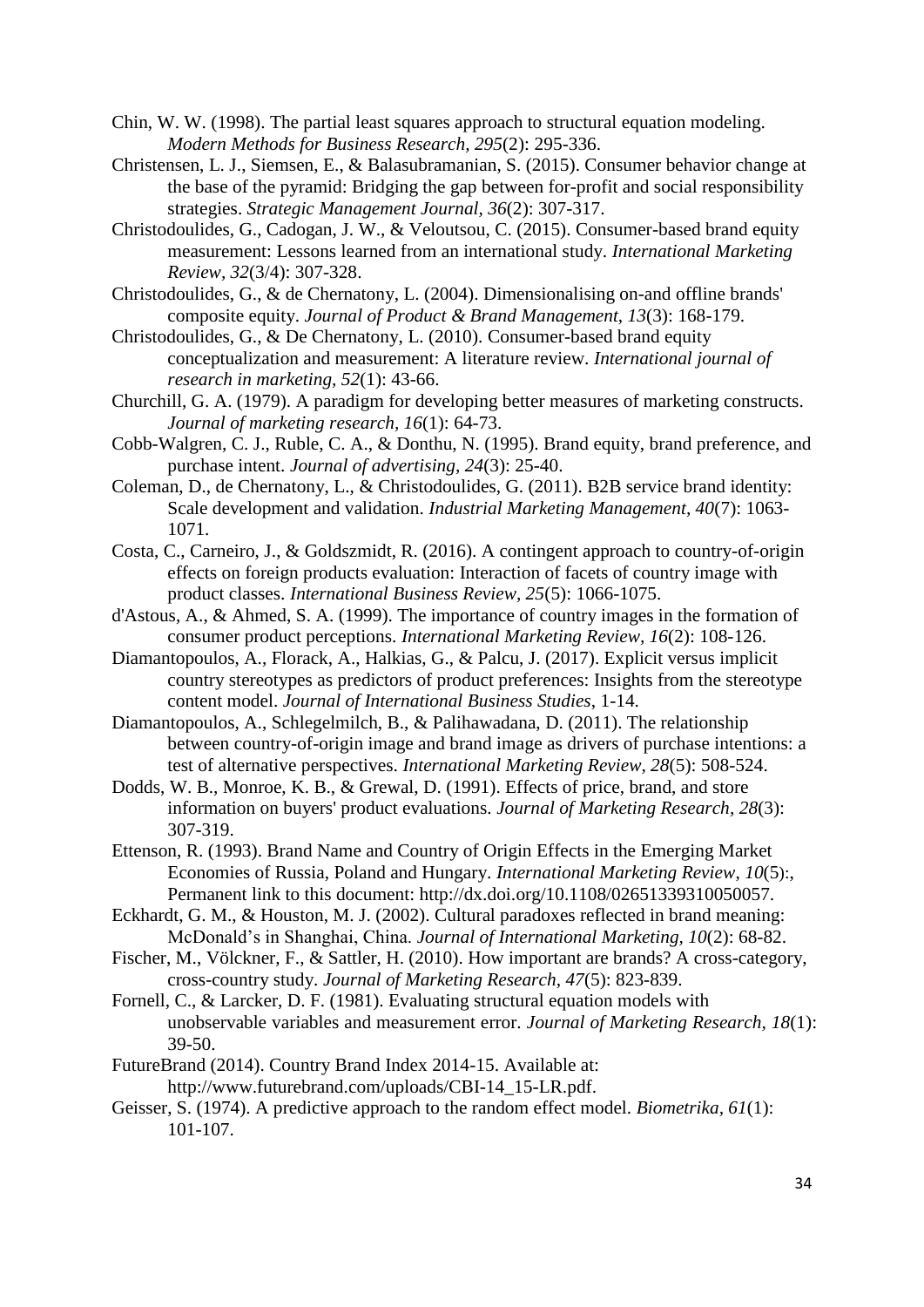Hair, J. F., Black, W., Babin, B., & Anderson, R. (2010). *Multivariate data analysis: a global perspective* (7th ed., Global ed. ed.). Upper Saddle River, N.J London: Pearson.

- Hair, J. F., Ringle, C. M., & Sarstedt, M. (2011). PLS-SEM: Indeed a silver bullet. *The Journal of Marketing Theory and Practice, 19*(2): 139-152.
- Hamilton, G. G., & Lai, C.-k. (1989). *Consumerism Without Capitalism: Consumption and Brandnames in Late Imperial China*: Institute of Governmental Affairs, University of California, Davis, Research Program in East Asian Business and Development.
- Hanson, W. A., & Putler, D. S. (1996). Hits and misses: Herd behavior and online product popularity. *Marketing Letters, 7*(4): 297-305.
- Heinberg, M., Ozkaya, H. E., & Taube, M. (2017). The influence of global and local iconic brand positioning on advertising persuasion in an emerging market setting. *Journal of International Business Studies*, 1-14, doi:10.1057/s41267-017-0071-2.
- Henseler, J., Ringle, C. M., & Sinkovics, R. R. (2009). The use of partial least squares path modeling in international marketing. In R. R. Sinkovics & P. N. Ghauri (Eds.), *Advances in International Marketing* (Vol. 20, pp. 277-319). Bingley, UK: Emerald Group.
- Heslop, L. A., Liefeld, J. P., & Wall, M. (1987). An experimental study of the impact of country-of-origin information. *Marketing, 8*, 179-185.
- Hoyer, W. D., & Brown, S. P. (1990). Effects of brand awareness on choice for a common, repeat-purchase product. *Journal of consumer research, 17*(2): 141-148.
- Hsu, F. L. (1948). *Under the ancestors' shadow; Chinese culture and personality*. New York: Columbia University Press.
- Hu, H. C. (1944). The Chinese Concepts of "Face". *American Anthropologist, 46*(1): 45-64.
- Jacoby, J., Szybillo, G. J., & Busato-Schach, J. (1977). Information acquisition behavior in brand choice situations. *Journal of Consumer research, 3*(4): 209-216.
- Jiao, Y., Ertz, M., Jo, M. S., & Sarigollu, E. (2018). Social value, content value, and brand equity in social media brand communities: A comparison of Chinese and US consumers. *International Marketing Review*, 35(1), 18-41.
- Kapferer, J. N. (2012). T*he new strategic brand management: Advanced insights and strategic thinking*. Kogan page publishers.
- Karjaluoto, H., Karvonen, J., Kesti, M., Koivumäki, T., Manninen, M., Pakola, J., . . . Salo, J. (2005). Factors affecting consumer choice of mobile phones: two studies from Finland. *Journal of Euromarketing, 14*(3): 59-82.
- Kaynak, E., & Cavusgil, S. T. (1983). Consumer attitudes towards products of foreign origin: do they vary across product classes? *International Journal of Advertising, 2*(2): 147- 157.
- Keller, K. L. (1993). Conceptualizing, measuring, and managing customer-based brand equity. *Journal of Marketing, 57*(1): 1-22.
- Kim, A. J., & Ko, E. (2012). Do social media marketing activities enhance customer equity? An empirical study of luxury fashion brand. *Journal of Business Research, 65*(10): 1480-1486.
- Kim, H.-b., Kim, G. W., & An, J. A. (2003). The effect of consumer-based brand equity on firms' financial performance. *Journal of consumer marketing, 20*(4): 335-351.
- Kocak, A., Abimbola, T., & Özer, A. (2007). Consumer brand equity in a cross-cultural replication: An evaluation of a scale. *Journal of Marketing Management, 23*(1-2): 157-173.
- Kock, N. (2015). Common method bias in PLS-SEM: A full collinearity assessment approach. *International Journal of e-Collaboration,*11(4), 1-10.
- Kvale, S. (2008). *Doing Interviews*. London: Sage.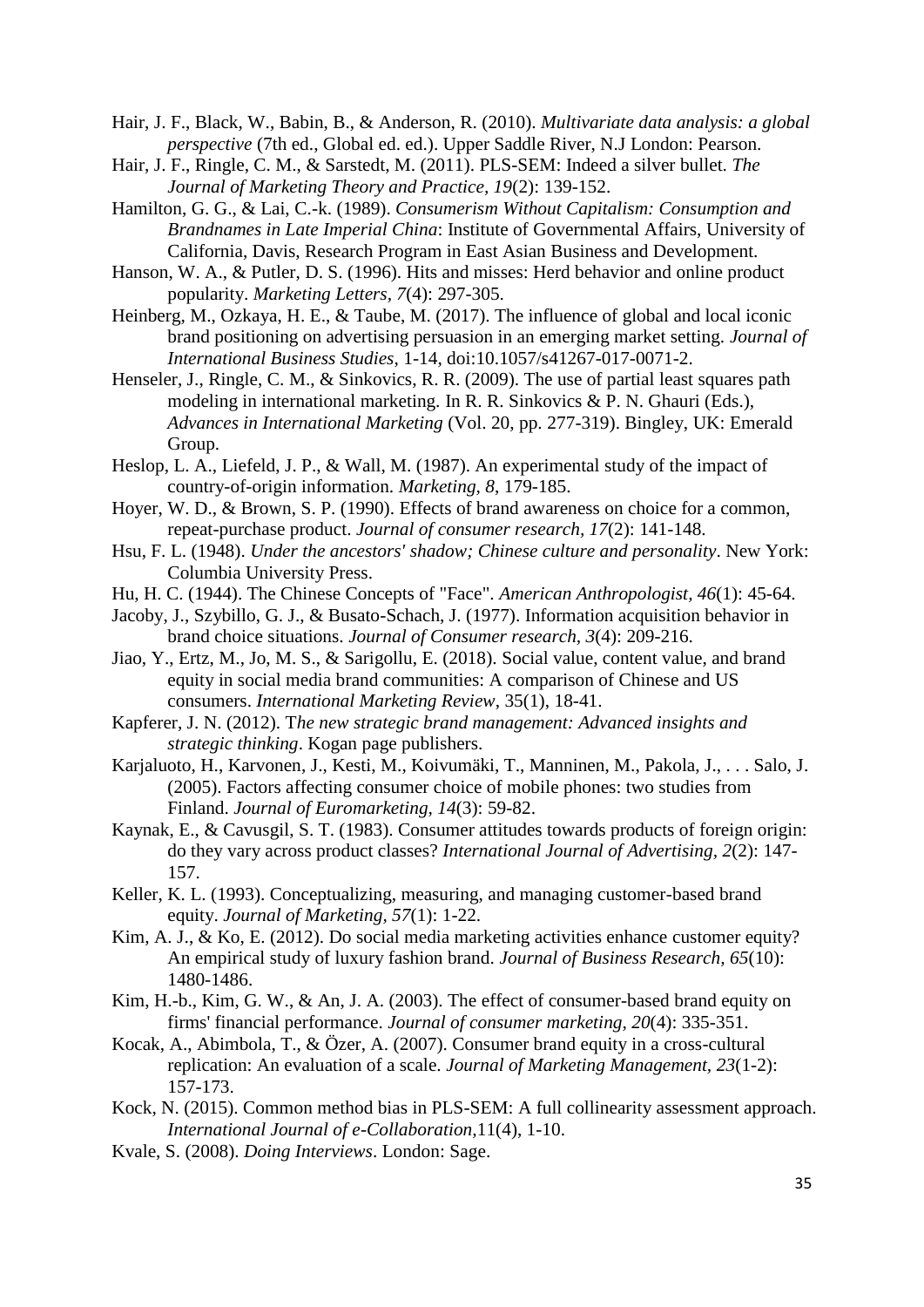- Lai, K. K.-Y., & Zaichkowsky, J. L. (1999). Brand imitation: do the Chinese have different views? *Asia Pacific Journal of Management, 16*(2): 179-192.
- Lehmann, D. R., Keller, K. L., & Farley, J. U. (2008). The structure of survey-based brand metrics. *Journal of International Marketing, 16*(4): 29-56.
- Leung, K. (2008). Chinese culture, modernization, and international business. *International Business Review, 17*(2): 184-187.
- Leuthesser, L., Kohli, C. S., & Harich, K. R. (1995). Brand equity: the halo effect measure. *European Journal of Marketing, 29*(4): 57-66.
- Li, J., Zhang, X. A., & Sun, G. (2015). Effects of "face" consciousness on status consumption among Chinese consumers: Perceived social value as a mediator. *Psychological reports*, 116(1), 280-291.
- Liaogang, H., Chongyan, G., & Zi'an, L. (2007). Customer-based brand equity and improvement strategy for mobile phone brands: Foreign versus local in the Chinese market. *International Management Review, 3*(3): 76-83.
- Macdonald, E. K., & Sharp, B. M. (2000). Brand awareness effects on consumer decision making for a common, repeat purchase product: A replication. *Journal of business research, 48*(1): 5-15.
- Maheswaran, D., & Shavitt, S. (2000). Issues and New Directions in Global Consumer Psychology. *Journal of Consumer Psychology, 9*(2): 59-66.
- Markus, H. R., & Kitayama, S. (1994). A collective fear of the collective: Implications for selves and theories of selves. *Personality and Social Psychology Bulletin*, *20*(5): 568- 579.
- Michaelidou, N., Christodoulides, G., Cadogan, J. W., & Veloutsou, C. (2015). Consumerbased brand equity measurement: lessons learned from an international study. *International Marketing Review, 32*(3/4): 307-328.
- Morgeson III, F. V., Sharma, P. N., & Hult, G. T. M. (2015). Cross-national differences in consumer satisfaction: mobile services in emerging and developed markets. *Journal of International Marketing, 23*(2): 1-24.
- Nedungadi, P. (1990). Recall and consumer consideration sets: Influencing choice without altering brand evaluations. *Journal of consumer research, 17*(3): 263-276.
- Netemeyer, R. G., Krishnan, B., Pullig, C., Wang, G., Yagci, M., Dean, D., . . . Wirth, F. (2004). Developing and validating measures of facets of customer-based brand equity. *Journal of Business Research, 57*(2): 209-224.
- Oliver, R. L. (1997). *Satisfaction: A behavioral perspective on the consumer*. New York: Irwin/McGraw-Hill.
- Pappu, R., Quester, P. G., & Cooksey, R. W. (2005). Consumer-based brand equity: improving the measurement-empirical evidence. *Journal of Product & Brand Management, 14*(3): 143-154.
- Pappu, R., Quester, P. G., & Cooksey, R. W. (2007). Country image and consumer-based brand equity: relationships and implications for international marketing. *Journal of International Business Studies, 38*(5): 726-745.
- Park, C. S., & Srinivasan, V. (1994). A Survey-Based Method for Measuring and Understanding Brand Equity and Its Extendibility. *Journal of Marketing Research, 31*(2): 271-288.
- Reuters (2015). China smartphone sales fall for first time Gartner. August 20, 2015/1:55 PM
- Rossiter, J. R., & Percy, L. (1987). *Advertising and promotion management*: McGraw-Hill Book Company.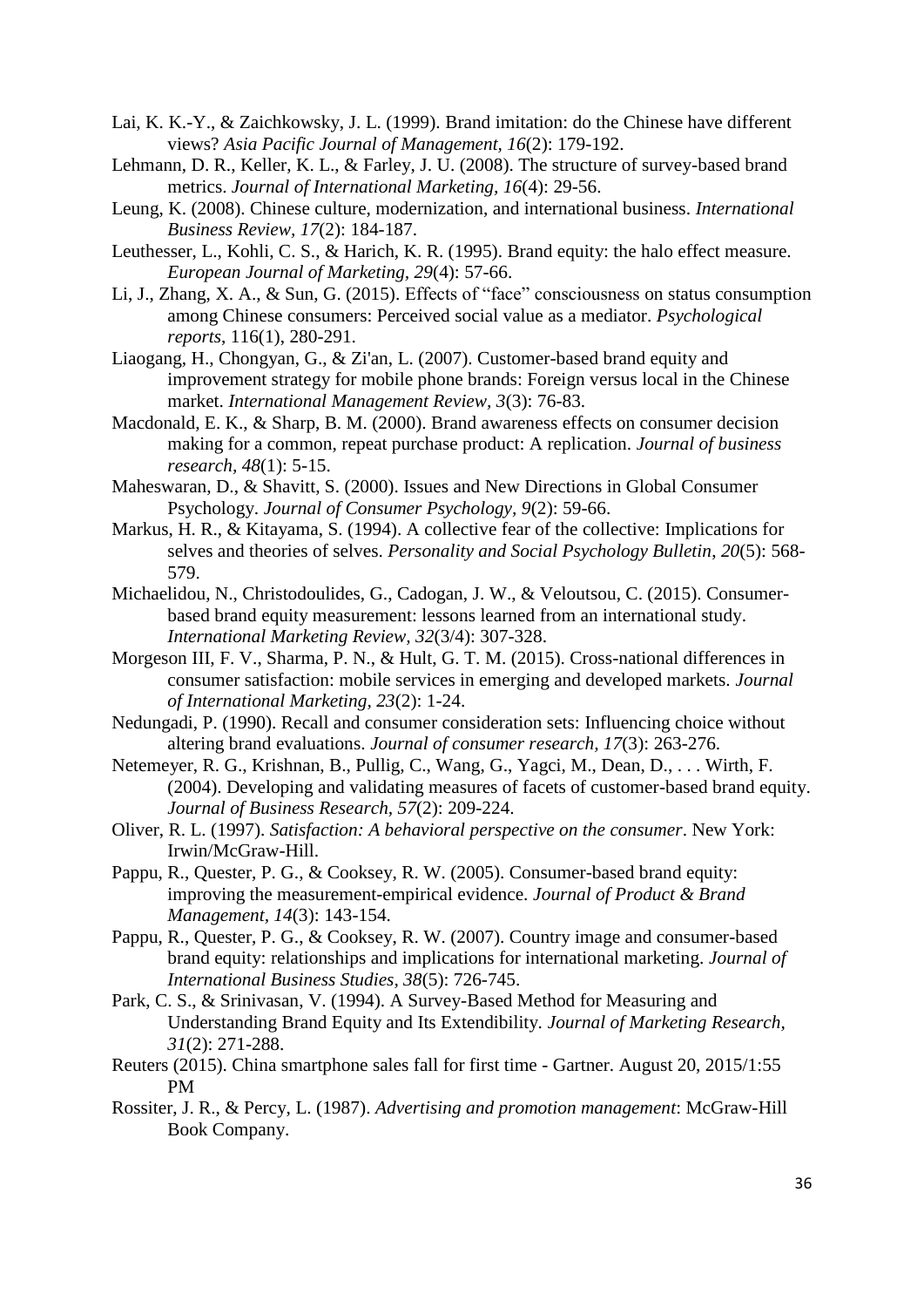- Sharma, P. (2010). Country of origin effects in developed and emerging markets: exploring the contrasting roles of materialism and value consciousness. *Journal of International Business Studies, 42*(2): 285-306.
- Shukla, P., Singh, J., & Banerjee, M. (2015). They are not all same: variations in Asian consumers' value perceptions of luxury brands. *Marketing Letters*, 26(3), 265-278
- Simon, C. J., & Sullivan, M. W. (1993). The measurement and determinants of brand equity: A financial approach. *Marketing science, 12*(1): 28-52.
- Siu, N. Y. M., Kwan, H. Y., & Zeng, C. Y. (2016). The role of brand equity and face saving in Chinese luxury consumption. Journal of Consumer Marketing, 33(4), 245-256.
- Srinivasan, N., Jain, S. C., & Sikand, K. (2004). An experimental study of two dimensions of country-of-origin (manufacturing country and branding country) using intrinsic and extrinsic cues. *International Business Review, 13*(1): 65-82.
- Srinivasan, V., Park, C. S., & Chang, D. R. (2005). An approach to the measurement, analysis, and prediction of brand equity and its sources. *Management Science, 51*(9): 1433-1448.
- Stallkamp, M., Pinkham, B. C., Schotter, A. P. J., & Buchel, O. (2017). Core or periphery? The effects of country-of-origin agglomerations on the within-country expansion of MNEs. *Journal of International Business Studies*, 1-25.
- Stone, M. (1974). Cross-validatory choice and assessment of statistical predictions. *Journal of the Royal Statistical Society. Series B (Methodological)*, 111-147.
- Strauss, A. L., & Corbin, J. M. (1998). *Basics of qualitative research: techniques and procedures for developing grounded theory*. Thousand Oaks, CA: Sage.
- Strizhakova, Y., Coulter, R. A., & Price, L. L. (2008). Branded products as a passport to global citizenship: Perspectives from developed and developing countries. *Journal of International Marketing, 16*(4): 57-85.
- Tolba, A. H., & Hassan, S. S. (2009). Linking customer‐based brand equity with brand market performance: A managerial approach. *Journal of Product & Brand Management, 18*(5): 356-366.
- Tong, X., & Hawley, J. M. (2009). Measuring customer-based brand equity: empirical evidence from the sportswear market in China. *Journal of Product & Brand Management, 18*(4): 262-271.
- Triandis, H. C. (1995). *Individualism & collectivism*. Westview press.
- Tsai, S.-p. (2011). Fostering international brand loyalty through committed and attached relationships. *International Business Review, 20*(5): 521-534.
- Tse, D., K. (1994). Understanding Chinese people as consumers: Past findings and future propositions. In M. H. Bond (Ed.), *Handbook of Chinese Psychology*. New York: Oxford University Press.
- Vázquez, R., Del Rio, A. B., & Iglesias, V. (2002). Consumer-based brand equity: Development and validation of a measurement instrument. *Journal of Marketing management, 18*(1-2): 27-48.
- Veale, R., & Quester, P. (2009). Do consumer expectations match experience? Predicting the influence of price and country of origin on perceptions of product quality. *International Business Review, 18*(2): 134-144.
- Verlegh, P. W., & Steenkamp, J.-B. E. (1999). A review and meta-analysis of country-oforigin research. *Journal of Economic Psychology, 20*(5): 521-546.
- Vishwanath, A., & Goldhaber, G. M. (2003). An Examination of the Factors Contributing to Adoption Decisions among Late-Diffused Technology Products. *New Media & Society, 5*(4): 547-572.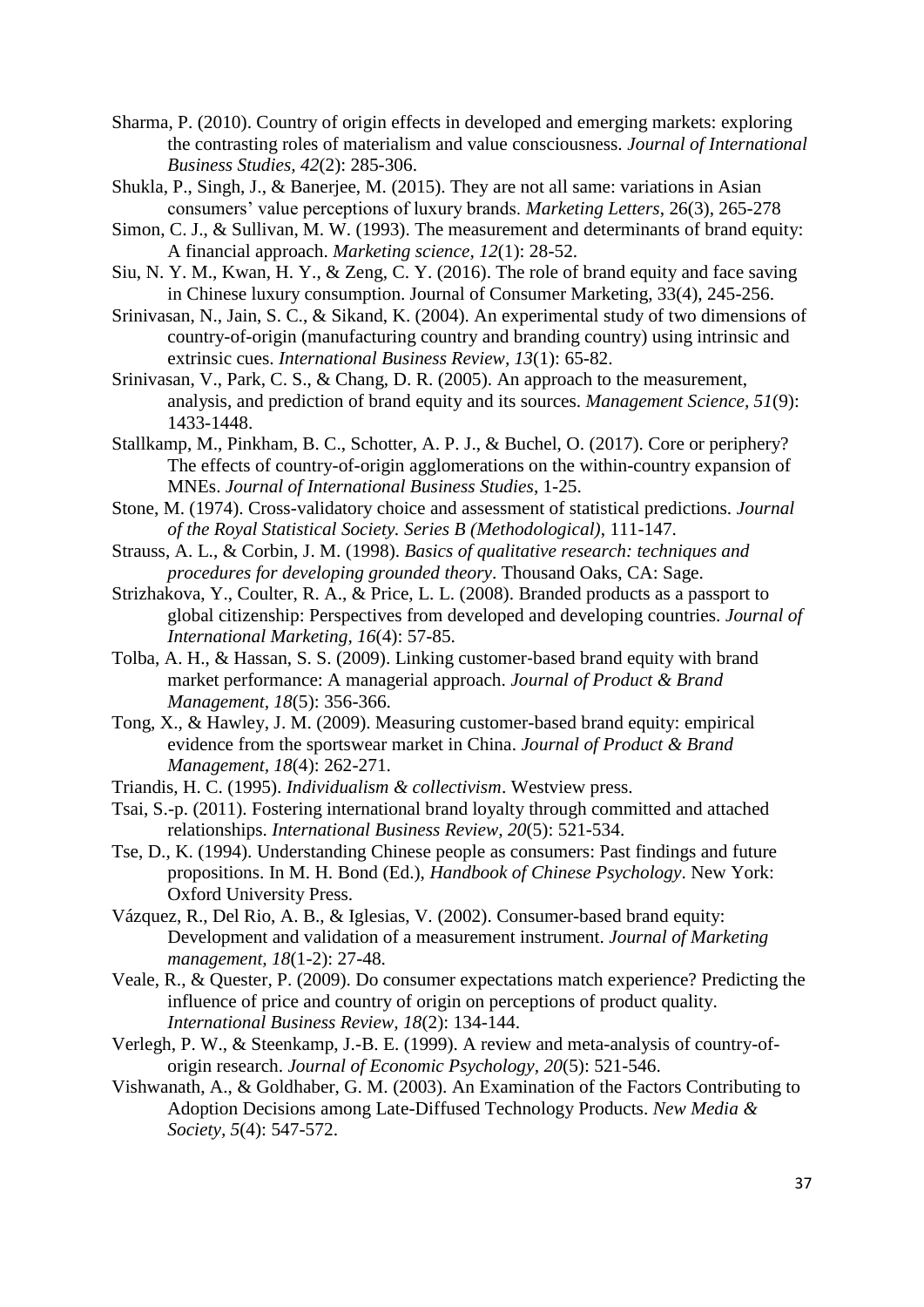Walley, K., & Li, C. (2015). The market for luxury brands in China: Insight based on a study of consumer's perceptions in Beijing. *Journal of Brand Management*, 22(3), 246-260.

- Wang, C. L., & Lin, X. (2009). Migration of Chinese consumption values: traditions, modernization, and cultural renaissance. *Journal of Business Ethics, 88*(3): 399-409.
- Wakabayashi, D. (2016). Can Apple's Tim Cook Keep the iPhone Buzzing in China? The *Wall Street Journal*, Jan. 25, 2016 9:25 p.m.
- Wilska, T.-A. (2003). Mobile Phone Use as Part of Young People's Consumption Styles. *Journal of Consumer Policy, 26*(4): 441-463.
- Yang, D., Sonmez, M., Li, Q., & Duan, Y. (2015). The power of triple contexts on customerbased brand performance—A comparative study of Baidu and Google from Chinese netizens' perspective. *International Business Review, 24*(1): 11-22.
- Yasin, N. M., Noor, M. N., & Mohamad, O. (2007). Does image of country-of-origin matter to brand equity? *Journal of Product & Brand Management, 16*(1): 38-48.
- Yau, O. H. (1988). Chinese cultural values: Their dimensions and marketing implications. *European journal of Marketing, 22*(5): 44-57.
- Yoo, B., & Donthu, N. (2001). Developing and validating a multidimensional consumerbased brand equity scale. *Journal of Business Research, 52*(1): 1-14.
- Yoo, B., Donthu, N., & Lee, S. (2000). An examination of selected marketing mix elements and brand equity. *Journal of the Academy of Marketing Science, 28*(2): 195-211.
- Zhan, L., & He, Y. (2012). Understanding luxury consumption in China: Consumer perceptions of best-known brands. *Journal of Business Research, 65*(10): 1452-1460.
- Zhang, S., van Doorn, J., & Leeflang, P. S. H. (2014). Does the importance of value, brand and relationship equity for customer loyalty differ between Eastern and Western cultures? *International Business Review, 23*(1): 284-292.
- Zhao, X., Lynch, J. G., & Chen, Q. (2010). Reconsidering Baron and Kenny: Myths and truths about mediation analysis. *Journal of Consumer Research, 37*(2): 197-206.
- Zhou, N., & Belk, R. W. (2004). Chinese consumer readings of global and local advertising appeals. *Journal of Advertising, 33*(3): 63-76.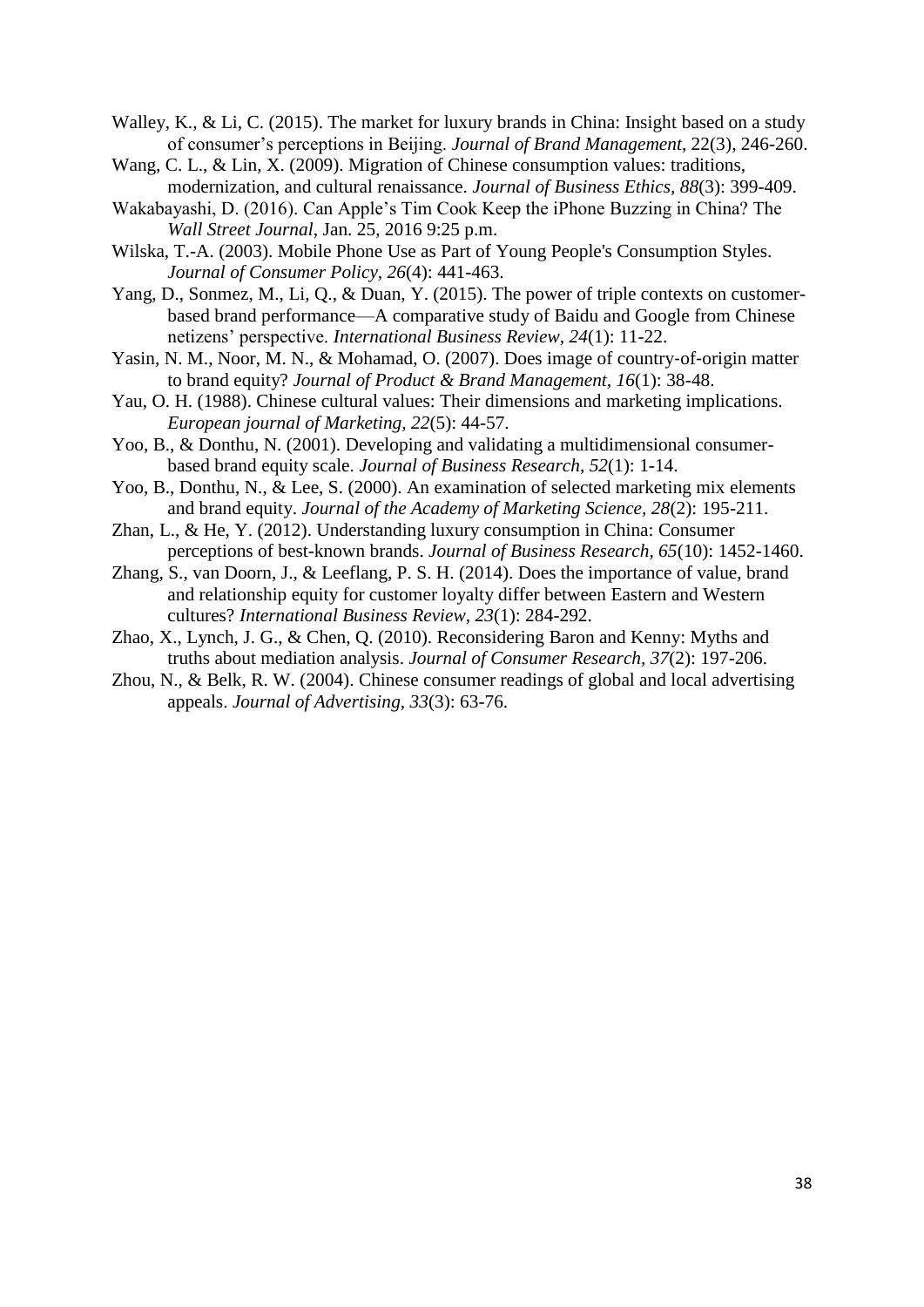| Code            | Age<br>group | <b>Gender</b> | <b>Education</b><br>level | Area from<br>China | <b>Family monthly</b><br>income (in RMB) |
|-----------------|--------------|---------------|---------------------------|--------------------|------------------------------------------|
| P1              | $23 - 25$    | Male          | Postgraduate              | South              | $10,000 - 20,000$                        |
| P <sub>2</sub>  | $23 - 25$    | Male          | Postgraduate              | South              | > 20,000                                 |
| P <sub>3</sub>  | $23 - 25$    | Male          | Undergraduate             | North              | $10,000 - 20,000$                        |
| P <sub>4</sub>  | 26-30        | Female        | Postgraduate              | South              | < 10,000                                 |
| P <sub>5</sub>  | $23 - 25$    | Male          | Undergraduate             | North-West         | < 10,000                                 |
| P <sub>6</sub>  | $23 - 25$    | Male          | Postgraduate              | South              | < 10,000                                 |
| P7              | 26-30        | Male          | Postgraduate              | Hong Kong          | > 20,000                                 |
| P <sub>8</sub>  | $23 - 25$    | Female        | Postgraduate              | South              | > 20,000                                 |
| P <sub>9</sub>  | $23 - 25$    | Female        | Postgraduate              | South              | $10,000 - 20,000$                        |
| P10             | 18-22        | Male          | Postgraduate              | South              | > 20,000                                 |
| P11             | 18-22        | Female        | Postgraduate              | South              | > 20,000                                 |
| P <sub>12</sub> | 18-22        | Female        | Postgraduate              | North              | $10,000 - 20,000$                        |
| P <sub>13</sub> | 18-22        | Female        | Undergraduate             | South              | > 20,000                                 |
| P <sub>14</sub> | 18-22        | Female        | Undergraduate             | South              | $10,000 - 20,000$                        |
| P15             | 18-22        | Male          | Postgraduate              | South              | > 20,000                                 |
| P16             | 18-22        | Male          | Postgraduate              | South              | < 10,000                                 |
| P17             | 18-22        | Female        | Undergraduate             | South              | 10,000 to 20,000                         |
| P18             | 18-22        | Female        | Postgraduate              | South              | > 20,000                                 |
| P <sub>19</sub> | 18-22        | Male          | Undergraduate             | South              | $>$ 40,000                               |
| P <sub>20</sub> | $23 - 25$    | Female        | Postgraduate              | South              | > 20,000                                 |
| P <sub>21</sub> | $23 - 25$    | Male          | Postgraduate              | North              | $10,000 - 20,000$                        |
| P <sub>22</sub> | $23 - 25$    | Female        | Postgraduate              | North              | $10,000 - 20,000$                        |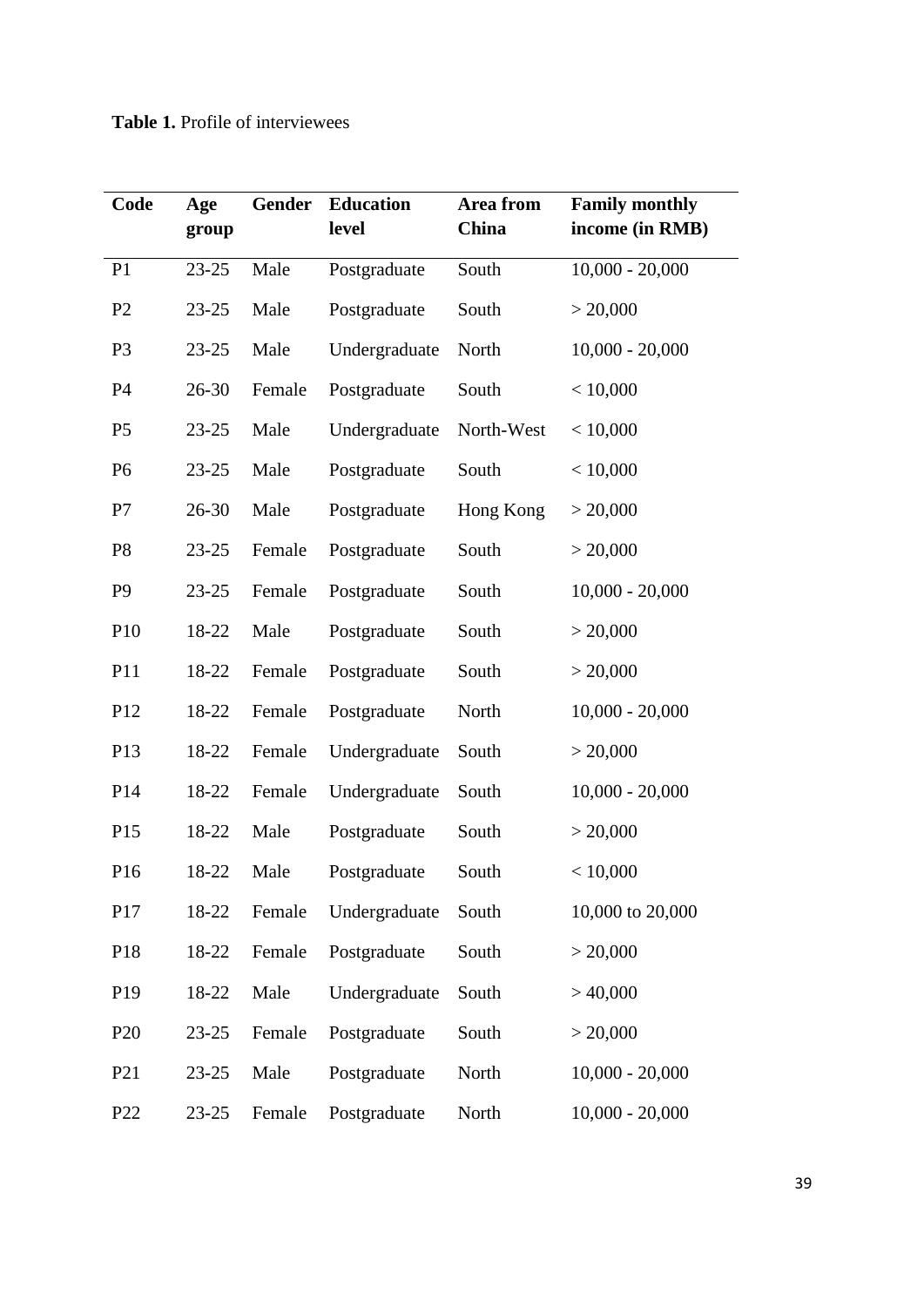| P <sub>23</sub> | $23 - 25$ | Male   | Postgraduate  | South | >40,000           |
|-----------------|-----------|--------|---------------|-------|-------------------|
| P <sub>24</sub> | $23 - 25$ | Male   | Postgraduate  | North | $10,000 - 20,000$ |
| P <sub>25</sub> | $23 - 25$ | Female | Postgraduate  | North | < 10,000          |
| P <sub>26</sub> | $23 - 25$ | Male   | Undergraduate | North | >20,000           |
| P <sub>27</sub> | $23 - 25$ | Female | Undergraduate | North | $10,000 - 20,000$ |
| P <sub>28</sub> | $23 - 25$ | Female | Postgraduate  | North | >20,000           |
| P <sub>29</sub> | $23 - 25$ | Male   | Postgraduate  | North | >20,000           |
| <b>P30</b>      | $26 - 30$ | Male   | Postgraduate  | South | $10,000 - 20,000$ |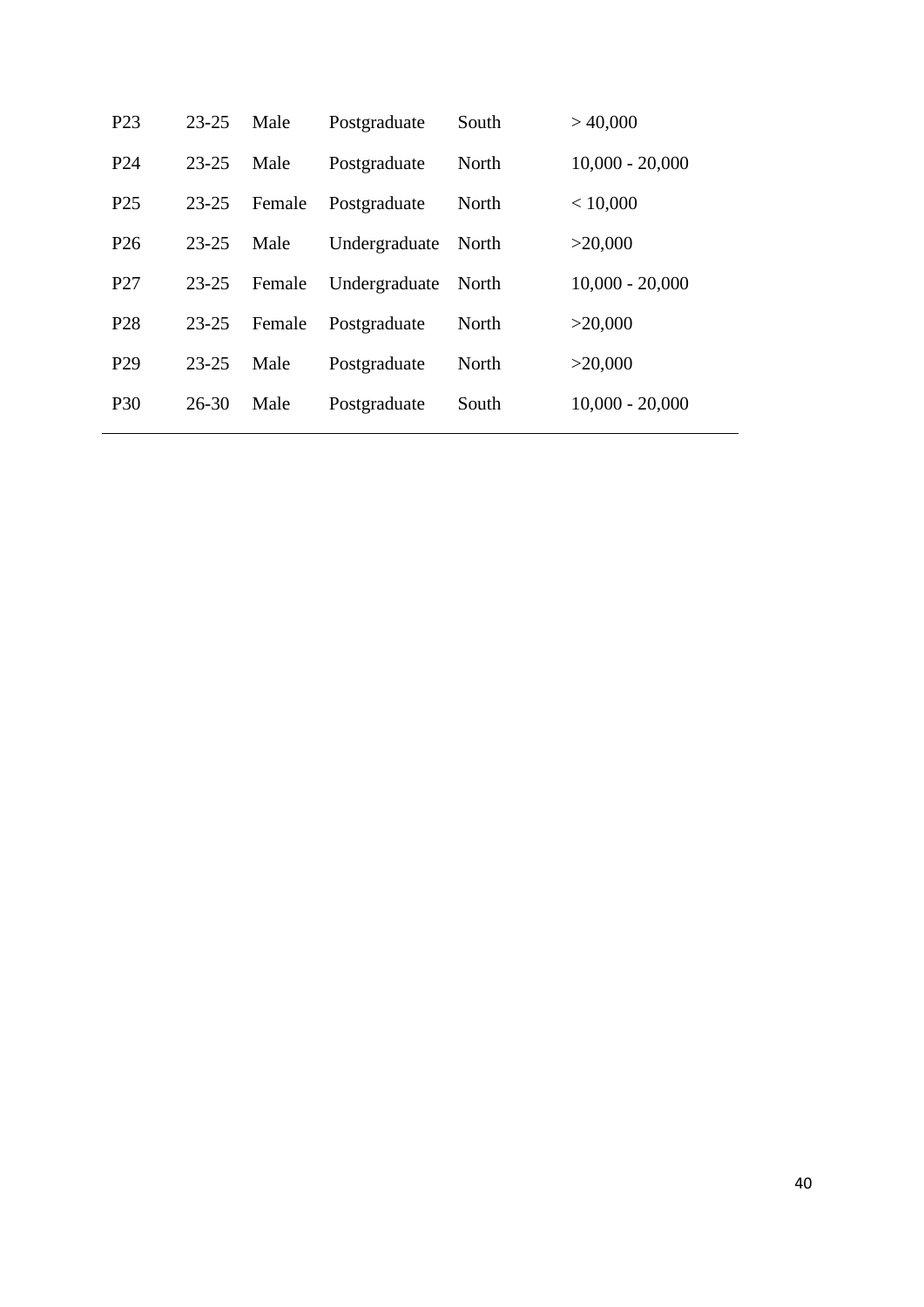## **Table 2**

| <b>Emerging themes and definition</b>                                                                                                                                                                                                                                                                             | <b>Quotes</b>                                                                                                                                                                                                                                                                                                                                   |
|-------------------------------------------------------------------------------------------------------------------------------------------------------------------------------------------------------------------------------------------------------------------------------------------------------------------|-------------------------------------------------------------------------------------------------------------------------------------------------------------------------------------------------------------------------------------------------------------------------------------------------------------------------------------------------|
|                                                                                                                                                                                                                                                                                                                   |                                                                                                                                                                                                                                                                                                                                                 |
| <b>Brand Mianzi</b> , the capacity of a brand to<br>make his/her owner feel proud, special,<br>confident, and more easily accepted by<br>relevant reference groups. It is also the<br>capacity of a brand to not make lose face in<br>front of others.                                                            | I began to use [Smartphone Brand Name]<br>because of the influence of my friends.<br>Sometimes, using an expensive Smartphone<br>brand will be a symbol of following the<br>fashion, and it can help to show to others that<br>I am special and I will feel proud of myself.<br>(ID 1)                                                          |
|                                                                                                                                                                                                                                                                                                                   | I cannot allow myself to be looked down<br>upon by others, and want to keep up with the<br>majorities to be fashionable I am<br>accustomed to the brand and the operating<br>system, and I want to purchase it [the brand]<br>again. However, if the one I had used<br>brought me bad impression, I will change my<br>purchase intention  (ID8) |
|                                                                                                                                                                                                                                                                                                                   | If I own a [Smartphone Brand Name], it<br>won"t make me lose face, and it fulfils my<br>little vanity and makes my temperament<br>outstanding as well. (ID 13)                                                                                                                                                                                  |
| <b>Brand popularity, the fact that the brand is</b><br>widespread in society and many people are<br>purchasing and using it, which is a<br>synonymous of high quality. The more<br>people use (and approve) a brand, especially<br>in the reference groups of a consumer, the<br>more that brand becomes popular. | Once a Smartphone brand is accepted by<br>most consumers, it would become a very<br>popular product among all Chinese people,<br>and you can see almost everyone has one on<br>the street. $(ID 1)$<br>When I see that many people are using a                                                                                                  |
|                                                                                                                                                                                                                                                                                                                   | specific smartphone brand, I know it<br>should be good, otherwise, it won't be so<br><i>popular</i> (ID6)                                                                                                                                                                                                                                       |
|                                                                                                                                                                                                                                                                                                                   | If a brand has a large consumer base, I<br>would consider buying it, as to me<br>popularity stands for reliable and good<br>quality product (ID14)                                                                                                                                                                                              |
|                                                                                                                                                                                                                                                                                                                   | I feel very happy that many of my friends are                                                                                                                                                                                                                                                                                                   |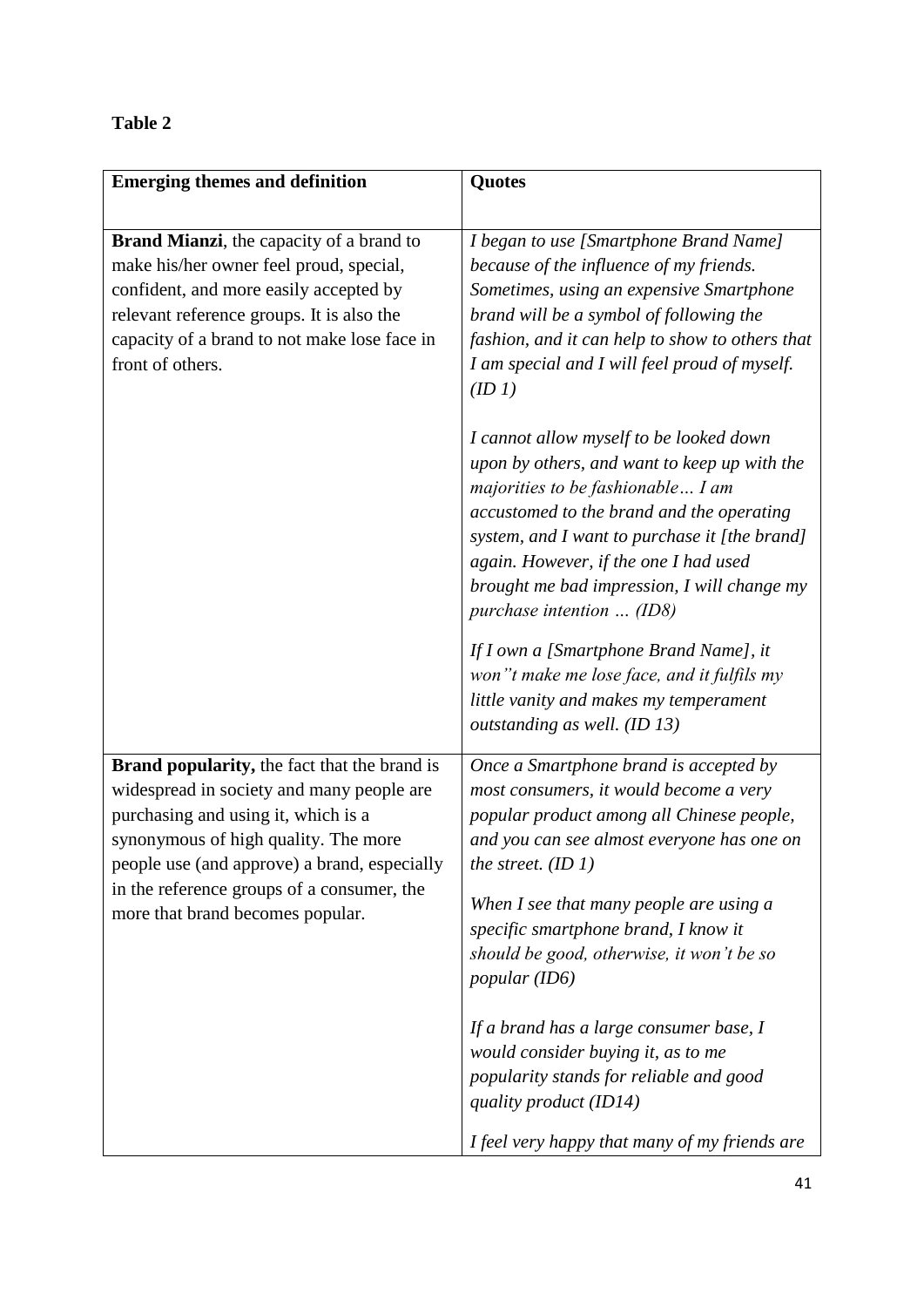| using the same smartphone brand. Because        |
|-------------------------------------------------|
| you will see many of my friends accepting it,   |
| approving it, and indicating that this brand is |
| really good. I am very glad that I have made    |
| right decision to buy this smartphone brand.    |
| (ID 15)                                         |
|                                                 |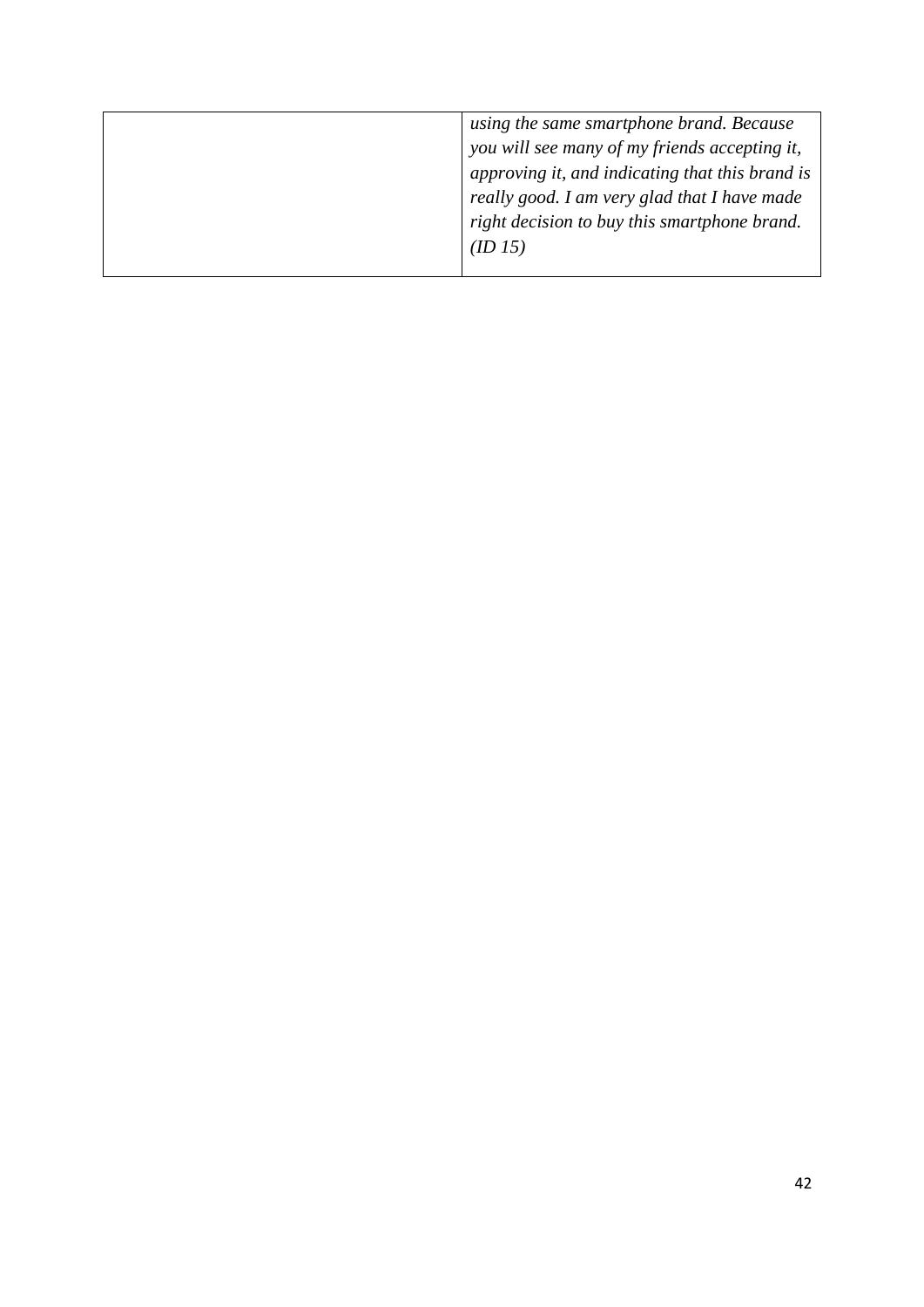| Profile category |                         | Count | Percentage $(\% )$ |
|------------------|-------------------------|-------|--------------------|
| Gender           | Male                    | 116   | 36.1               |
|                  | Female                  | 205   | 63.9               |
| Education        | Up to secondary school  | 9     | 2.8                |
|                  | University first degree | 294   | 91.6               |
|                  | Post-Graduate degree    | 18    | 5.6                |
| Monthly income   | Up to $2,000$           | 13    | 4.0                |
| (CNY)            | $2,001 - 4,000$         | 60    | 18.7               |
|                  | $4,001 - 7,000$         | 87    | 27.1               |
|                  | $7,001 - 10,000$        | 69    | 21.5               |
|                  | Over 10,000             | 92    | 28.7               |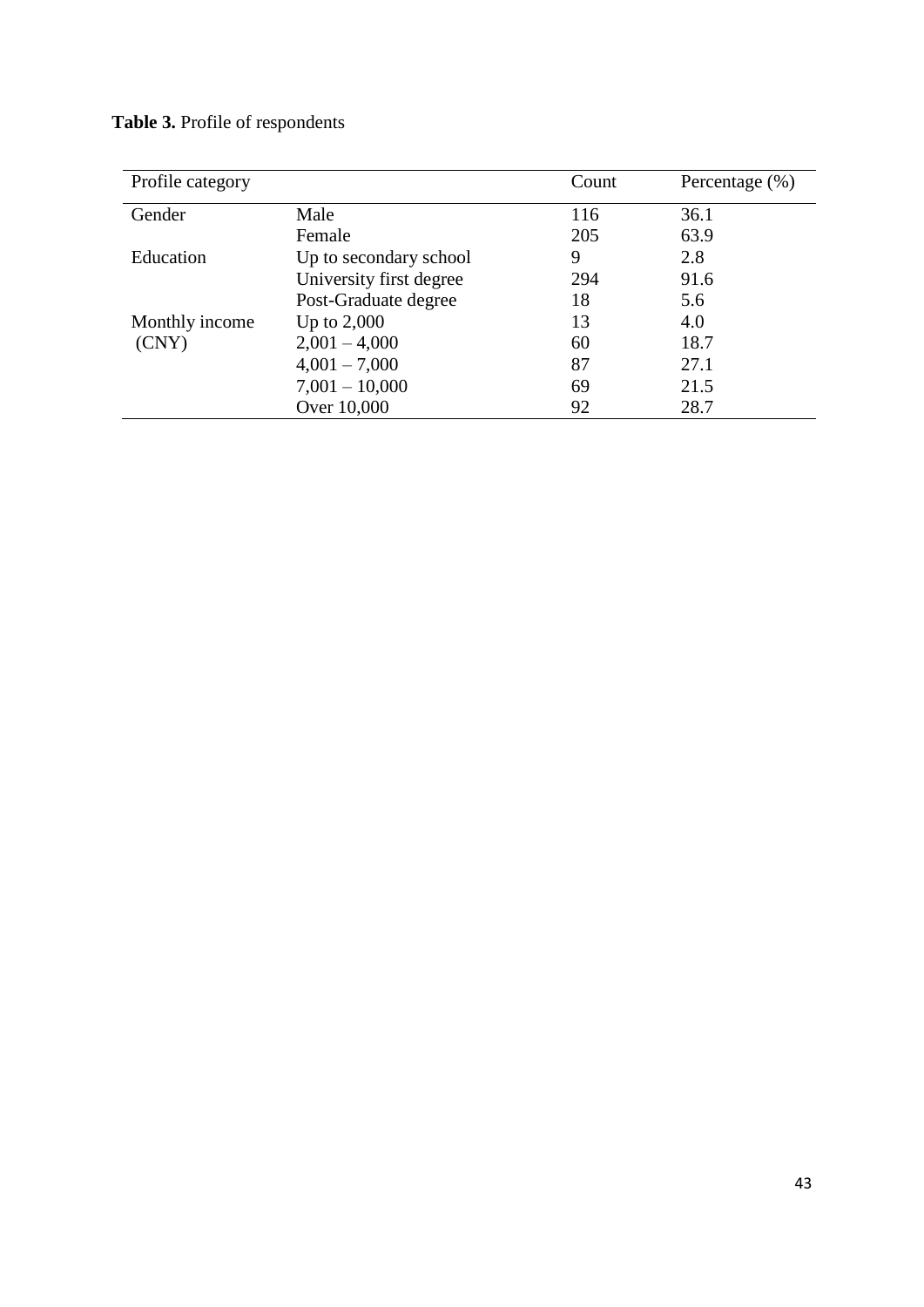|                   | <b>Brand</b> |        | Country of | <b>Brand</b> | <b>Brand</b> | Purchase  | <b>Brand</b> | Perceived |
|-------------------|--------------|--------|------------|--------------|--------------|-----------|--------------|-----------|
|                   | Awareness    | Mianzi | Origin     | Loyalty      | Equity       | Intention | Popularity   | Quality   |
| <b>AVE</b>        | 0.769        | 0.830  | 0.854      | 0.867        | 0.868        | 0.925     | 0.864        | 0.802     |
| CR                | 0.930        | 0.967  | 0.972      | 0.951        | 0.963        | 0.980     | 0.962        | 0.960     |
| $\alpha$          | 0.900        | 0.959  | 0.966      | 0.923        | 0.949        | 0.973     | 0.947        | 0.951     |
| BA1               | 0.882        | 0.282  | 0.562      | 0.335        | 0.49         | 0.408     | 0.593        | 0.585     |
| BA <sub>2</sub>   | 0.869        | 0.399  | 0.552      | 0.471        | 0.514        | 0.379     | 0.494        | 0.607     |
| BA3               | 0.881        | 0.439  | 0.583      | 0.459        | 0.545        | 0.448     | 0.525        | 0.595     |
| AA4               | 0.876        | 0.263  | 0.599      | 0.288        | 0.421        | 0.342     | 0.57         | 0.581     |
| MZ1               | 0.402        | 0.925  | 0.622      | 0.632        | 0.654        | 0.633     | 0.511        | 0.594     |
| MZ <sub>2</sub>   | 0.41         | 0.931  | 0.593      | 0.623        | 0.638        | 0.618     | 0.509        | 0.587     |
| MZ3               | 0.345        | 0.938  | 0.507      | 0.607        | 0.617        | 0.535     | 0.371        | 0.501     |
| MZ4               | 0.334        | 0.912  | 0.491      | 0.603        | 0.615        | 0.546     | 0.454        | 0.462     |
| MZ5               | 0.354        | 0.883  | 0.498      | 0.574        | 0.579        | 0.492     | 0.315        | 0.511     |
| MZ <sub>6</sub>   | 0.302        | 0.873  | 0.502      | 0.578        | 0.586        | 0.502     | 0.305        | 0.514     |
| CO <sub>O1</sub>  | 0.596        | 0.545  | 0.901      | 0.501        | 0.625        | 0.561     | 0.582        | 0.747     |
| COO <sub>2</sub>  | 0.639        | 0.558  | 0.948      | 0.553        | 0.638        | 0.628     | 0.616        | 0.8       |
| COO <sub>3</sub>  | 0.634        | 0.549  | 0.946      | 0.535        | 0.612        | 0.592     | 0.61         | 0.765     |
| COO <sub>4</sub>  | 0.606        | 0.524  | 0.94       | 0.517        | 0.598        | 0.578     | 0.559        | 0.751     |
| CO <sub>O</sub> 5 | 0.561        | 0.581  | 0.941      | 0.522        | 0.62         | 0.591     | 0.558        | 0.751     |
| CO <sub>O6</sub>  | 0.589        | 0.52   | 0.866      | 0.469        | 0.578        | 0.522     | 0.606        | 0.696     |
| LOY1              | 0.455        | 0.623  | 0.539      | 0.956        | 0.718        | 0.731     | 0.47         | 0.579     |
| LOY <sub>2</sub>  | 0.453        | 0.619  | 0.536      | 0.951        | 0.704        | 0.747     | 0.469        | 0.6       |
| LOY3              | 0.318        | 0.611  | 0.484      | 0.885        | 0.598        | 0.652     | 0.365        | 0.511     |
| BE1               | 0.494        | 0.638  | 0.641      | 0.672        | 0.889        | 0.697     | 0.552        | 0.666     |
| BE <sub>2</sub>   | 0.551        | 0.63   | 0.626      | 0.69         | 0.953        | 0.7       | 0.548        | 0.689     |
| BE3               | 0.523        | 0.581  | 0.604      | 0.668        | 0.945        | 0.683     | 0.531        | 0.631     |
| BE4               | 0.527        | 0.669  | 0.594      | 0.674        | 0.938        | 0.649     | 0.534        | 0.647     |
| PI1               | 0.416        | 0.574  | 0.594      | 0.719        | 0.699        | 0.96      | 0.505        | 0.645     |
| PI <sub>2</sub>   | 0.424        | 0.574  | 0.586      | 0.734        | 0.68         | 0.956     | 0.511        | 0.655     |
| PI3               | 0.446        | 0.61   | 0.62       | 0.721        | 0.722        | 0.964     | 0.544        | 0.668     |
| PI <sub>4</sub>   | 0.446        | 0.595  | 0.611      | 0.766        | 0.718        | 0.967     | 0.536        | 0.684     |
| POP <sub>1</sub>  | 0.565        | 0.451  | 0.577      | 0.47         | 0.604        | 0.524     | 0.925        | 0.554     |
| POP <sub>2</sub>  | 0.651        | 0.392  | 0.652      | 0.395        | 0.503        | 0.477     | 0.912        | 0.645     |
| POP <sub>3</sub>  | 0.539        | 0.434  | 0.559      | 0.428        | 0.541        | 0.515     | 0.956        | 0.547     |
| POP <sub>4</sub>  | 0.549        | 0.421  | 0.574      | 0.454        | 0.514        | 0.511     | 0.924        | 0.538     |
| QUA1              | 0.645        | 0.548  | 0.754      | 0.542        | 0.618        | 0.622     | 0.583        | 0.914     |
| QUA2              | 0.667        | 0.531  | 0.755      | 0.573        | 0.667        | 0.65      | 0.622        | 0.906     |
| QUA3              | 0.618        | 0.539  | 0.718      | 0.565        | 0.688        | 0.638     | 0.556        | 0.879     |
| QUA4              | 0.59         | 0.55   | 0.793      | 0.547        | 0.623        | 0.627     | 0.564        | 0.909     |
| QUA5              | 0.508        | 0.432  | 0.651      | 0.482        | 0.553        | 0.575     | 0.459        | 0.856     |
| QUA6              | 0.585        | 0.515  | 0.695      | 0.545        | 0.641        | 0.588     | 0.513        | 0.907     |

**Table 4.** Convergence validity and cross-loadings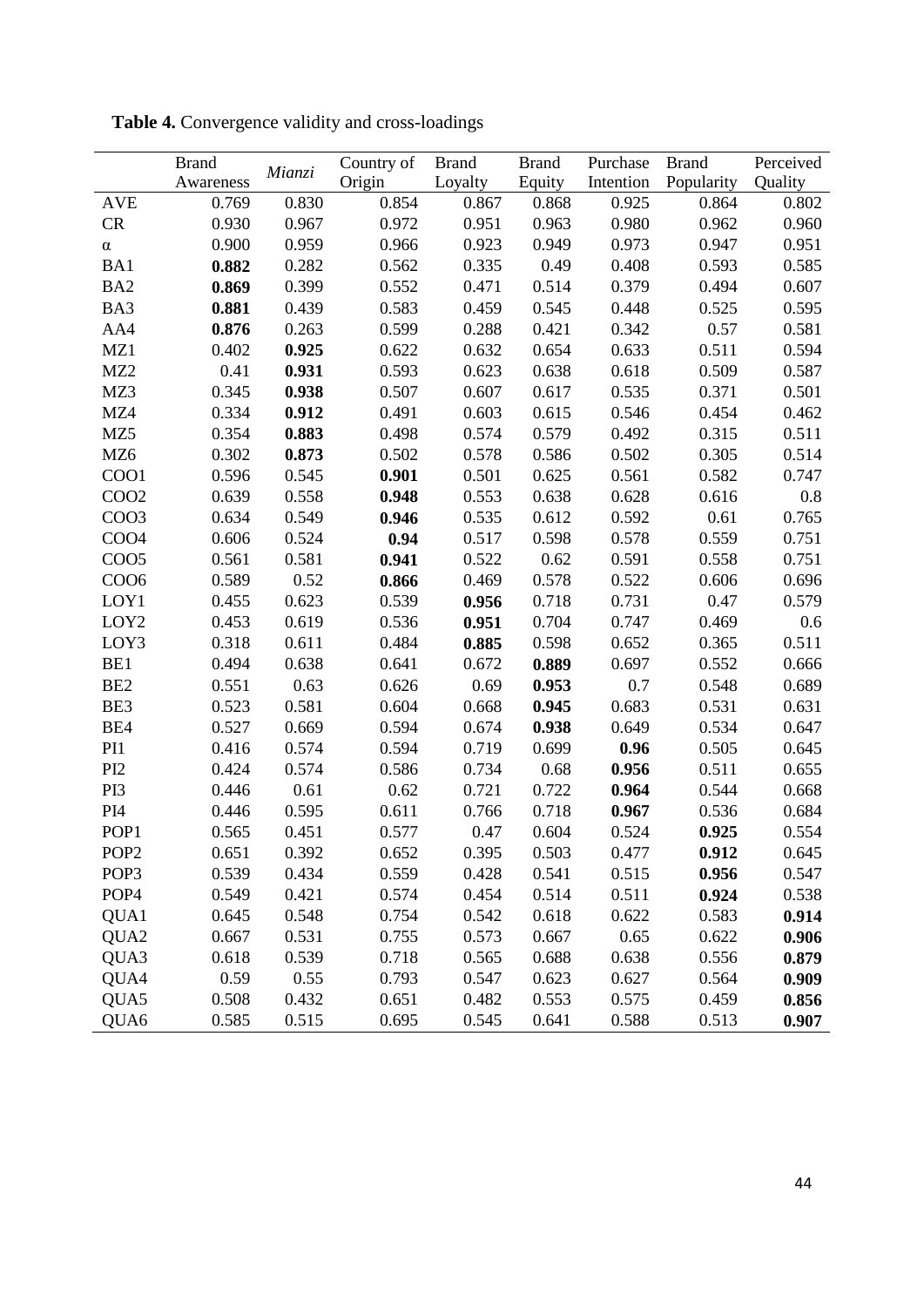|                      |       | 2     | 3     | 4     | 5     | 6     |       | 8     |
|----------------------|-------|-------|-------|-------|-------|-------|-------|-------|
| 1 Brand Awareness    | 0.877 |       |       |       |       |       |       |       |
| 2 Brand Equity       | 0.563 | 0.932 |       |       |       |       |       |       |
| 3 Brand Loyalty      | 0.443 | 0.726 | 0.931 |       |       |       |       |       |
| 4 Brand Popularity   | 0.622 | 0.582 | 0.470 | 0.930 |       |       |       |       |
| 5 Country of Origin  | 0.654 | 0.662 | 0.559 | 0.637 | 0.924 |       |       |       |
| 6 Mianzi             | 0.395 | 0.676 | 0.663 | 0.457 | 0.591 | 0.911 |       |       |
| 7 Perceived Quality  | 0.675 | 0.707 | 0.607 | 0.616 | 0.814 | 0.582 | 0.896 |       |
| 8 Purchase Intention | 0.451 | 0.733 | 0.764 | 0.545 | 0.627 | 0.612 | 0.690 | 0.962 |

| Table 5. Fornell and Larcker's test |  |
|-------------------------------------|--|
|-------------------------------------|--|

Note: Boldface numbers on the diagonal are the square root of the average variance extracted.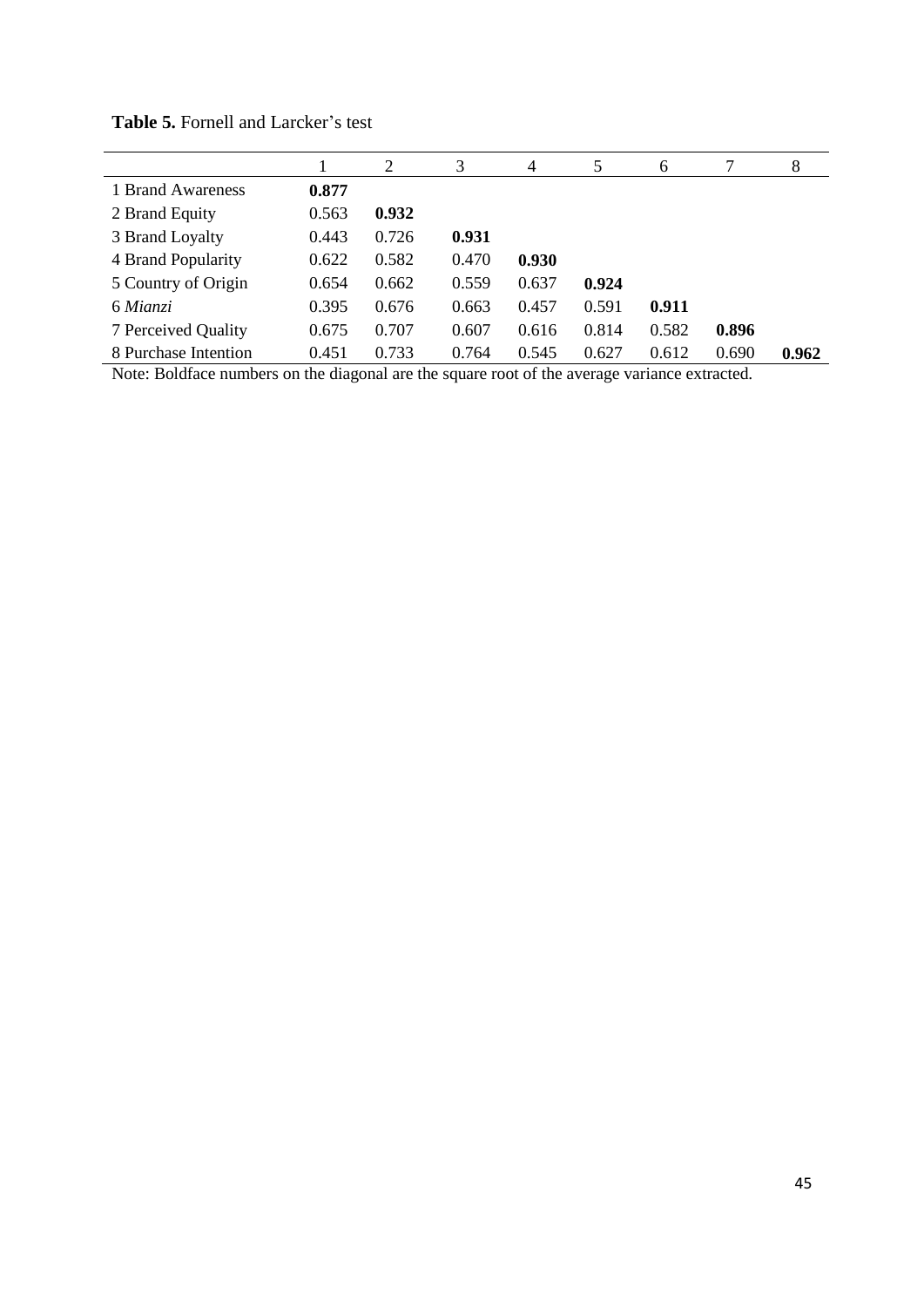|                           | <b>Brand</b> | <b>Brand</b> | <b>Brand</b> | <b>Brand</b> | Country of | Mianzi | Perceived Purchase |           |
|---------------------------|--------------|--------------|--------------|--------------|------------|--------|--------------------|-----------|
|                           | Awareness    | Equity       | Loyalty      | Popularity   | Origin     |        | Quality            | Intention |
| <b>Brand Awareness</b>    |              | 2.653        | 2.532        | 2.403        | 2.69       | 2.492  | 2.487              | 2.569     |
| <b>Brand Equity</b>       | 3.799        |              | 3.679        | 3.889        | 3.949      | 3.669  | 3.865              | 3.794     |
| <b>Brand Loyalty</b>      | 3.499        | 3.481        |              | 3.604        | 3.768      | 3.463  | 3.76               | 2.857     |
| <b>Brand Popularity</b>   | 1.994        | 2.202        | 2.176        |              | 2.21       | 2.189  | 2.27               | 2.18      |
| Country of Origin         | 4.048        | 4.14         | 4.1          | 4.05         |            | 3.978  | 3.033              | 4.136     |
| Mianzi                    | 2.344        | 2.261        | 2.199        | 2.374        | 2.347      |        | 2.438              | 2.425     |
| Perceived Quality         | 4.582        | 4.989        | 5.07         | 5.09         | 3.707      | 5.055  |                    | 4.752     |
| <b>Purchase Intention</b> | 3.575        | 3.693        | 2.912        | 3.701        | 3.859      | 3.858  | 3.601              |           |

**Table 6.** Results of common method bias analysis (Inter-factor VIFs)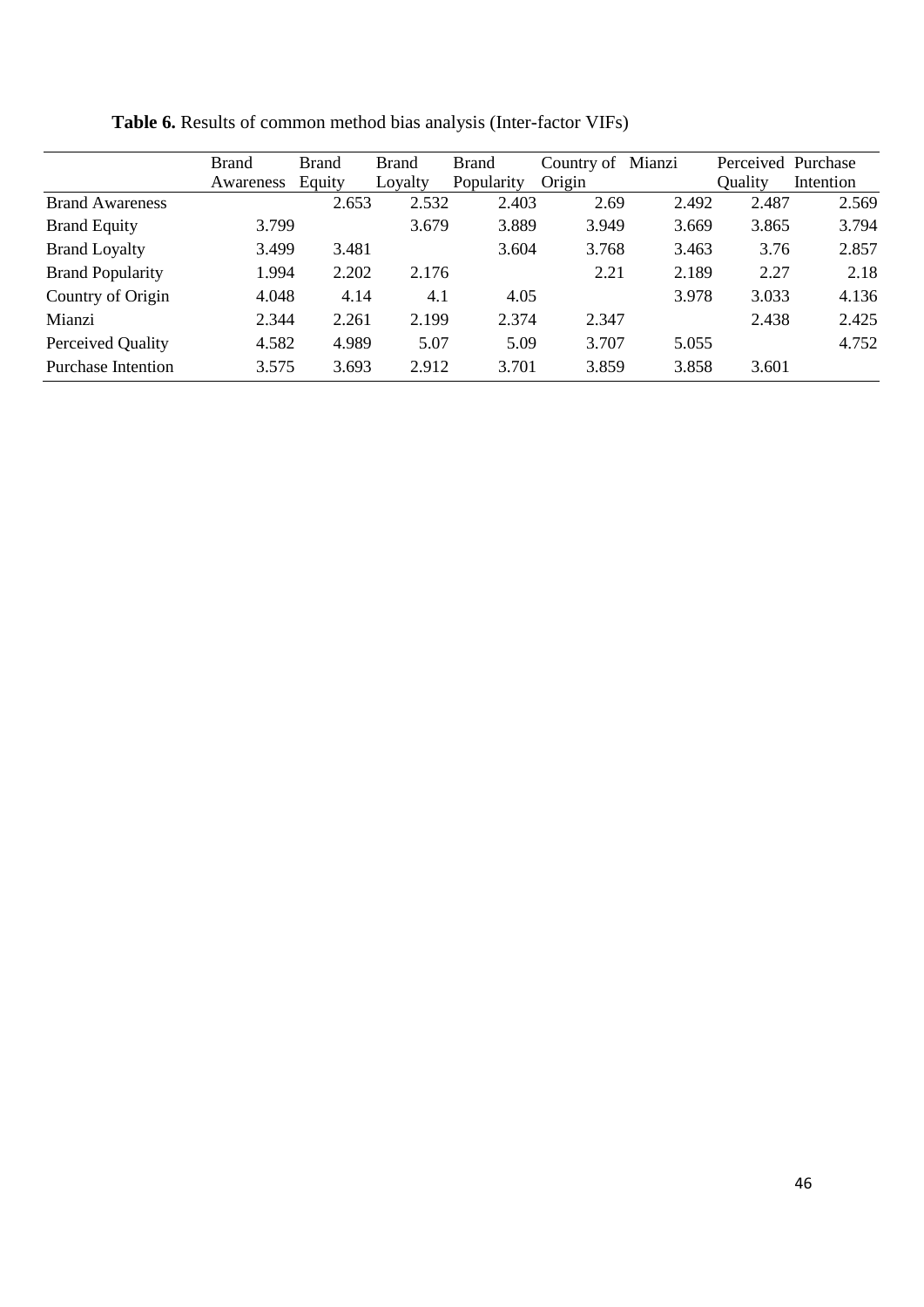|                           | $\mathbb{R}^2$ |       |
|---------------------------|----------------|-------|
| <b>Brand Loyalty</b>      | 0.334          | 0.689 |
| <b>Brand Awareness</b>    | 0.499          | 0.598 |
| Perceived Quality         | 0.679          | 0.715 |
| Mianzi                    | 0.360          | 0.754 |
| <b>Brand Equity</b>       | 0.677          | 0.754 |
| <b>Purchase Intention</b> | 0.537          | 0.845 |

**Table 7.** Explained variance  $(R^2)$  and the prediction relevance  $(Q^2)$  test.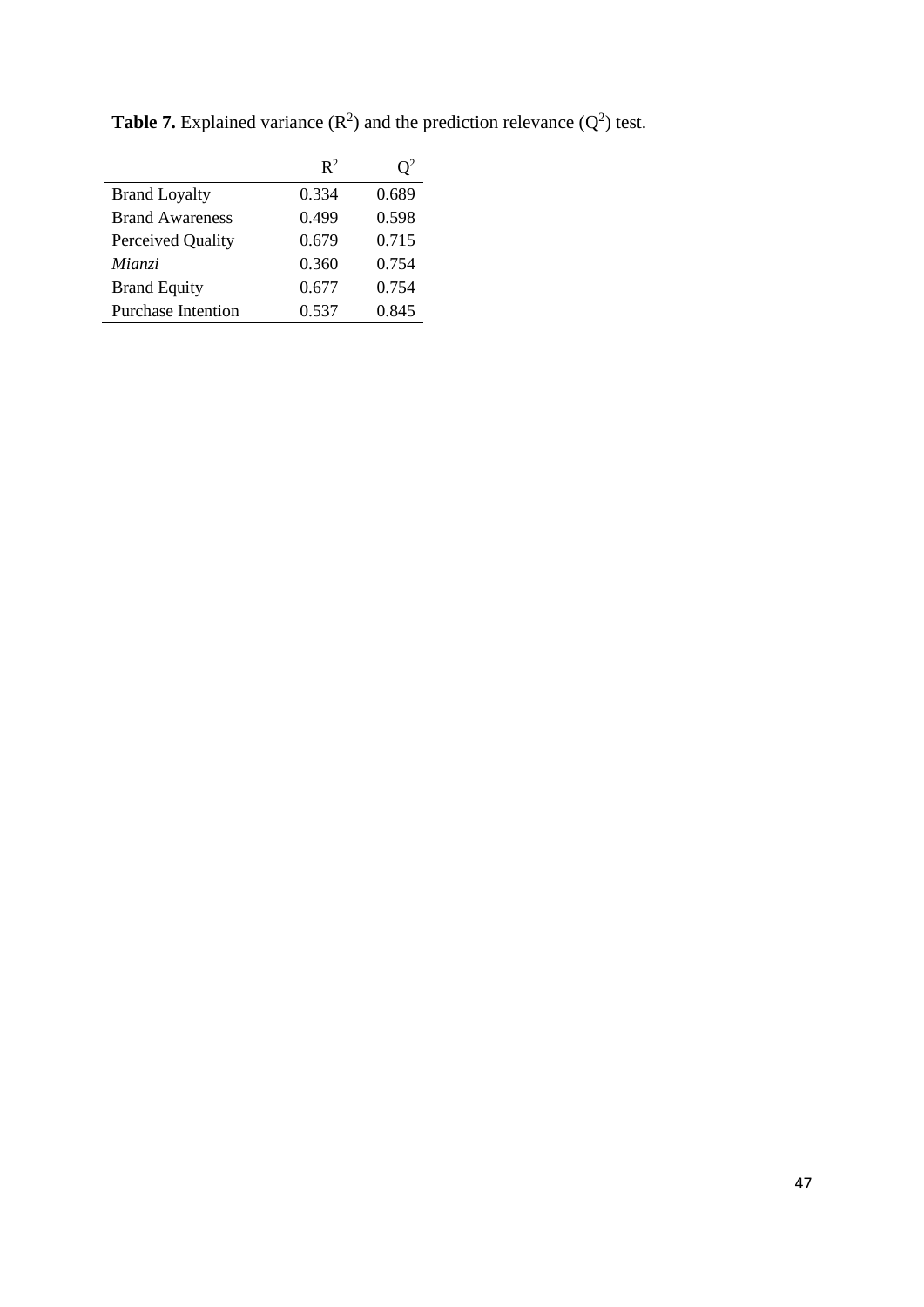# **Table 8.** Hypotheses test results

|                  |                                               | Path        |                 |            |
|------------------|-----------------------------------------------|-------------|-----------------|------------|
|                  |                                               | coefficient | <i>t</i> -value | Supported? |
| H <sub>1</sub> a | <b>Brand Popularity -&gt; Brand Loyalty</b>   | 0.191       | $3.612***$      | Yes        |
| H <sub>1</sub> b | Brand Popularity -> Brand Awareness           | 0.345       | 5.382***        | <b>Yes</b> |
| H <sub>1</sub> c | Brand Popularity -> Perceived Quality         | 0.164       | $3.537***$      | <b>Yes</b> |
| H <sub>1</sub> d | Brand Popularity -> Mianzi                    | 0.135       | $2.439**$       | Yes        |
| H2a              | Country of Origin $\rightarrow$ Brand Loyalty | 0.438       | 8.318***        | <b>Yes</b> |
| H2b              | Country of Origin -> Brand Awareness          | 0.435       | $6.734***$      | Yes        |
| H2c              | Country of Origin -> Perceived Quality        | 0.710       | 16.740***       | <b>Yes</b> |
| H2d              | Country of Origin $\rightarrow$ Mianzi        | 0.505       | $9.468***$      | <b>Yes</b> |
| H <sub>3</sub>   | Brand Loyalty -> Brand Equity                 | 0.346       | $6.360***$      | <b>Yes</b> |
| H <sub>4</sub>   | Brand Awareness -> Brand Equity               | 0.134       | 2.899 ***       | <b>Yes</b> |
| H <sub>5</sub>   | Perceived Quality -> Brand Equity             | 0.238       | $4.614***$      | Yes        |
| H <sub>6</sub>   | $Mainzi \rightarrow Brand$ Equity             | 0.269       | 4.946***        | Yes        |
| H7               | Brand Equity -> Purchase Intention            | 0.733       | 24.194***       | Yes        |

Notes: \*\*Significant at *p* < 0.01; \*\*\*Significant at *p* < 0.001.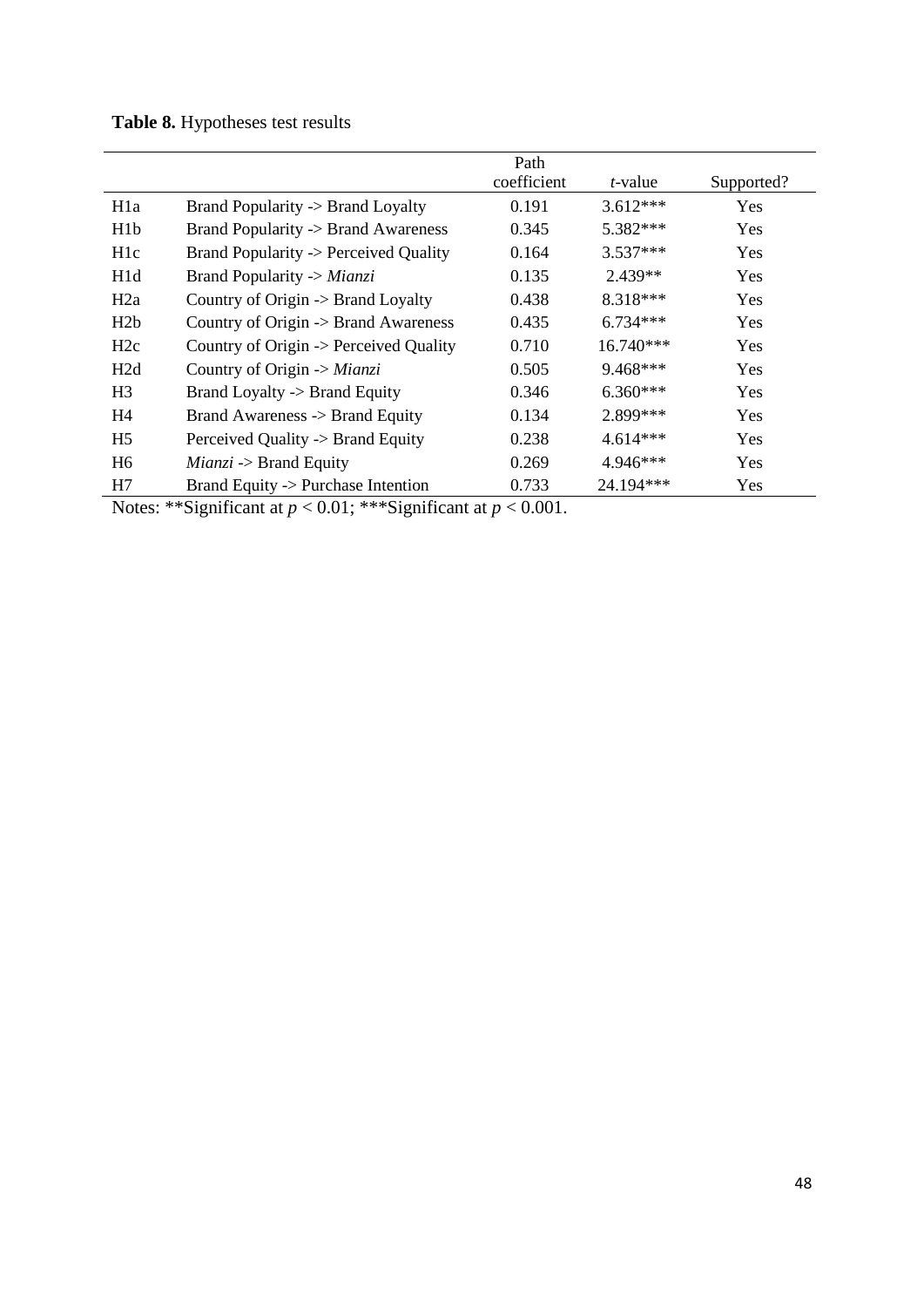## **Table 9.** Mediation test results

|                                                                                    | Indirect<br>Effect | t-value   | <b>Bootstrapped Confidence</b><br>Interval |        | Mediat<br>ion |
|------------------------------------------------------------------------------------|--------------------|-----------|--------------------------------------------|--------|---------------|
|                                                                                    |                    |           | 95% LL                                     | 95% UL | effect?       |
| Brand Popularity -> Brand Loyalty -><br><b>Brand Equity</b>                        | 0.066              | $3.004**$ | 0.023                                      | 0.109  | Yes           |
| Brand Popularity -> Brand Awareness -<br>$>$ Brand Equity                          | 0.046              | 0.231     | $-0.346$                                   | 0.438  | No            |
| Brand Popularity -> Perceived Quality<br>-> Brand Equity                           | 0.039              | $2.602**$ | 0.01                                       | 0.068  | <b>Yes</b>    |
| Brand Popularity $\rightarrow$ Mianzi $\rightarrow$ Brand<br>Equity                | 0.036              | $2.421*$  | 0.007                                      | 0.066  | Yes           |
| Country of Origin $\rightarrow$ Brand Loyalty $\rightarrow$<br><b>Brand Equity</b> | 0.152              | 5.052**   | 0.093                                      | 0.21   | <b>Yes</b>    |
| Country of Origin -> Brand Awareness<br>$\rightarrow$ Brand Equity                 | 0.058              | $2.65**$  | 0.015                                      | 0.101  | <b>Yes</b>    |
| Country of Origin -> Perceived Quality<br>$\rightarrow$ Brand Equity               | 0.169              | $4.225**$ | 0.091                                      | 0.247  | <b>Yes</b>    |
| Country of Origin -> $Mianzi$ -> Brand<br>Equity                                   | 0.136              | $5.225**$ | 0.085                                      | 0.187  | <b>Yes</b>    |

Notes:  $*^{*}p<0.01$ ,  $*_{p}<0.05$ ; LL = Lower Limit, UL = Upper Limit.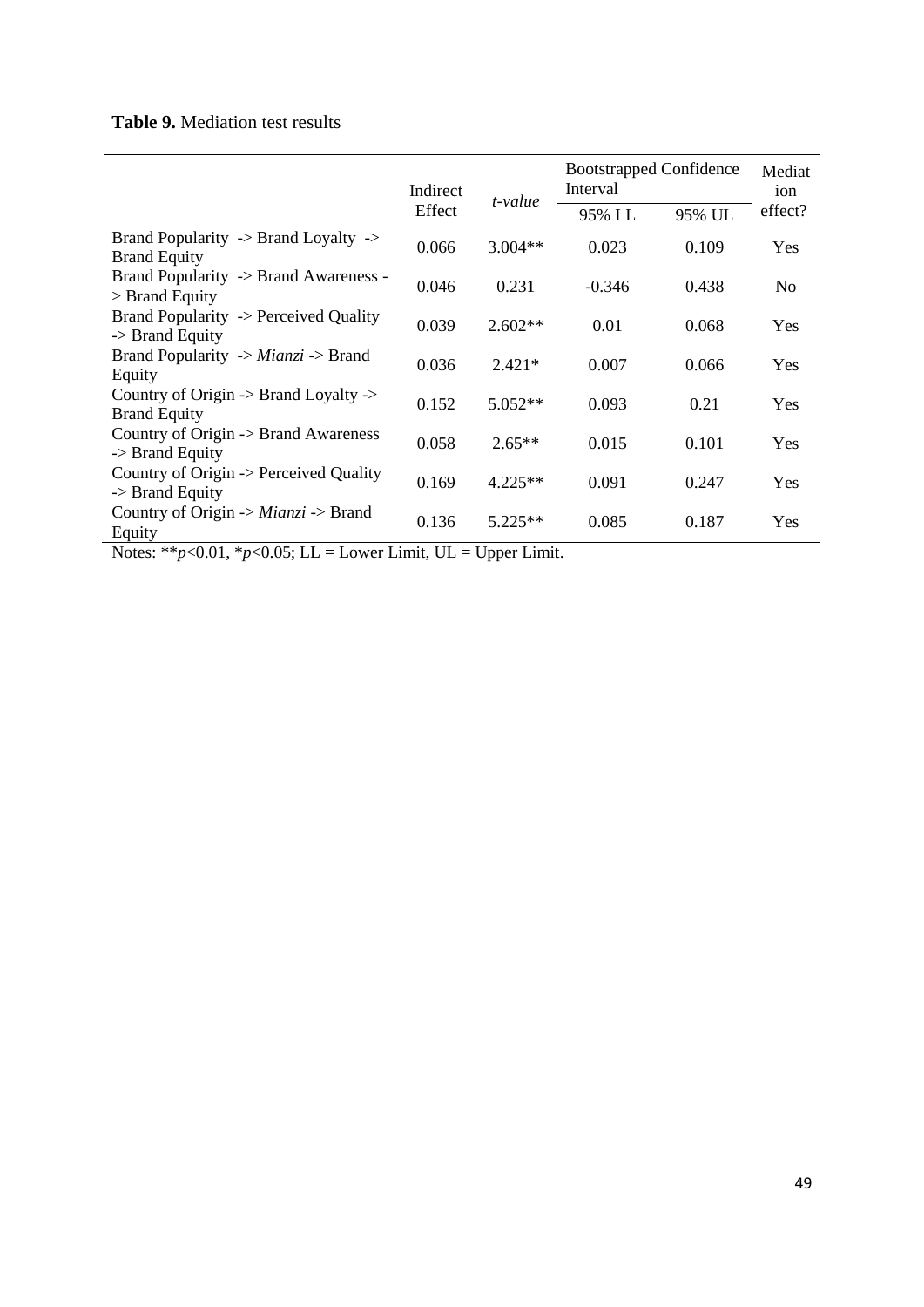# **Appendix 1. Construct Measures**

|                   | Item description and sources                                                                                                                                               |  |  |
|-------------------|----------------------------------------------------------------------------------------------------------------------------------------------------------------------------|--|--|
|                   | <b>Brand Awareness (Yoo &amp; Donthu, 2001)</b>                                                                                                                            |  |  |
| BA1               | I can recognize smartphone brand X among other competing brands.                                                                                                           |  |  |
| BA <sub>2</sub>   | I am aware of smartphone brand X.                                                                                                                                          |  |  |
| BA3               | Some characteristics of smartphone brand X come to my mind quickly.                                                                                                        |  |  |
| BA4               | I can quickly recall the symbol or logo of smartphone brand X.                                                                                                             |  |  |
|                   | Mianzi (gaining capacity, new scale)                                                                                                                                       |  |  |
| MZ1               | Smartphone brand X enabled me to gain mianzi.                                                                                                                              |  |  |
| MZ <sub>2</sub>   | Smartphone brand X increased my face in front of others.                                                                                                                   |  |  |
| MZ3               | Smartphone brand X fulfilled my needs of vanity and pride.                                                                                                                 |  |  |
| MZ4               | Smartphone brand X enabled me to get easily accepted in social groups.                                                                                                     |  |  |
| MZ5               | Smartphone brand X can help me to show to others that I am special.                                                                                                        |  |  |
| MZ <sub>6</sub>   | I can feel proud of myself if I owned smartphone brand X                                                                                                                   |  |  |
|                   | If I'm the only one in my group of friends who is not using this smartphone<br>brand I will not be able to join them (this item was not included in the data<br>analysis). |  |  |
|                   | Smartphone brand X is capable of conferring dignity and pride to myself and my<br>family (this item was not included in the data analysis).                                |  |  |
|                   | Country of Origin (Yasin et al., 2007)                                                                                                                                     |  |  |
| COO1              | The country from which brand X originates is a country that is innovative in<br>manufacturing                                                                              |  |  |
| COO <sub>2</sub>  | The country from which brand X originates is a country that has high level of<br>technological advance                                                                     |  |  |
| COO3              | The country from which brand X originates is a country that is good in designing                                                                                           |  |  |
| COO4              | The country from which brand X originates is a country that is creative in its<br>workmanship                                                                              |  |  |
| COO <sub>5</sub>  | The country from which brand X originates is a country that has high quality in<br>its workmanship                                                                         |  |  |
| CO <sub>O</sub> 6 | The country from which brand X originates is a country that is prestigious                                                                                                 |  |  |
|                   | <b>Brand Loyalty (Yoo &amp; Donthu, 2001)</b>                                                                                                                              |  |  |
| LOY1              | I consider myself to be loyal to the smartphone brand X                                                                                                                    |  |  |
| LOY <sub>2</sub>  | Smartphone brand X would be my first choice                                                                                                                                |  |  |
| LOY3              | I will not buy another brand if smartphone brand X is available at the store                                                                                               |  |  |
|                   | <b>Brand Equity (Yoo &amp; Donthu, 2001)</b>                                                                                                                               |  |  |
| BE1               | It makes sense to buy X instead of any other brand, even if they are the same.                                                                                             |  |  |
| BE <sub>2</sub>   | Even if another brand has the same features as X, I would prefer to buy X.                                                                                                 |  |  |
| BE3               | If there is another brand as good as $X$ , I prefer to buy $X$ .                                                                                                           |  |  |
| BE4               | If another brand is not different from $X$ in any way, it seems smarter to purchase<br>Χ.                                                                                  |  |  |
|                   | Purchase Intention (Dodds, Monroe, & Grewal, 1991)                                                                                                                         |  |  |
| PI1               | If I were going to purchase a smartphone, I would consider buying this brand.                                                                                              |  |  |
| PI <sub>2</sub>   | If I were shopping for a smartphone brand, the likelihood I would purchase this                                                                                            |  |  |